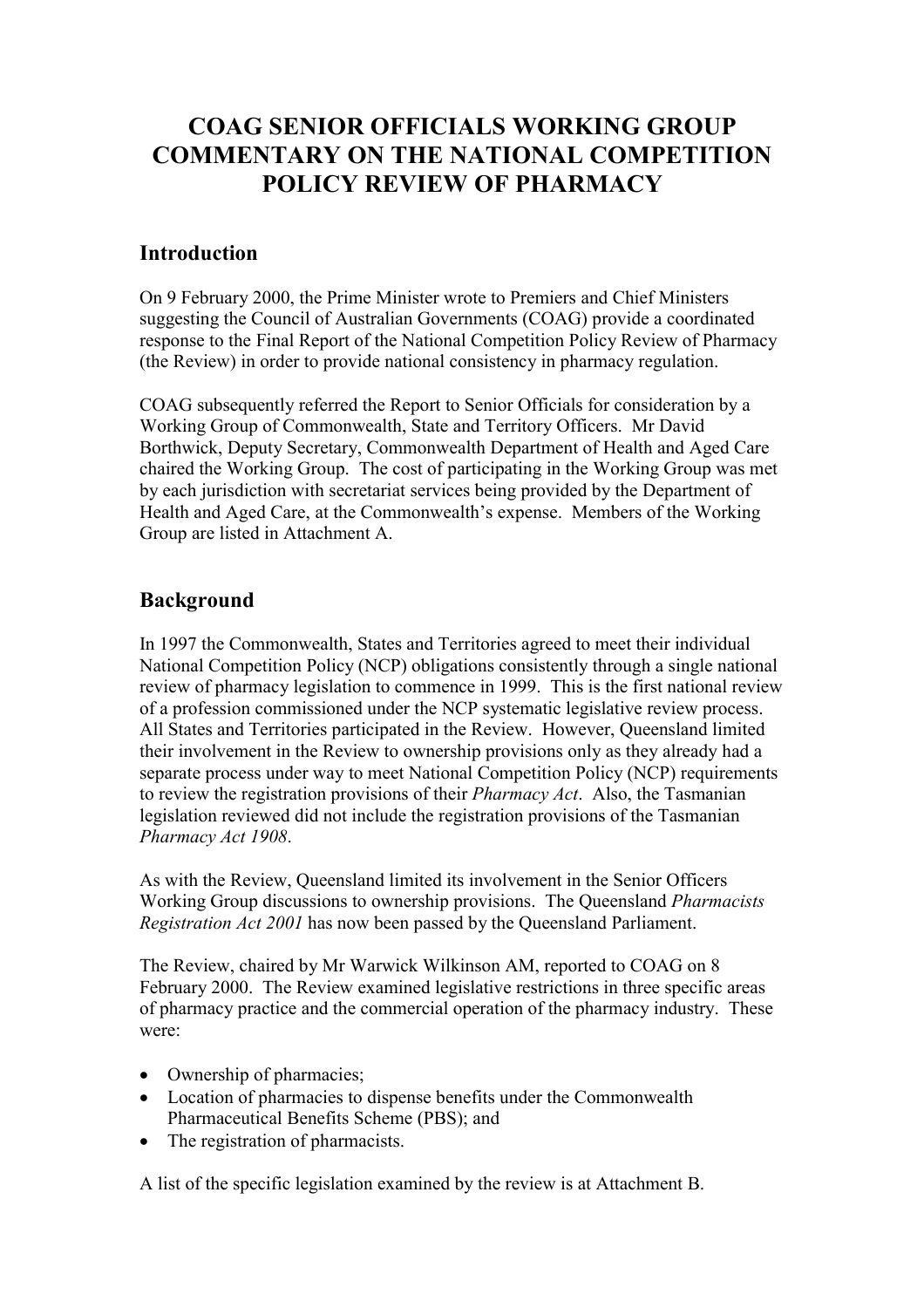# **Terms of Reference**

On 10 August 2000, COAG Senior Officials endorsed the Terms of Reference for address by the Working Group. The Terms of Reference are listed in Attachment C.

# **Factors Unique to the Practice and Regulation of Pharmacy in Australia**

The Terms of Reference require the Working Group to consider the Report mindful of factors unique to the practice and regulation of pharmacy in Australia.

The Review noted that pharmacy is practised in a highly regulated environment. State, Territory and Commonwealth legislation controls or influences virtually every aspect of pharmacy, including who is able to provide pharmacy services, who can profit from them and where they can be provided.

Pharmacy as a profession and as an industry has long enjoyed shelter from the full force of market competition. Competition between pharmacies and pharmacists is within a relatively homogenous, conservative and stable professional market.

There are two distinct streams of pharmacy in Australia; clinical (or hospital) pharmacy and community pharmacy.

Clinical pharmacy is the provision of pharmacy and dispensary services in public and private hospitals, laboratories, and other clinical and research facilities. Clinical pharmacists are often assisted by technician-level staff who perform a range of administrative, preparation and related tasks under a pharmacist's direction. A recent Australian Institute of Health and Welfare study indicates that about 15 percent of Australia's 14,000 practising registered pharmacists work in the clinical sector and another 6 percent work in industry (mainly with pharmaceutical manufacturers), administration and research.

Community pharmacy consists of a network of shopfront pharmacies (approximately 5,000) that provide a network for the delivery of pharmacy services to the Australian community. Community pharmacies are the principal distribution points for prescription medicines and for scheduled over-the-counter medicines. The sale of other medicines, such as aspirin and paracetamol products, are shared with general retailers.

As far as legislative restrictions in relation to pharmacy ownership are concerned, the Review focussed only on community pharmacy and not on clinical (or hospital) pharmacy. The arguments for restricting ownership of community pharmacies (such as protecting independent pharmacy businesses from perceived "unfair competition" and market dominance from large pharmacy-owning corporations) are not relevant for hospital pharmacies. Indeed, some States' legislation specifically excludes hospital (and other clinical) pharmacies from provisions regarding pharmacy ownership, whilst other States' legislation is silent on the matter. For these reasons, legislative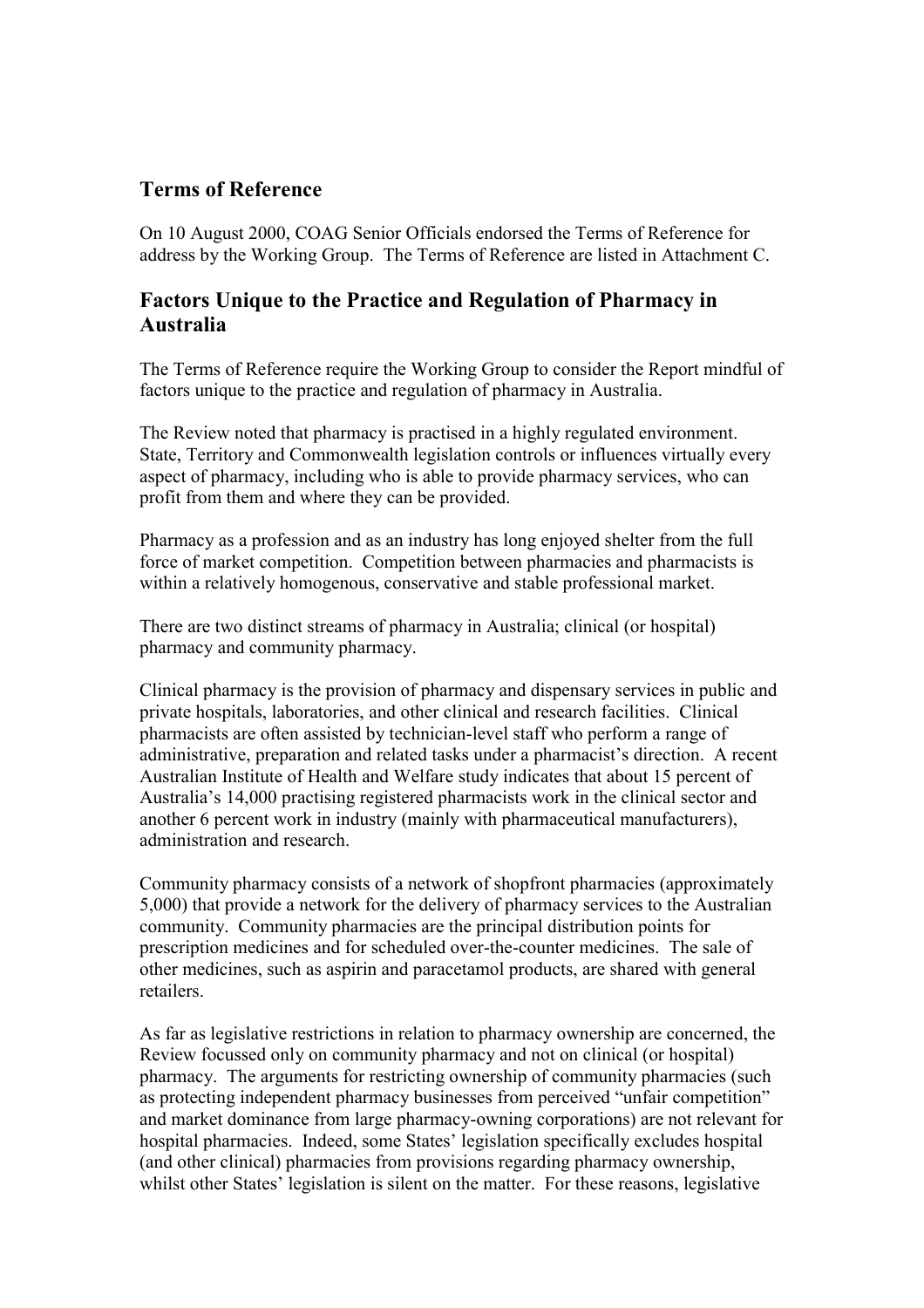restrictions on ownership for hospital pharmacies are not necessary, and were not addressed during the course of the Review.

Other factors impacting on the regulatory environment are:

- State and Territory drugs and poisons legislation;
- The Commonwealth's Pharmaceutical Benefits Scheme (PBS) and associated Australian Community Pharmacy Agreement (ACPA);
- The regulatory framework of pharmacy has been relatively static for many years and professionals within it, in general, are comfortable with traditions of regulation and control; and
- The high level of interdependence between retail pharmacy and pharmaceutical wholesalers.

#### *State and Territory Drugs and Poisons Legislation*

In responding to the Review recommendations, the Working Group was cognisant of the NCP Review of Drugs, Poisons and Controlled Substances Legislation. Reference has been made to the Review of Drugs, Poisons and Controlled Substances final report while commenting on the Review recommendations.

#### *The Commonwealth's Pharmaceutical Benefits Scheme and the Australian Community Pharmacy Agreement*

As part of the administration of the PBS the Commonwealth manages pharmacists remuneration for dispensing PBS drugs and imposes rules on where new pharmacies can open and existing ones can locate through the ACPA. The objective of these restrictions is to contain PBS costs and ensure reasonable access to pharmacy services.

The greater part of community pharmacies' income (about 60%) is underpinned by government funded remuneration and the fixed retail prices of subsidised medicines dispensed on the PBS.

Since the Review reported in February 2000, the Commonwealth has entered into the third ACPA with the Pharmacy Guild of Australia for the period 1 July 2000 to 30 June 2005. The Commonwealth, while accepting that the Review's recommendations on location rules may well offer real alternatives to the existing approach, has opted for an incremental and targeted easing of existing regulations in the third ACPA with an opportunity to discuss these arrangements in the lead up to the next agreement.

The Working Group notes that as the location restrictions have such a significant impact on community pharmacy, the third ACPA severely limits the scope for reform over the next 5 years. The efficacy of the location rules will need to be reconsidered in the lead up to the next agreement.

# **Overview of the Pharmacy Review Report**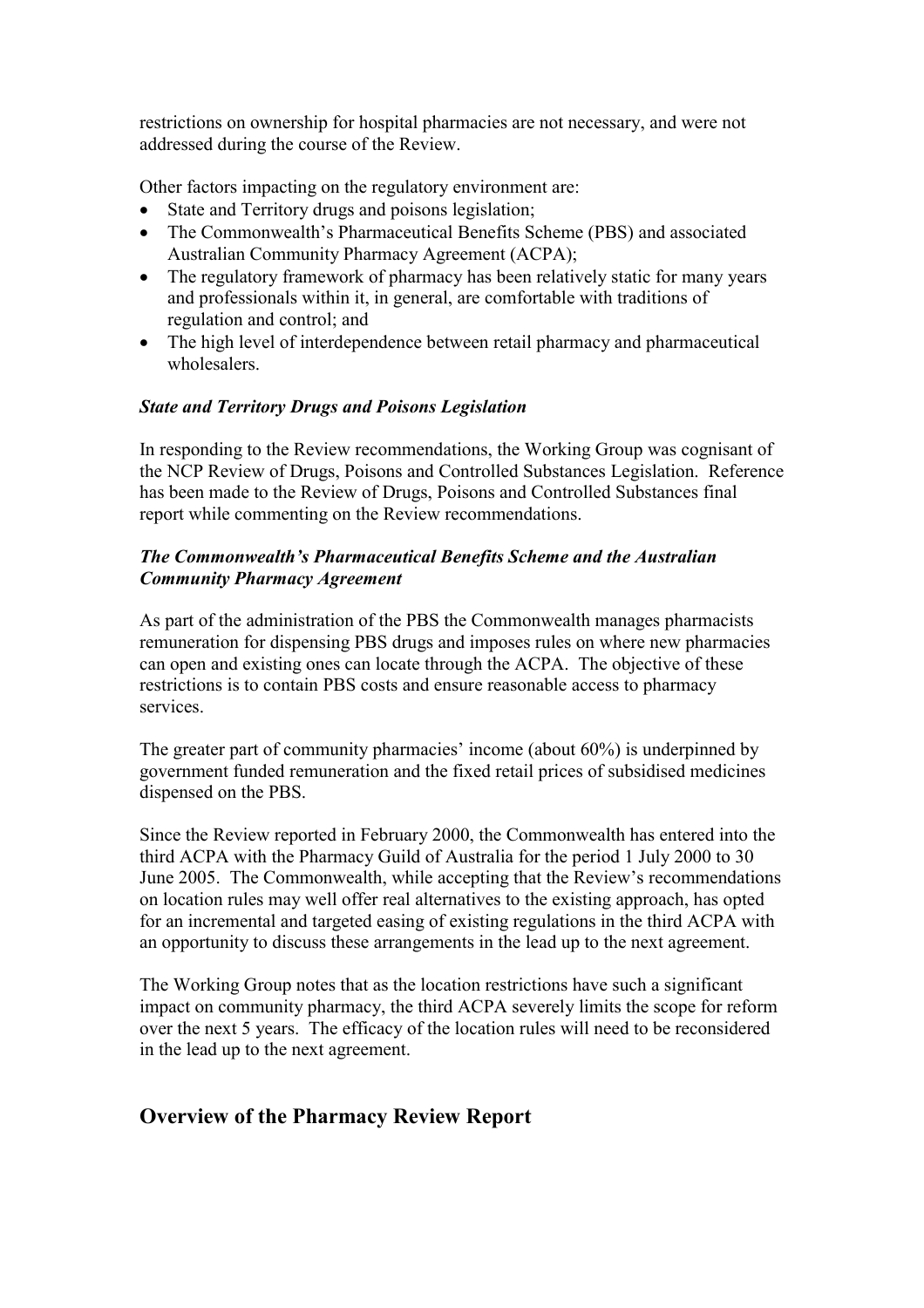The Review Report is divided into three distinct sections consistent with the Review's references on pharmacy ownership, pharmacy location and pharmacist registration. The Working Group commentary follows the layout to the Review's report.

The Working Group has been asked to advise whether a coordinated response can be made by COAG on behalf of all jurisdictions to each recommendation and if not, advise on an appropriate response by either COAG or individual jurisdictions. *Pharmacy Ownership*

Of the recommendations, those relating to pharmacy ownership are the most sensitive and analytically complex. Accordingly, the Working Group has given most attention to these recommendations and suggests a COAG response to each recommendation. These suggestions have been arrived at consensually on the basis of agreeing the principle and allowing jurisdictions to manage the implementation. This approach acknowledges that jurisdictions may implement the recommendations differently to suit their individual regulatory environments.

The Review Report noted that State and Territory legislation contain a number of specific inter-related restrictions on the conduct and operation of pharmacies as businesses. These include:

- Restrictions on who can own pharmacies;
- Restrictions on the number of pharmacies in which a registered pharmacist may have a propriety interest;
- Restrictions on the ownership structures of pharmacy businesses; and
- Pecuniary interest measures to prevent persons and corporations other than registered pharmacists having a pecuniary or proprietary interest in a pharmacy business.

These are in addition to the requirement that a trained pharmacist must be on duty at all times that a pharmacy is open.

The Review examined these collectively and concluded that the current level of regulation restricts competition between existing pharmacies, effectively prevents the expansion of retail pharmacy holdings and acts to prevent new players entering the market. Whilst identifying legislative restrictions, such as, pharmacist only ownership of pharmacies and noting the detrimental effect of such constraints, the Review found that 'on-balance' jurisdictions' current ownership rules provide a net public benefit and should remain largely unchanged.

However, the Review's recommendations on removing the limits on the number of pharmacies a pharmacist can own and freeing up restrictions on commercial activities of pharmacists provide opportunities for significant reform in this sector.

#### *Pharmacy Location*

The Review presents a generally sound evaluation of the regulation of pharmacy location and the related cost-plus approach to PBS subsidies and PBS price fixing. The Review applied the principles of National Competition Policy and concluded that the PBS location rules, then in force under the second ACPA, are inherently anti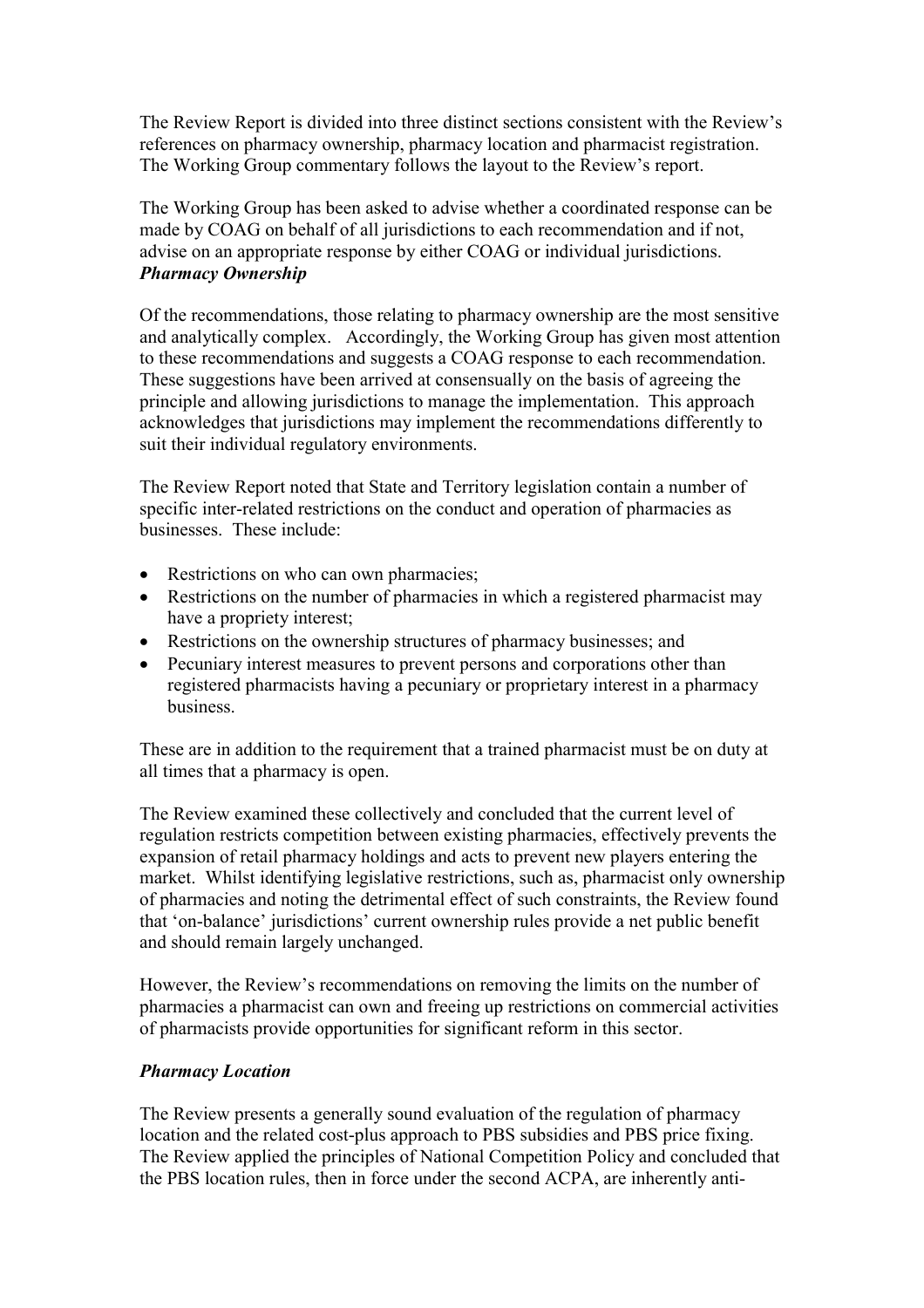competitive in their operation and effects. Noting that while they have helped rein in Commonwealth PBS outlays, they represent heavy government intervention in the market for pharmacy services, while generally protecting pharmacy's established catchment areas from new competition.

The Review considered a number of alternative pharmacist remuneration mechanisms and suggests that more competitive models could better control PBS costs and remove the need for the location restrictions.

As noted above, the Review's recommendations on pharmacy location have largely been superseded by the Commonwealth's resolution of the third ACPA with the Pharmacy Guild of Australia. While this does severely limit the scope for reform over the next 5 years, it does provide an avenue for discussion on location rules in the lead up to the next agreement. The Working Group considered the Review's recommendations in this context and, where appropriate, make observations for consideration in that review.

#### *Registration of Pharmacists*

The Review noted that the prime objective of regulation in any professional area should be the safe and competent practice of that profession. The Review supported a legislative model of regulation that:

- Makes regulatory authorities clearly accountable to government and separate from any professional representative body, and sets out clearly their constitutions and powers;
- Makes government responsible for promulgating standards and practices enforceable under *Pharmacy Acts*, and regulatory authorities responsible for administering and enforcing promulgated regulations and standards;
- Sets out clearly the professional responsibilities of pharmacists for the safe and competent provision of pharmacy services; and
- Sets out clearly complaints, disciplinary and review mechanisms and the grounds on which these may operate.

These Review recommendations are the least contentious and the most readily applied in the current environment. There will, however, be significant flow on effects for States and Territories in refining and maintaining such a framework of regulation.

# **Compliance with the Competition Principles Agreement**

Clause 5 (6) of the 1995 *Competition Principles Agreement* requires that any retained regulation be reviewed within 10 years. The Commonwealth and the Pharmacy Guild of Australia have agreed to a joint review of pharmacy location rules in 2004, in the lead up to renegotiating the ACPA.

# **Specific Assessment of State and Territory** *Pharmacy* **and** *Pharmacists Acts*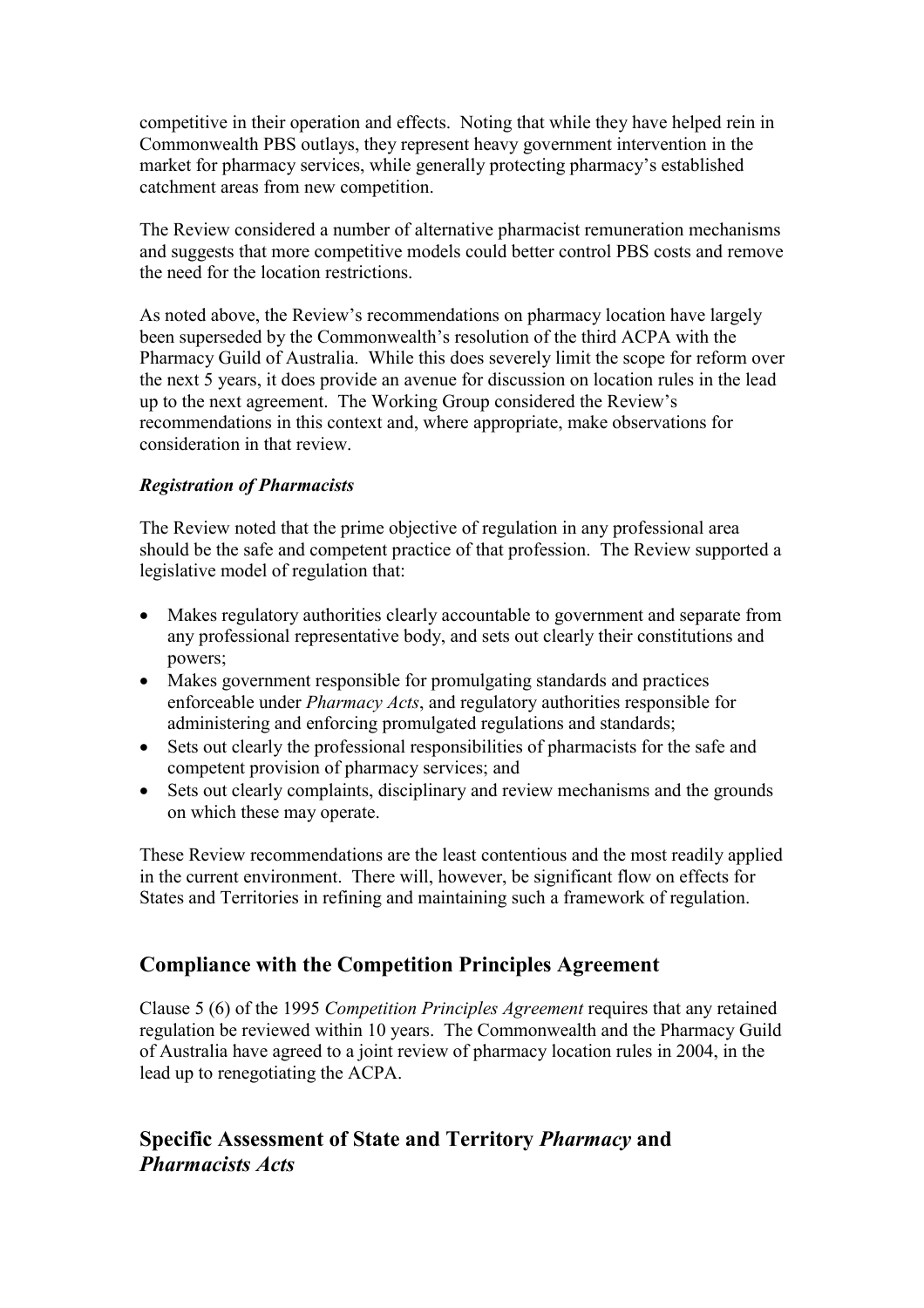Where the Review Report has highlighted points of commonality and inconsistencies across jurisdictions, the Working Group considered these. However, under the NCP, each jurisdiction has the responsibility to assess its own legislation against the terms of the National Competition Principles Agreement.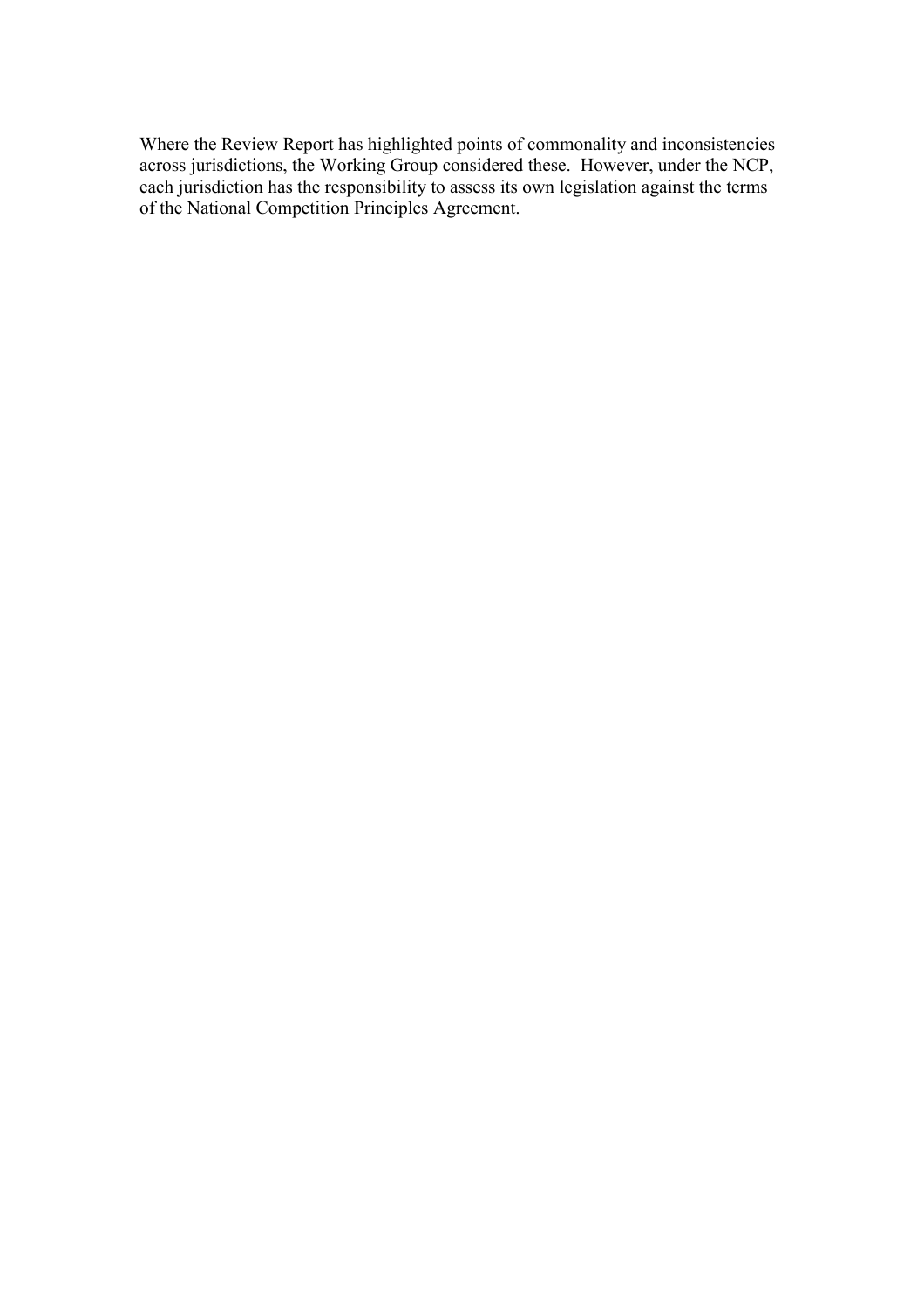# **PHARMACY OWNERSHIP**

# **Recommendation 1: Pharmacist-Only Ownership of Pharmacies**

**The Review recommended that:**

- **(a) Legislative restrictions on who may own and operate community pharmacies are retained; and**
- **(b) With existing exceptions, the ownership and control of community pharmacies continues to be confined to registered pharmacists.**

The Review concluded that 'on-balance' pharmacist ownership of pharmacies provided a net public benefit to the community through improved professional conduct of pharmacy practice. The Review suggested, however, that ongoing ownership privileges are dependent on continued industry participation in recent selfregulation activity, and the further development and adherence to professional standards and industry quality assurance benchmarks.

#### *Working Group Comments*

The Review found that although the ownership rules impose restrictions on competition, nevertheless, 'on-balance' the restrictions conferred a net public benefit. The stated objective of these restrictions (page 47) is to promote involvement and supervision by the pharmacy owner and ensure a line of accountability from customer to regulatory authority.

In coming to this conclusion it seems that the Review was hampered by the lack of evidence and did not seem to examine:

- The regulatory environment for allied health and other professions in Australia or a comparative consideration of the different regulatory treatment of ownership in the context of other Australian professions;
- Comparative consideration of the regulatory environment overseas, such as the United Kingdom and the United States, in which pharmacy ownership is not confined to pharmacists;
- Why pharmacy ownership needs to be treated in a manner distinct from other regulated professions, including in the medical arena; and
- The relative performance of non-pharmacist owned pharmacies in Australia (such as those run by friendly societies).

#### *Impact on Jurisdictions*

If the Review's recommendation is accepted the status quo in all States is maintained. The Review concluded that the Australian Capital Territory and Northern Territory *Pharmacy Acts* are ambiguous on the pharmacy ownership question. The Review suggested, however, that the Territories' legislation falls within the boundary of acceptable regulation as set out in Recommendation 1 and therefore do not require amendment to conform with the Recommendation. The Working Group notes that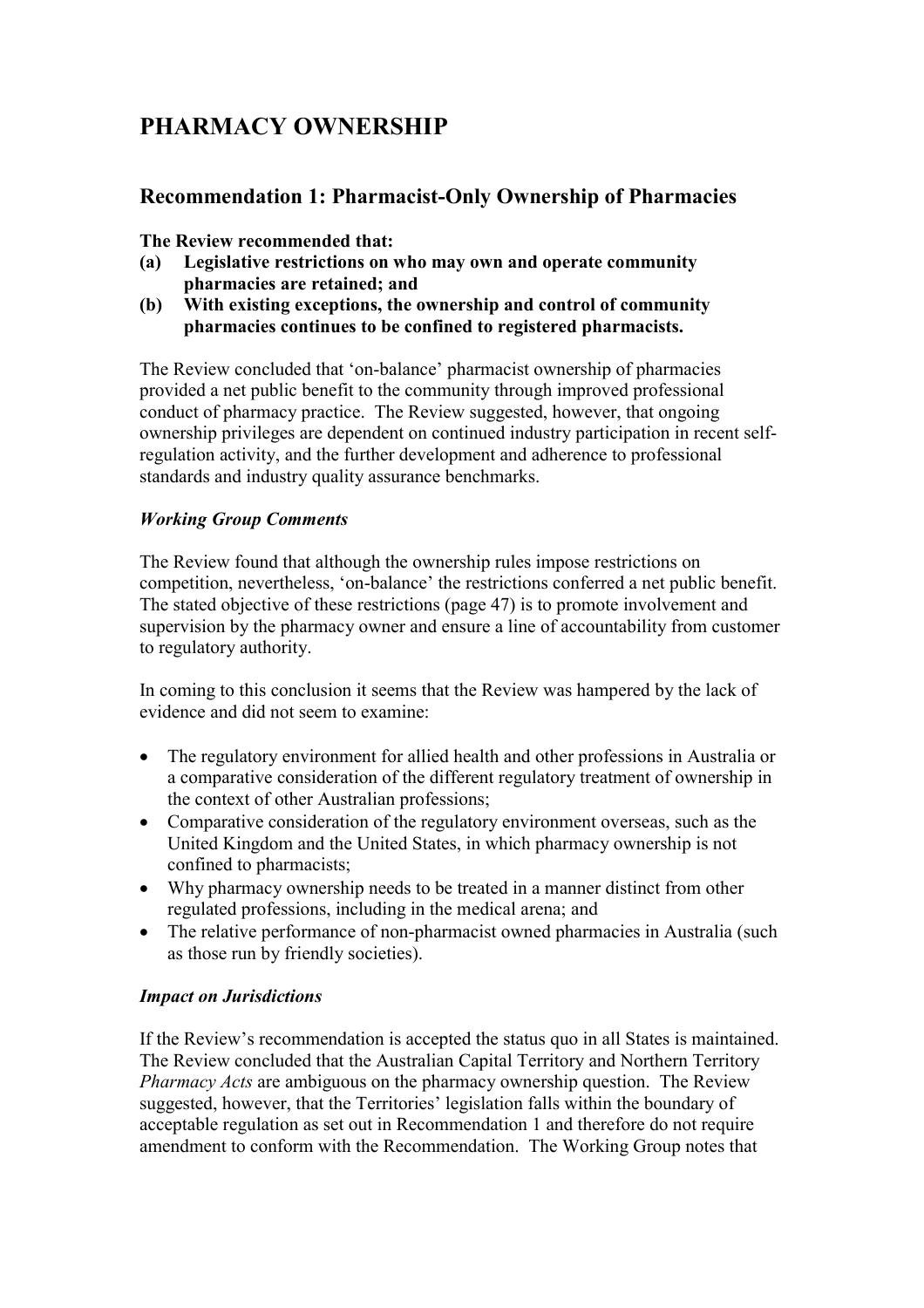there is nothing in the Review's analysis that would suggest a need for increased regulation by the Territories.

## *Industry Response*

Industry groups are divided on this issue. Existing pharmacy proprietors strongly support continuation of the principle of pharmacist-only ownership of pharmacies. Some employee pharmacists question whether pharmacy ownership restrictions deliver the benefits identified by the Review.

#### *Conclusion*

The Review's recommendation to continue restricting ownership to pharmacists (with minor exceptions, such as friendly society pharmacies) was reached "on balance". The Review considered a complex mix of quantitative, qualitative and strategic issues in making this judgement. The Working Group notes this judgement. The Working Group considers that in the context of the significant nature of the other proposed reforms, especially the Review's recommendations 4 and 6, the impact of opening up the ownership of pharmacies could be too disruptive for the industry in the short term. Accordingly, the Working Group proposes that these recommendations be accepted.

#### *Suggested COAG response to the Recommendation*

 **Accept Recommendation 1 (a) and (b) noting that the impact of opening up the ownership of pharmacies could be too disruptive in the short term. This does not imply an obligation on the ACT and NT to amend their legislation as the Territories' legislation falls within the boundary of acceptable regulation as set out in Recommendation 1.**

# **Recommendation 2: Residential and Local Registration Requirements**

**The Review recommended that:**

- **(a) Any State or Territory's residential requirements for pharmacy ownership are removed; and**
- **(b) Any State or Territory's requirements that a pharmacist be registered in that jurisdiction to own a pharmacy are retained, pending any consistent national arrangements that may be adopted.**

In the context of removing as many restrictions as possible from ownership related matters, the Review found that legislation requiring a proprietor to be resident of a given State or Territory is an unnecessary restriction.

On a related matter the Review found that it is reasonable to require pharmacist owners to be registered in the jurisdiction that the pharmacy is located to ensure the proprietor is conversant with the laws and professional requirements of the local jurisdiction and accountable to local authorities.

#### *Working Group Comments*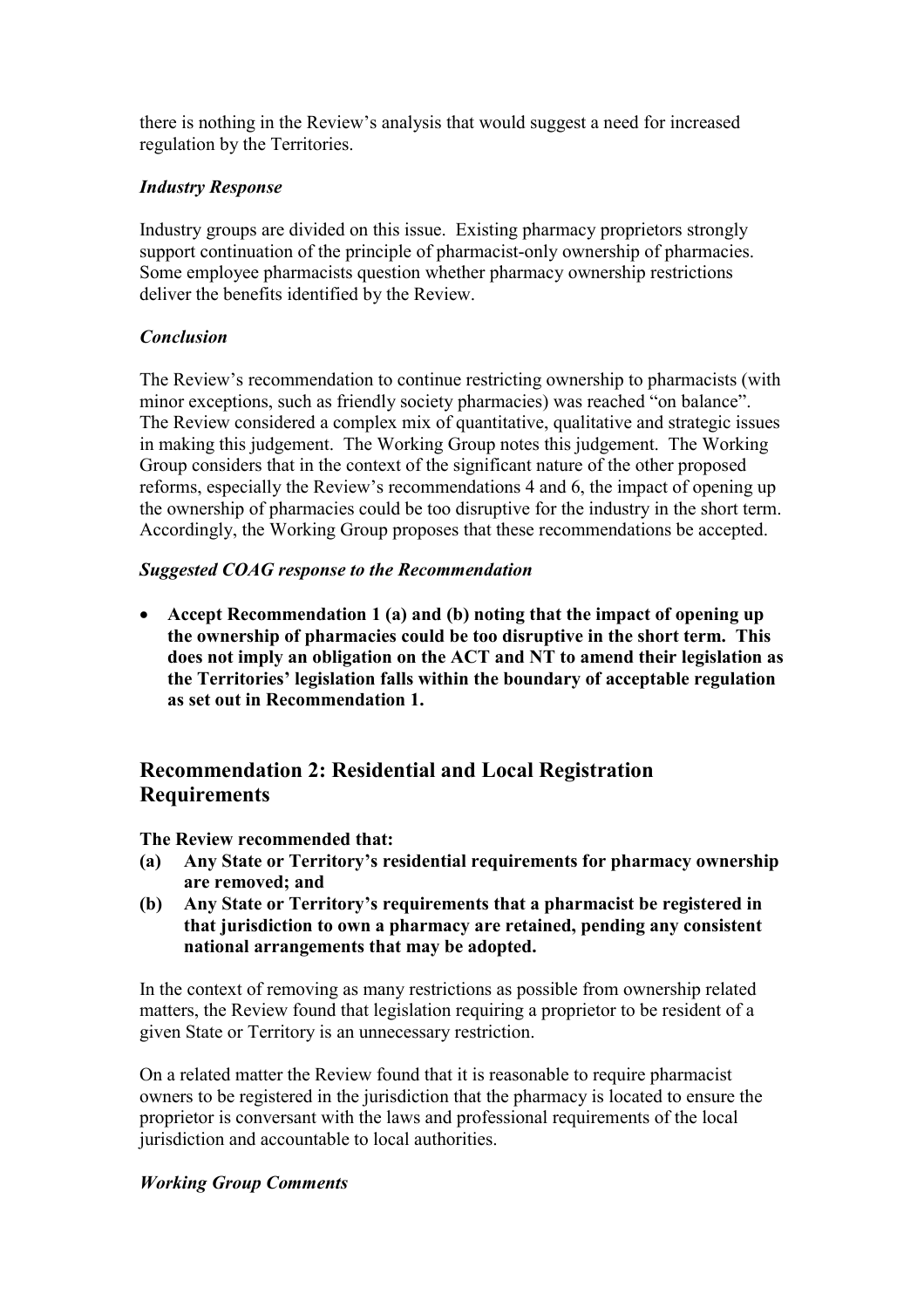The Working Group's Western Australian representative accepts the Review's argument that there is no public benefit in retaining its unique residency requirement and accordingly supports the Recommendation to bring Western Australia's law into line with other jurisdictions by removing the requirement.

The Working Group endorses the principle of pharmacist ownership registration established by the Review. It is appropriate that as the ownership regulatory framework is managed at the State or Territory level pharmacy owners register with local authorities.

The second point in Recommendation 2(b) reflects the Review's desire that jurisdictions move to recognise each other's registration for pharmacy ownership purposes. An important element of the COAG micro-economic reform agenda is the 1993 COAG Mutual Recognition Agreement. Under the *Mutual Recognition Acts* a pharmacist registered to practice pharmacy in one jurisdiction can be registered in the other States and Territories. Although these provisions do not apply to ownership registration, they go some way towards satisfying the Review's concerns.

#### *Impact on Jurisdictions*

WA is the only jurisdiction affected by Recommendation 2(a).

#### *Suggested COAG Response to the Recommendation*

**Accept Recommendations 2(a) and (b).**

# **Recommendation 3: Ownership Structures**

**The Review recommended that:**

- **(a) Pharmacy ownership structures permitted by various State and Territory** *Pharmacy Acts* **be retained as being consistent with the defined principle of pharmacist ownership and effective control of pharmacy businesses;**
- **(b)** *Pharmacy Acts* **recognise, in addition to sole trading pharmacists and pharmacist partnerships, corporations with shareholders who are:**
	- **(1) All registered pharmacists; and**
	- **(2) Registered pharmacists and prescribed relatives of those pharmacists; and**
- **(c) Due to the risk of conflicts of interest of shareholders, and the difficulties in determining the extent to which the minority shareholdings of nonpharmacists may compromise pharmacist control of a pharmacy, operating companies with minority shareholdings held by non-pharmacists are not considered to be appropriate ownership structures for pharmacy businesses.**

State and Territories have a range of permitted pharmacy ownership structures. The States restrict ownership to sole traders, partnerships or incorporated bodies comprising registered pharmacists. South Australia also permits an incorporated body with non-pharmacists who are immediate family members. The Australian Capital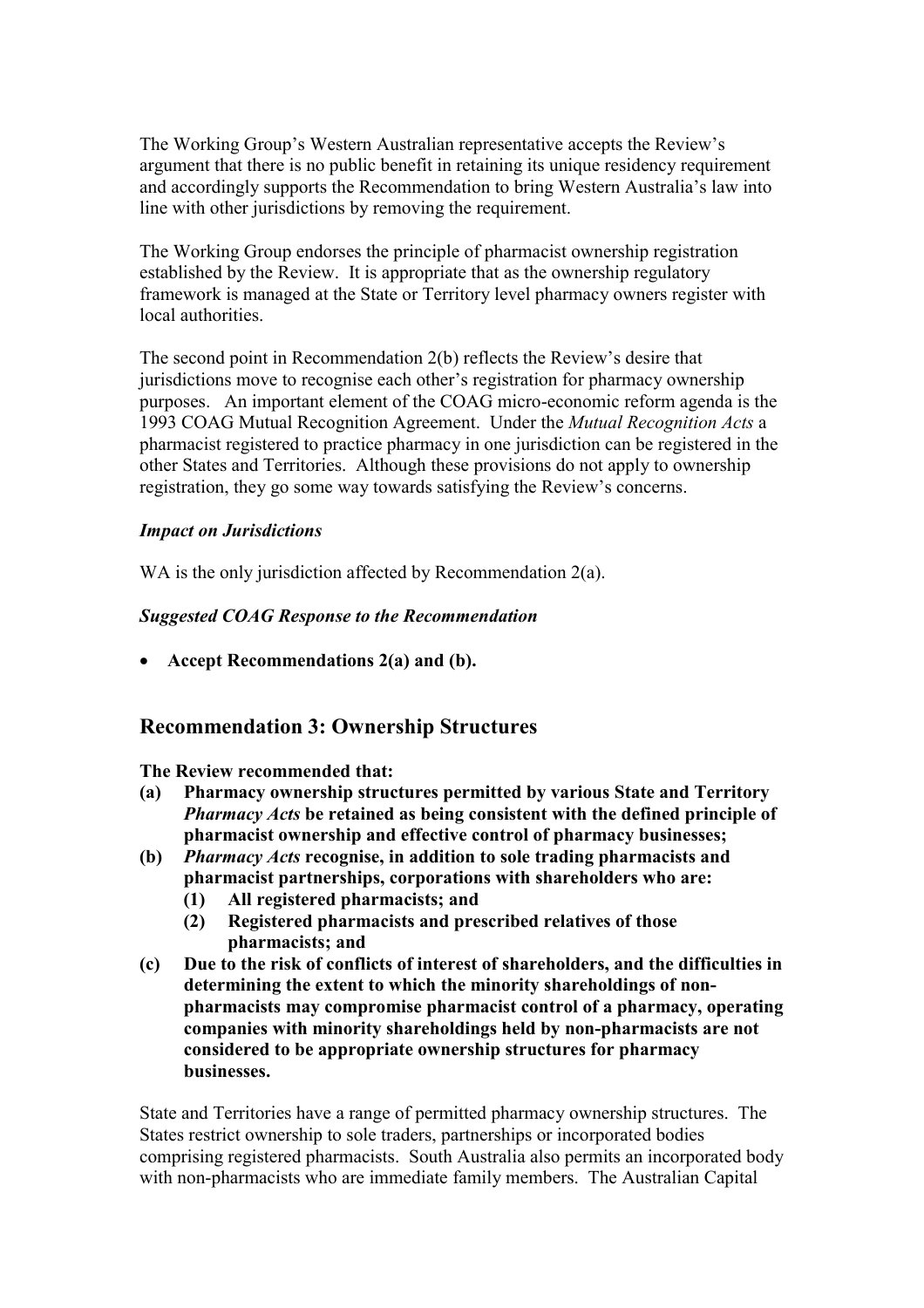Territory and Northern Territory legislation is ambiguous on permitted ownership structures.

The Review, in considering appropriate ownership structures, did so with the principle of maintaining effective and undisputed pharmacist control of pharmacy businesses in mind. In this context the Review noted that existing restrictions met these requirements. However, the Review did see merit in permitting a corporate structure that allowed for non-pharmacist ownership, albeit for immediate family members only, in all jurisdictions.

Recommendation 3(c) reflects the Review's concern about potential conflicts of interest among shareholders and for determining at which point a minority shareholding might dispute the effective pharmacist control of the pharmacy business. Consequently, the Review found that the potential difficulties outweigh the benefits of opening up minority shareholdings in pharmacy operating companies.

#### *Working Group Comments*

Recommendation 3(a) is consistent with and supports Recommendation 1.

Recommendation 3(b) introduces a limited form of incorporation that allows pharmacists to take advantage of corporate structures and the tax and other benefits that these bring. The Review points to the advantages in having consistent permitted ownership structures across States and Territories that do not obstruct cross-border competition and occupational mobility. The Review and industry groups suggest using the South Australian model. The Working Group considers that this is a positive, but relatively minor, step towards allowing more commercially realistic structures to emerge.

The South Australian model is set out in Subsection 18(2) of the South Australian *Pharmacy Act 1991*. It requires a company registered as a pharmacist to have satisfied the Board that its memorandum and articles of association provide that:

- The sole object of a company must be to practise as a pharmacist;
- The directors must be persons who are registered pharmacists or, if there are only two directors, one may be a prescribed relative (parent, spouse, de facto partner, child or grandchild);
- Shares are owned by a registered pharmacist director or a prescribed relative of that pharmacist;
- Total voting rights in the company are held by registered pharmacists who are directors or employees of the company;
- The directors are not directors of any other company registered as a pharmacist without the Board's approval;
- Shares in the company cannot be transferred beyond the company and members of the company; and
- Shares held by a spouse or de facto partner must redeemed by the company on the dissolution of the marriage or the ending of cohabitation.

The Review is constrained in its consideration of non-pharmacist shareholdings in pharmacy businesses. Having accepted the pharmacist only ownership principle in Recommendation 1 the Review is effectively precluded from a broader consideration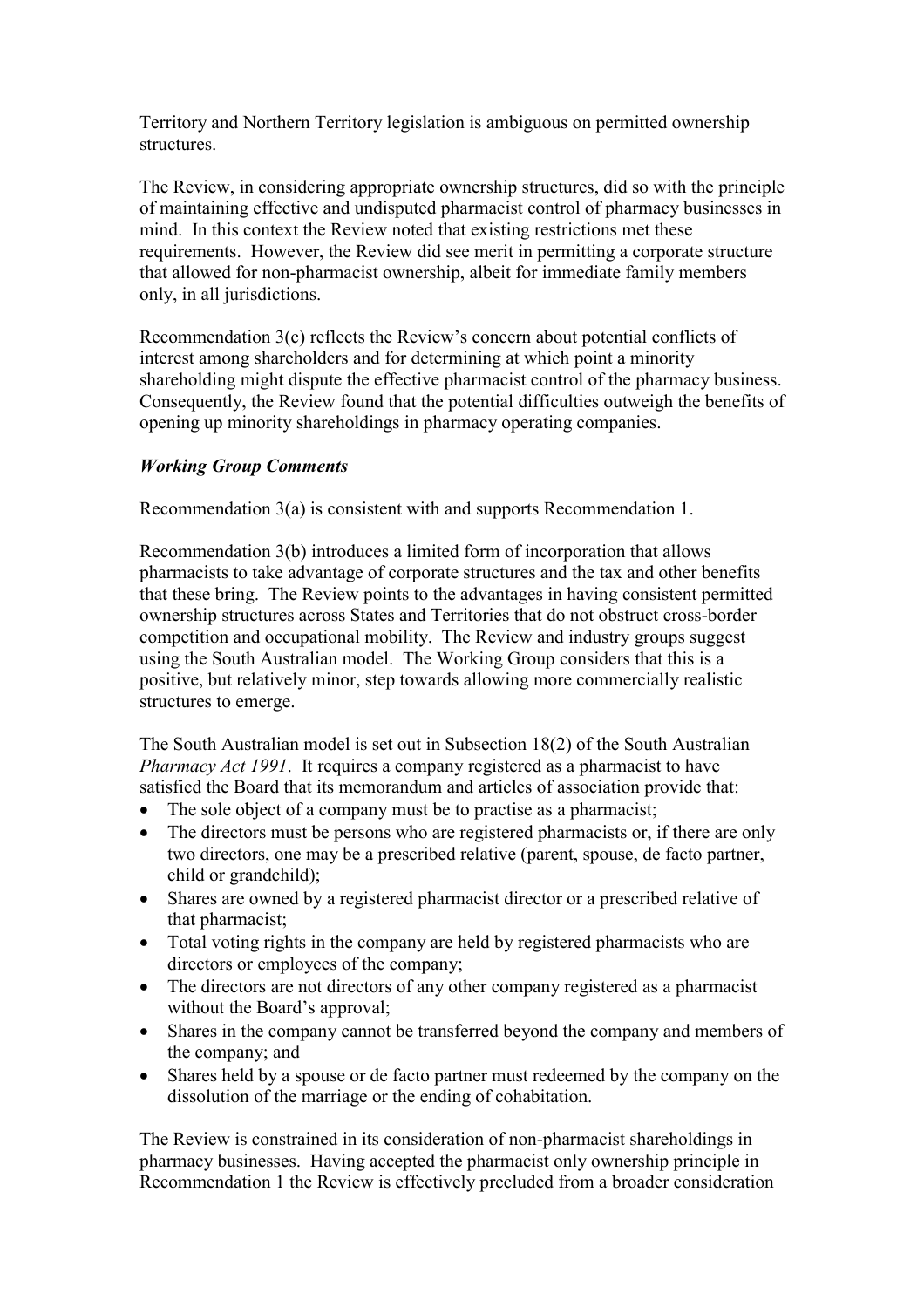of non-pharmacist ownership structures here. The Review's analysis appears to focus on the workability of new corporate structures to support the principle of effective pharmacist ownership and control rather than their public benefits.

#### *Suggested COAG Response to the Recommendation*

- **Accept Recommendation 3(a);**
- **Accept Recommendation 3(b) where jurisdictions' legislation requires pharmacist- only pharmacy ownership; and**
- **Accept Recommendation 3(c) where jurisdictions' legislation requires pharmacist- only pharmacy ownership.**

# **Recommendation 4: Number of Pharmacies Owned by Proprietors and Pharmacist Supervision of Pharmacies**

**The Review recommended that:**

- **(a) State and Territory restrictions on the number of pharmacies that a person may own, or in which they may have an interest, are lifted;**
- **(b) The effects of lifting the restrictions be monitored to ensure that they do not lead to undue market dominance or other inappropriate market behaviour; and**
- **(c) Legislative requirements that the operations of any pharmacy must be in the charge, or under the direct personal supervision, of a registered pharmacist are retained.**

The Review accepted that a basic principle underpinning the development of the community pharmacy network has been pharmacist only ownership of pharmacies. This is on the assumption that a net benefit accrues to the public from a proprietor that has both a commercial and professional interest in the safe and competent provision of pharmacy services. This has often been interpreted to mean that a pharmacist owner would need to personally supervise the operations of the pharmacy and has led to the imposition of various limits on the number of pharmacies a pharmacist can own. (Qld, SA: 4; NSW, Vic: 3; WA, Tas: 2) (Whereas there is no restriction on the number of pharmacies a friendly society can own in Victoria and the limit in South Australia is 31.)

However, the Review found that jurisdictions' limitations on pharmacies owned by a pharmacist are arbitrary, artificial, are in practice easy to breach by a determined proprietor, and are difficult for regulatory authorities to enforce and accordingly recommends their removal.

While lifting this restriction may appear inconsistent with Recommendation 1, the Review noted that a pharmacist owner could, by taking advantage of modern communication and information technology, develop and implement contemporary business management systems that ensure consistent practice across numerous and widespread individual pharmacies.

#### *Working Group Comments*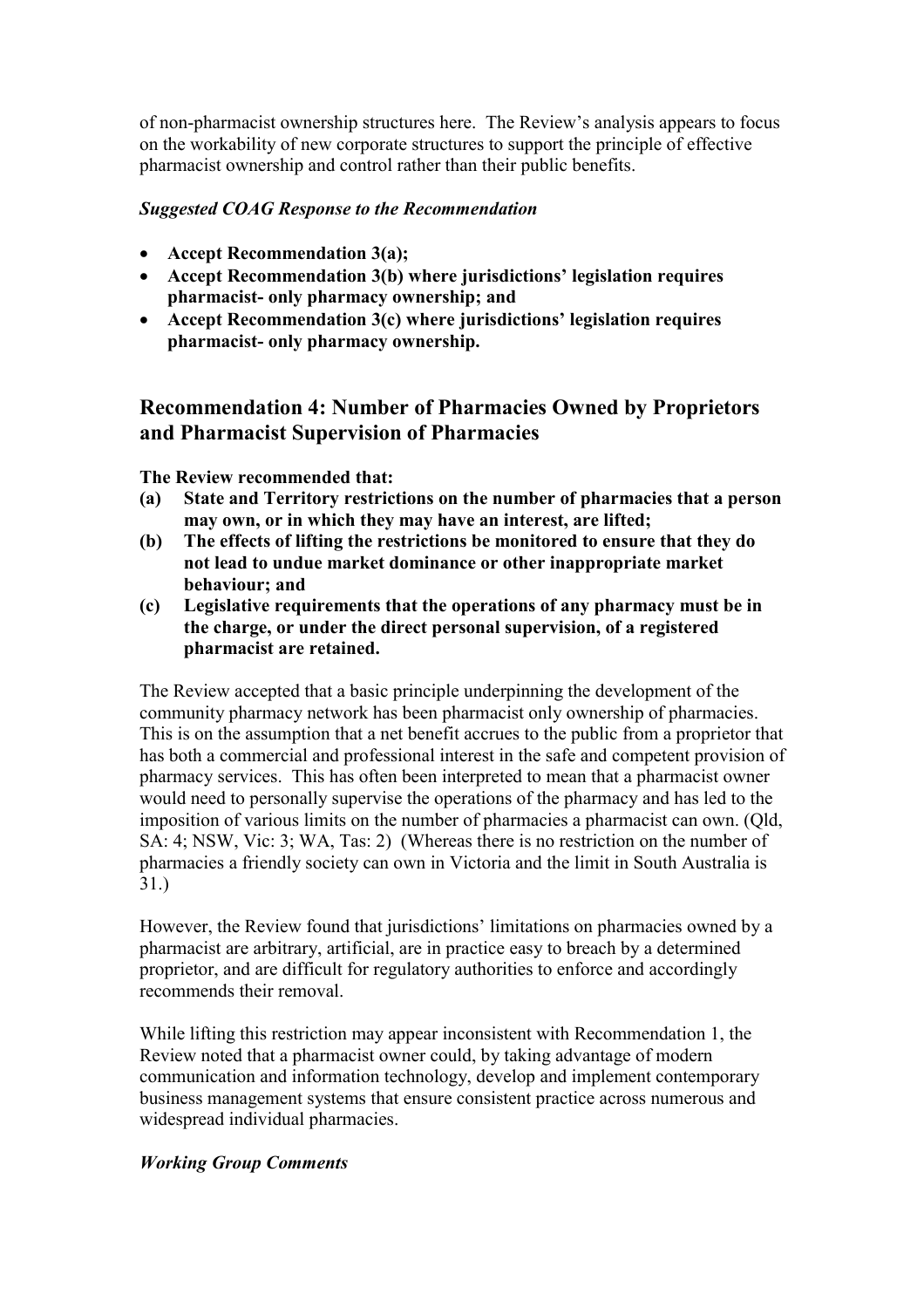The removal of restrictions on the number of pharmacies an owner can operate is one of the most far-reaching reforms contemplated by the Review. This reform has the capacity to significantly change the nature of community pharmacy. It provides the industry with the opportunity to develop more efficient pharmacy businesses.

This Recommendation illustrates the problem with Recommendation 1. If a person, using modern communication and information technology, can own a business controlling, say, 10 pharmacies without compromising the quality of community care those pharmacies deliver it is difficult to see why the owner needs to be a pharmacist. Friendly societies have already demonstrated that they can operate a large number of pharmacies at a high standard.

Industry representatives suggest several options to restrict the number of pharmacies that a pharmacist may own, including: raising the number to one slightly higher than the current highest (4) as a stepped process and monitoring the resultant behaviour; adoption of the pharmacist-owner-manager structure set out in Appendix 4 to the Review Report; or a cap on market percentage an owner controls. However, the Working Group accepts the evidence presented to the Review that any limits imposed in this way are impractical to enforce and inherently anti-competitive. The Report 'Fair Market or Market Failure? A Review of Australia's Retailing Sector' by the Commonwealth Parliament's Joint Select Committee on the Retailing Sector, August 1999 found that there are significant problems with introducing market caps.

The Working Group, whilst noting the apparent tension between this Recommendation and Recommendation 1, support adopting the reform.

#### *Monitoring of Market Dominance or Inappropriate Market Conduct*

The Review recommended that any deregulation of pharmacy numbers be monitored, with a focus on what it describes as "market dominance or other inappropriate market behaviour".

Industry representatives have suggested that the Commonwealth's Australian Community Pharmacy Authority, or the Guild-affiliated Australian Institute of Pharmacy Management, could undertake a monitoring role. The Review suggested that regulatory authorities and particularly professional and industry organisations could assist proprietors with guidelines, or even a code of good practice, on personal supervision and professional liability issues rather than monitoring market behaviour.

The Review envisaged lifting the location restrictions in the ACPA to allow other practitioners to easily enter the market and act as an efficient and natural deterrent to market domination. However, retaining the location restrictions has the capacity to create situations where small pockets of market dominance could occur. This may be a particular concern in some regional areas.

In its commentary, the Review noted that the *Trade Practices Act* (TPA) and its creation, the Australian Competition and Consumer Commission (ACCC), is a mechanism outside *Pharmacy Acts* to protect the public from market dominance or inappropriate market conduct. However, the ACCC advised that it is very difficult for them to monitor the effect of lifting restrictions on pharmacy numbers. The ACCC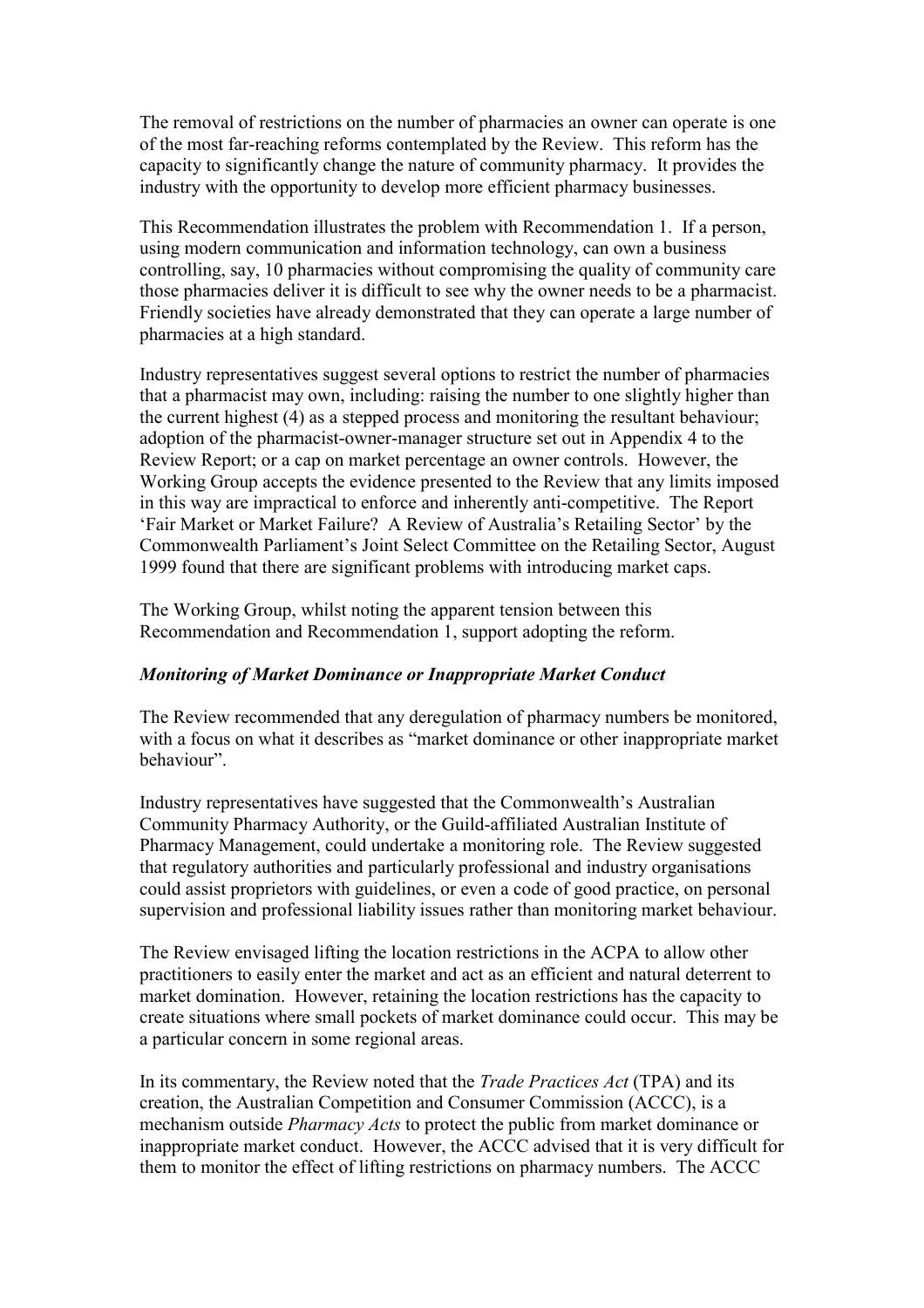must show a substantial lessening of competition and this is particularly difficult to do if there was a gradual acquisition of pharmacies.

The ACCC is able to effectively monitor areas of market collusion and franchising arrangements.

If isolated pockets of market domination did develop the potential for raising prices and making large profits is very limited. Most prescription drug prices are controlled through the Commonwealth's PBS. Pharmacists compete with many other retailers on their general merchandise. Of the remaining areas, an analysis of pharmacy revenues indicates that, in the order of, 15% of total pharmacy revenue is derived from sale of goods restricted to pharmacies or pharmacists only (see Attachment D). Other areas of competition that will counterbalance the risk of local area market domination are the advent of Internet and mail order pharmacy. Both provide competition to pharmacies that is not affected by the ACPA location restrictions.

On balance, the Working Group considers there are appropriate mechanisms already in place in the broader community to safeguard against the ill effects of market dominance. The ACPA location restrictions have the effect of slowing down movements by existing players so areas of market dominance are not likely to rapidly develop, if at all. Therefore, rather than introduce another layer of regulation to monitor the impact of freeing up restrictions on pharmacy numbers a better approach is to assess the impact of these reforms in discussions in the lead up to the next agreement between the Commonwealth and the Pharmacy Guild of Australia.

The Working Group's New South Wales representative, however, remained concerned as to the potential for the development of monopolies in regional areas, and indicated that as part of the implementation process for this recommendation, the State would need to further assess the impact of the proposal on competition within New South Wales.

#### *Personal Supervision of a Pharmacy by a Pharmacist*

Existing legislation in each jurisdiction requires that each pharmacy operate at all times with a registered pharmacist in attendance. The Review's recognition that this rule ensures safe and competent pharmacy services raises the question of whether superimposing a rule requiring pharmacist ownership, let alone a further rule that limits the number of pharmacies owned, adds anything.

#### *Suggested COAG Response to the Recommendation*

- **Accept Recommendation 4 (a), noting that NSW remains concerned as to the potential for the development of monopolies in regional areas, and as such, as part of the implementation process for this recommendation, the State will further assess the impact of the proposal on competition within New South Wales.**
- **Accept Recommendation 4(b) noting that the effects of lifting the restrictions on the number of pharmacies that a person can own will be assessed in discussions on the Australian Community Pharmacy Agreement in 2004; and**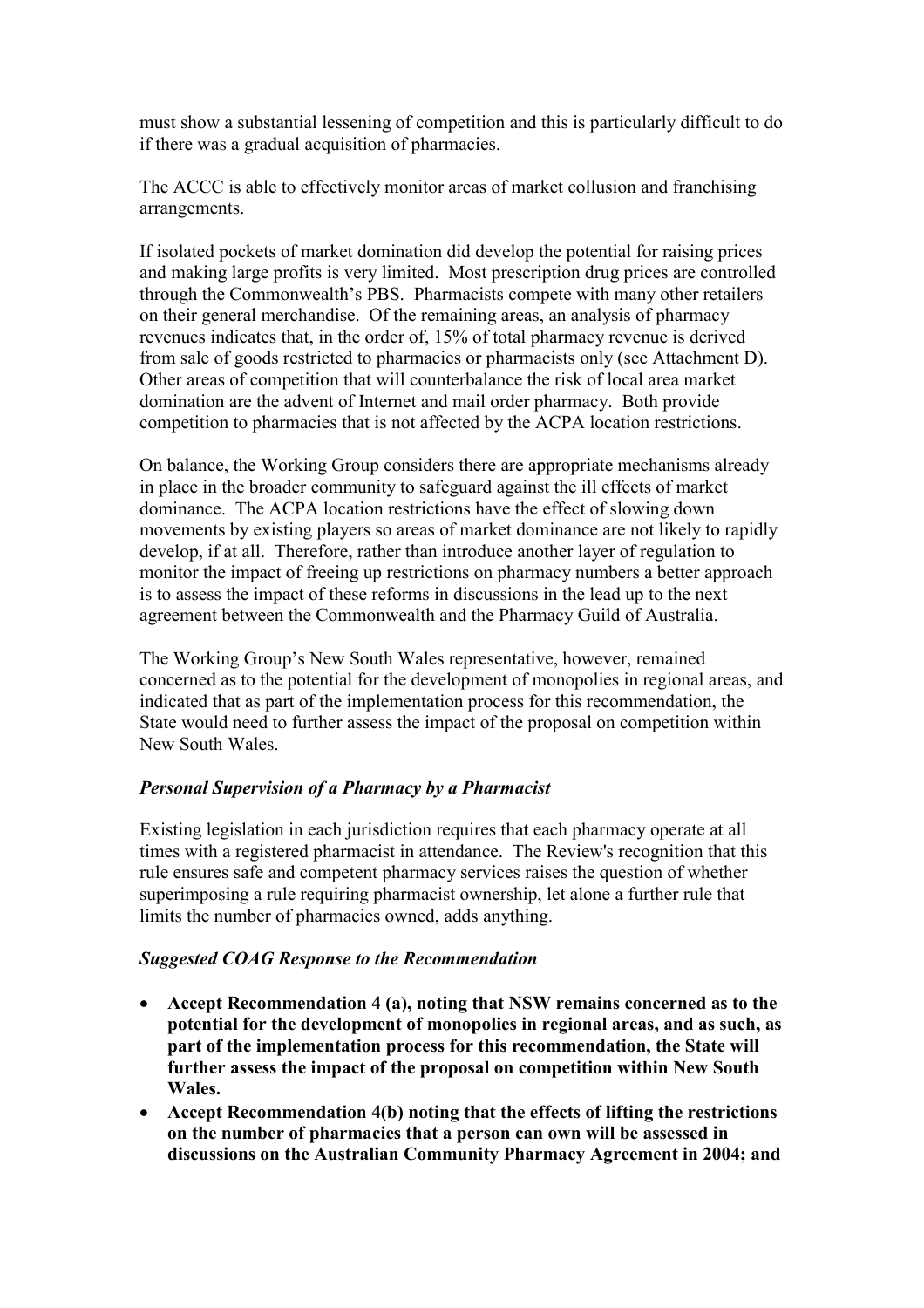**that some jurisdictions, concerned about the impact of this proposal on regional areas, will further assess its impact during implementation.**

**Accept Recommendation 4(c).**

# **Recommendation 5: Permitted Exceptions to Pharmacist Ownership**

**The Review recommended that:**

- **(a) Friendly societies may continue to operate pharmacies, but that:**
	- **(1) Regulations specific to the establishment and operation of pharmacies by friendly societies, that do not also apply to other pharmacies and classes of proprietors, should be removed; and**
	- **(2) Any friendly society that did not operate pharmacies in a jurisdiction on 1 July 1999 or any other prescribed date should not own, establish or operate a pharmacy in that jurisdiction in the future, unless it is an entity resulting from an amalgamation of two or more friendly societies operating a pharmacy at that date;**
- **(b) Permitted corporately-owned pharmacies continue to be restricted under grandparenting arrangements where these apply;**
- **(c) The relative financial and corporate arrangements of pharmacist-owned pharmacies and friendly society pharmacies, as these may affect the competitiveness of such pharmacies with each other, could be referred for definitive advice to the Australian Competition and Consumer Commission (ACCC), or another agency or authority of comparable and appropriate standing; and**
- **(d) The findings of any such inquiry may be taken into account as part of legislative reform processes in this regard.**

The Review noted that there are three groups of pharmacy proprietors who are not necessarily registered pharmacists:

- Administrators of deceased estates and bankrupt or insolvent pharmacy businesses;
- Non-pharmacist companies and individuals who were permitted to own pharmacies before existing pharmacist only restrictions came into force; and
- Friendly societies. Currently there are 34 such societies which own 117 pharmacies throughout Australia excluding the Territories.

The review concluded that friendly society pharmacies, as permitted players, should be treated consistently nationally and equitably with other pharmacies.

#### *Working Group Comments*

#### Deceased Estates and Bankrupt Individuals and Businesses

In the body of its commentary on Recommendation 5, the Review accepted that transitional provisions whereby non-pharmacists may administer the pharmacy businesses of deceased and insolvent pharmacists should continue.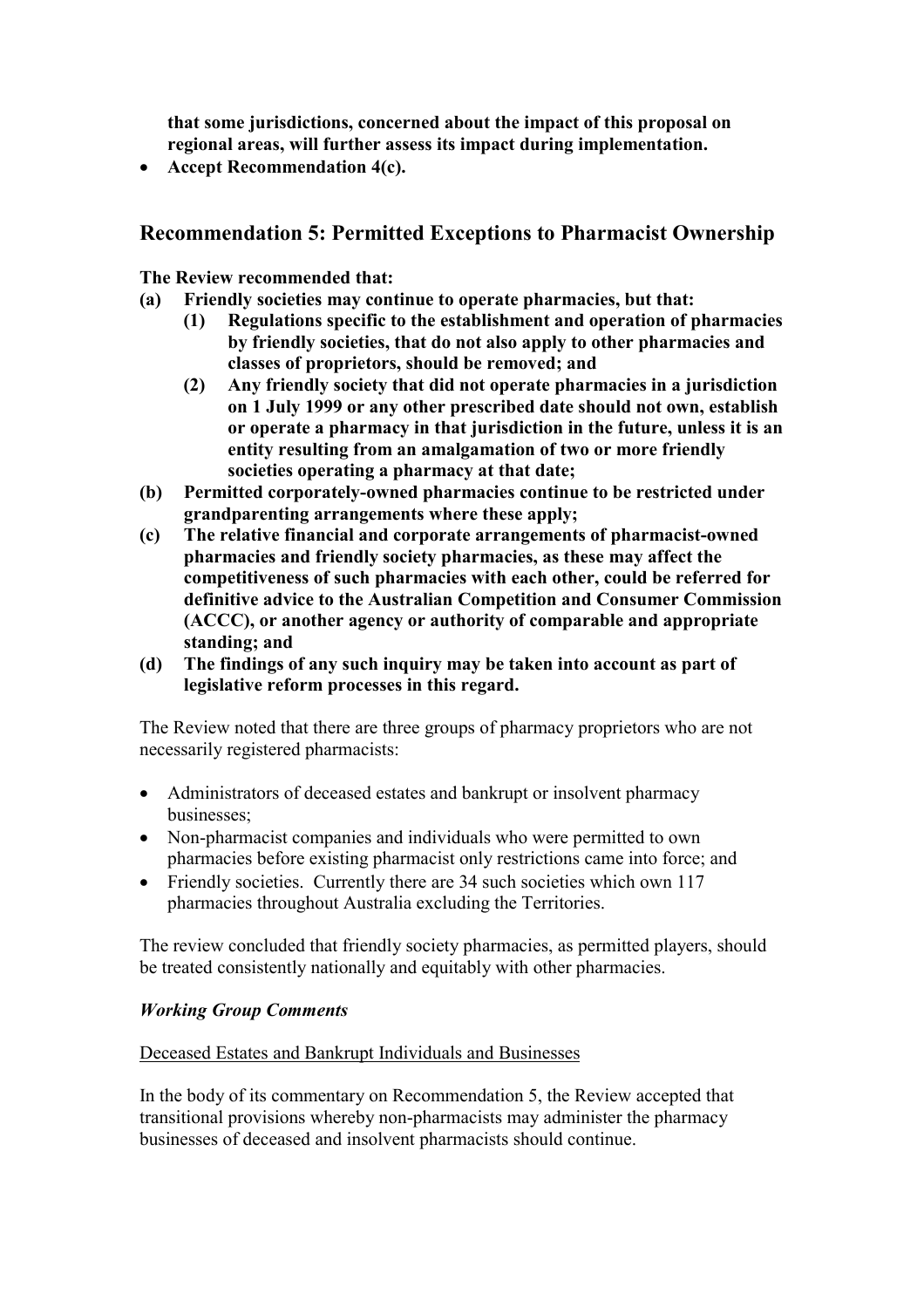It appears that not referring to this class of proprietorship in Recommendation 5 was an oversight on the Review's part, and the acceptability of such provisions should be confirmed in any response.

#### Grand-Parented Corporately Owned Pharmacies

The Review found that there are a relatively small number of these organisations still operating and that as regulatory provisions relating to them are consistent both across jurisdictions and with pharmacist owned pharmacies there was no need to contemplate changes to them. Any change of treatment would be inconsistent with Recommendation 1 on the principle of pharmacist owned pharmacies.

#### Friendly Societies

The Review found that the treatment of friendly society pharmacies varied markedly across States and Territories. The regulatory framework ranges from encouraging in Victoria and South Australia to tightly constrained in Western Australia and New South Wales. The Review recommended  $(5(a))$  that friendly societies continue to be permitted exceptions and, as such, treated consistently with pharmacist owned pharmacies, a view the Working Group accepts.

Preserving some non-pharmacist ownership in community pharmacy will continue to provide useful evidence for the evaluation of claims that only pharmacists should be allowed to own pharmacies.

Recommendation 5(a)(1) ensures that friendly society pharmacies are subject to the same standards and constraints of pharmacist owned pharmacies. This may mean legislative changes to ensure that friendly society pharmacies come within the jurisdiction of Pharmacy Boards and are subject to the same benefits and restrictions as other pharmacy owners.

The Review suggested that the provisions of the Victorian *Pharmacist Act 1974* provide a sound workable model for adoption by all jurisdictions. That Act permits registered societies within the meaning of the *Friendly Societies Act 1986* to own pharmacies. There are no restrictions on friendly society pharmacies in terms of their numbers in the State, the numbers that may be operated by any one society and the conditions under which they are approved, established or relocated.

Recommendation  $5(a)(2)$  if adopted would be a substantial qualification to  $5(a)(1)$  by introducing (or in some States maintaining) restrictions to prevent friendly society pharmacies entering new jurisdictions. This would have the effect of preventing a friendly society pharmacy in one State entering another and restricting the entry of new friendly societies into the pharmacy industry.

The Working Group has some difficulties with the Review's approach to this issue. The Review seeks to impose restrictions on competition but does not show that such restrictions are in the public benefit and hence does not make a case for introducing them. As noted by the Review, friendly society pharmacies are capable of providing safe and competent pharmacy services. Friendly societies have not only survived but flourished.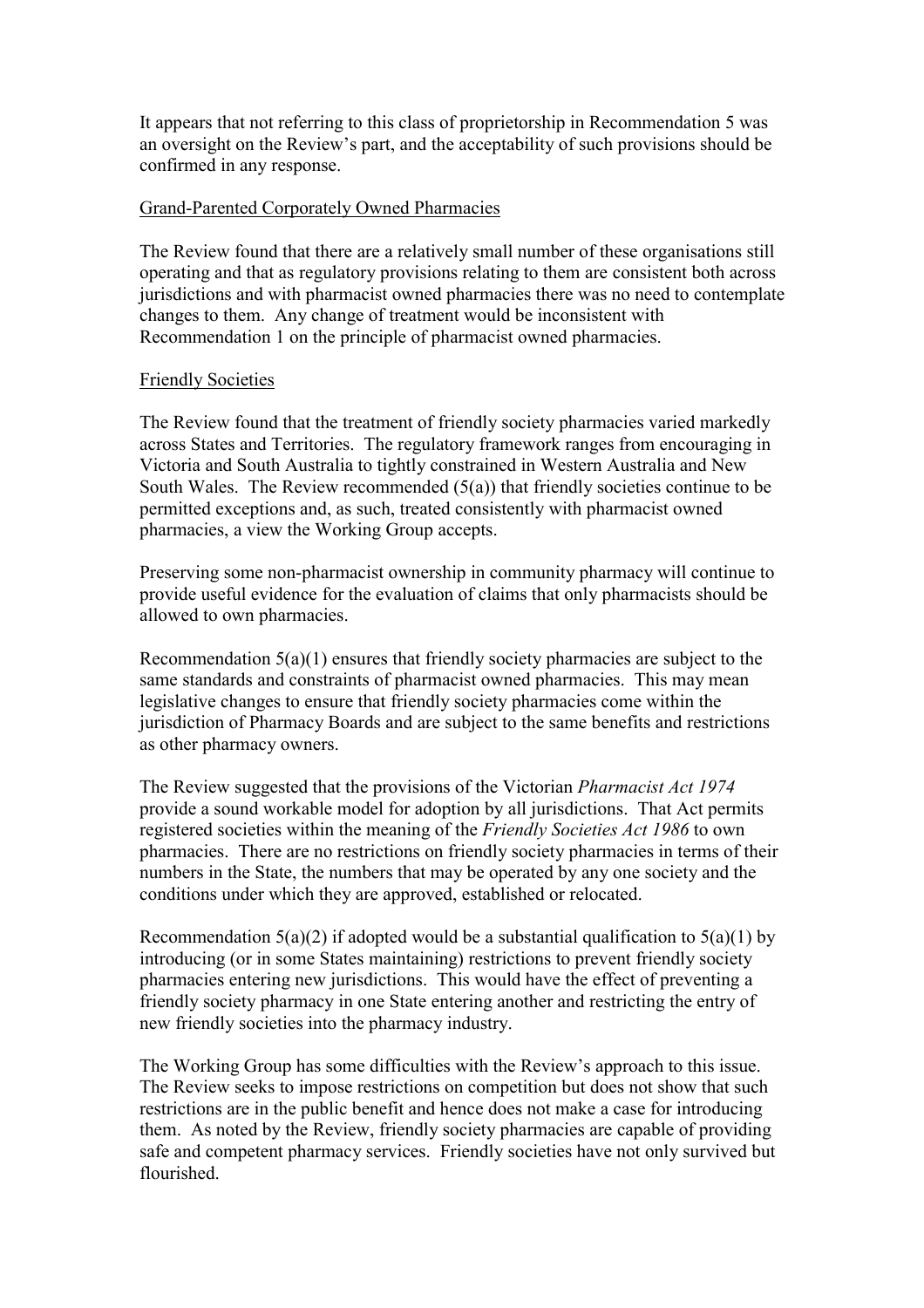The Working Group sought advice on whether, if Recommendation 5(a)(2) is rejected, friendly societies could use this opening as an opportunity to dominate community pharmacy or new ones would enter the industry establish themselves, demutualise and operate as 'for-profit' corporate bodies. Advice from chartered accountants, Walter and Turnbull, is that, in their opinion, friendly societies do not have a significant comparative competitive advantage over pharmacists owned pharmacies and therefore in a post Wilkinson environment are no more likely to dominate community pharmacy than are pharmacists. As Walter and Turnbull, noted, however, in the conclusion of their report, their findings were subjective due to them only using information from a limited sample of pharmacist owned pharmacies. A copy of the terms of reference for the consultancy and their report are at Attachment E.

On the related concern of how to treat friendly society pharmacies that demutualise and effectively become 'for-profit' corporate bodies. The Working Group consider that the feature that distinguishes friendly society pharmacies from 'for-profit' corporate bodies is that they are organisations that are primarily concerned with providing a benefit to their members. If this characteristic is lost through demutualising then the new body should no longer be a permitted exception to pharmacist ownership.

The Australian Securities and Investment Commission (ASIC) have recently released Policy Statement PS147 that refines the criteria ASIC use to determine if an organisation has a mutual structure. This is an appropriate test to determine if a friendly society has a mutual structure for the purposes of retaining pharmacies.

#### *Industry Response*

There has been strong industry argument for and against Recommendation 5(a). Some employee pharmacists have argued that friendly society pharmacies should be able to operate without restriction on the basis that:

- Friendly society pharmacies have an important role to play in providing direct competition to pharmacist owned pharmacies; and
- To restrict friendly society pharmacies is anti-competitive in nature, it benefits non-friendly society pharmacies and may reduce savings to consumers.

Pharmacist proprietors have argued that:

- This Recommendation is at odds with Recommendation 1 and 3 which adopts the principle of pharmacist only ownership of pharmacies;
- Friendly societies have an unfair tax advantage over pharmacist owned pharmacies;
- Friendly societies have an unfair competitive advantage because of their corporate structure that allows for economies of scale.

The Working Group considered industry concerns about permitting friendly societies to continue operating pharmacies but found, as did the Review, that friendly society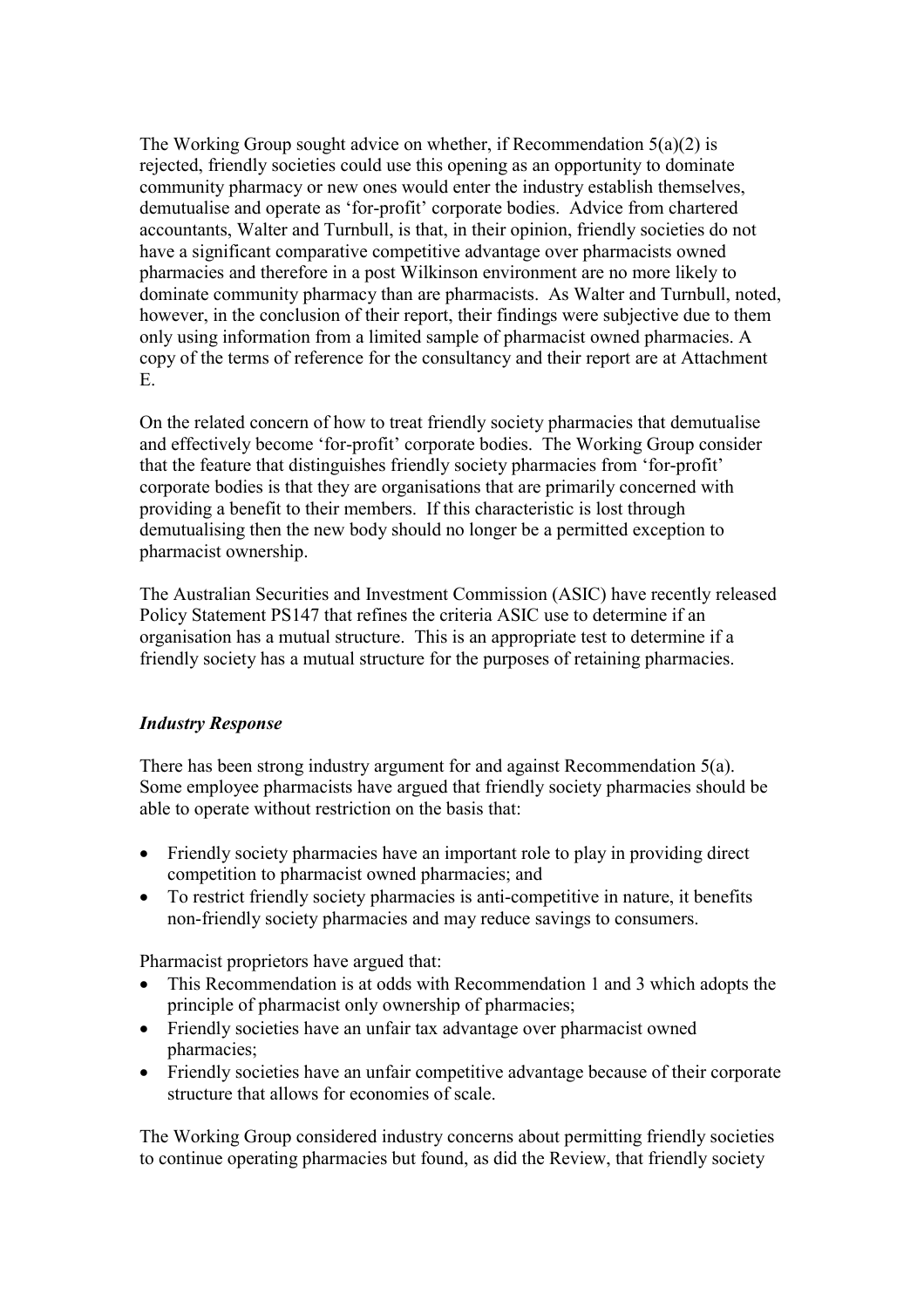pharmacies provide a safe and competent pharmacy service and see no reason to restrict their operations.

The Working Group consulted the ACCC on the issue of comparative competitive advantage as recommended by the Review, but the ACCC advised that they were not in a position to provide advice on this issue at that time.

Industry representatives have subsequently approached the Working Group and suggested that if Recommendation  $5(a)(1)$  is adopted provision be introduced to:

- Require a pharmacist be included on the Board of Management of Friendly Societies which operate pharmacies;
- Require the appointment of a pharmacy manager with responsibility for each pharmacy site; and
- Limit the current ownership exemption to friendly societies that remain not-forprofit.

This fallback position also raises difficulties. The first dot point would be resisted by friendly societies as an unreasonable imposition on their ownership and governance structures. The second dot point is reasonable and reflects current legislative provisions for a pharmacist on duty. The third dot point raises the issue of demutualisation of friendly societies, the policy implications of which have been discussed above.

#### *Conclusion*

The Working Group has given careful consideration to the issue of whether there is a sound basis for applying differing laws to friendly society pharmacies compared to pharmacist owned pharmacies. It has concluded that there is not, and therefore that recommendation 5(a)(1) should be supported for the following reasons.

There has been much made of the advantages or otherwise friendly societies receive from their taxation arrangements flowing from their mutuality status. However, this issue has been considered by the Ralph Review and the mutuality provisions retained. The Working Group suggests that jurisdictions take the tax arrangements as a given and not try to compensate for them through administrative means.

Another concern expressed about friendly society pharmacies is that of having an unfair advantage they will dominate the market. Advice commissioned by the Working Group indicates that they do not have a competitive advantage and are no more likely than other players to dominate community pharmacy in Australia. This advice, however, was by its own admission subjective due to the information on pharmacist owned pharmacies only being obtained from a limited sample. It is accordingly considered that recommendation 5(c) relating to referral of the issue to the ACCC for consideration should stand.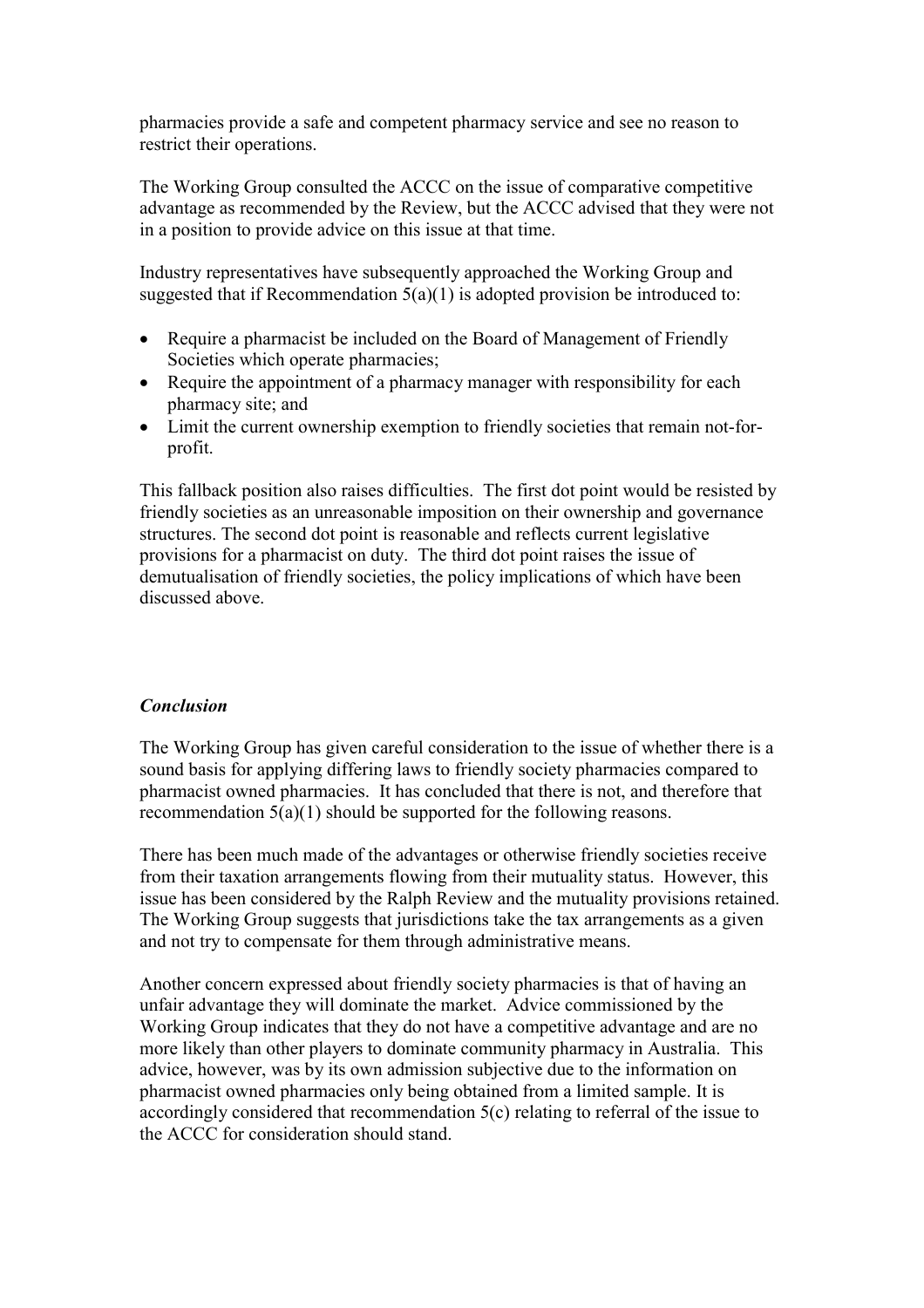The only issue that should determine the extent of friendly society participation in community pharmacy is whether they can run good pharmacies. On this basis the Working Group conclude that friendly society pharmacies, as a sector, should be permitted to operate in the same way as pharmacist proprietors.

Once Recommendation  $5(a)(1)$  is accepted, it is difficult to see why it should be weakened in the manner suggested by  $5(a)(2)$ . The Review does not provide any support for  $5(a)(2)$ . The Working Group's conclusion is therefore that Recommendation  $5(a)(1)$  should be implemented in full, from which it necessarily follows that  $5(a)(2)$ , which significantly qualifies  $5(a)(1)$ , should be rejected.

If, however, a friendly society should demutualise and lose that characteristic of primarily providing benefits to its members then it should no longer be a permitted exception to pharmacist ownership as there is little to distinguish it from a for-profit corporate body.

#### *Suggested COAG Response to the Recommendation*

- **Accept Recommendation 5(a)(1) noting the States will ensure that the same benefits, standards and constraints will apply to friendly society pharmacies as apply to pharmacist-owned pharmacies;**
- **Reject Recommendation 5(a)(2) as to accept this would severely limit the scope of Recommendation 5(a)(1). Friendly society pharmacies are a permitted exception to the pharmacist owned pharmacy rule and therefore should be able to operate accordingly;**
- **Accept Recommendation 5(b);**
- **Accept Recommendations 5(c) and (d). The Review noted that a definitive assessment of whether friendly societies pharmacies have unfair tax advantages over pharmacist owned pharmacies has yet to be made, and the issue should be referred to the ACCC for consideration.**
- **Note that there is no change proposed to the current provisions for deceased estates and bankrupt individuals and businesses.**

#### **Recommendation 6: Pecuniary Interests in a Pharmacy Business**

**The Review recommended that:**

- **(a) Any statutory prohibition on natural persons or bodies corporate, not being a registered pharmacist, or other permitted entity, having a direct proprietary interest in community pharmacies are retained;**
- **(b) "Proprietary interest" be defined clearly in** *Pharmacy Acts* **as relating to the direct ownership of, or partnership, shareholding or directorship in a pharmacy operating entity;**
- **(c) Subject to the proprietor of a pharmacy remaining responsible and accountable for the safe and competent practice of pharmacy services in that pharmacy, provisions in** *Pharmacy Acts* **relating to and including:**
	- **(1) Preventing parties other than a registered pharmacist to have a lawfully permitted association with a pharmacy business, but not including a proprietary interest as defined in Recommendation 6(b);**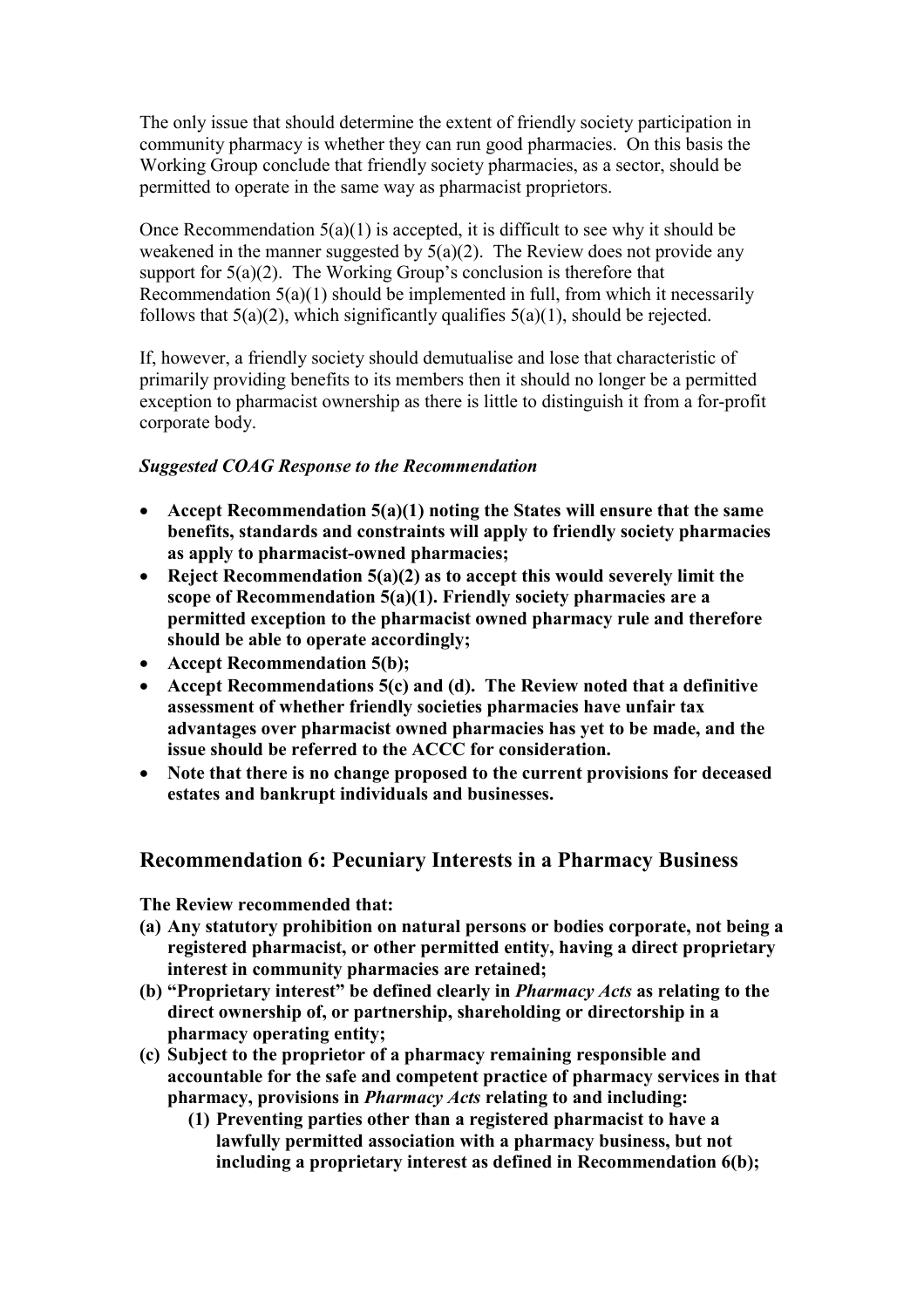- **(2) Inserting specific terms in commercial documents relating to those businesses;**
- **(3) Preventing considerations for third parties based on a pharmacy's turnover or profit;**
- **(4) Preventing pharmacies having preferred wholesale suppliers of medicines;**
- **(5) Otherwise preventing pharmacy proprietors from developing lawful business associations with other parties; and**
- **(6) Allowing regulatory authorities to intervene inappropriately in matters of this nature;**

**are removed; and**

**(d) Removed provisions of the types described in Recommendation 6(c) are replaced in each** *Pharmacy Act* **with a statutory offence, with appropriate and substantial penalties for individuals and corporations, of improper and inappropriate interference with the professional conduct of a pharmacist in the course of his or her practice.**

The Review notes that jurisdictions, in an attempt to restrict ownership and effective control of pharmacies to registered pharmacists and provide some support to pharmacists in their dealings with commercially strong enterprises, have created a complicated regulatory framework that unnecessarily inhibits pharmacists' commercial arrangements. Prohibited commercial arrangements include franchising agreements; conditions on commercial documents and access to commercial records; rent for pharmacy premises; and joint ventures.

The Review took the view that, so long as the proprietor or director of a pharmacy business is a pharmacist or a permitted non-pharmacist and remains responsible and accountable for the professional services delivered under their responsibility, regulatory authority scrutiny generally should not apply to the commercial relationships and transactions of their business.

The only qualification should be that authorities are able to act on matters where safe and competent pharmacy practice has, or appears to have been compromised.

#### *Working Group Comments*

The Review's recommendations appear to be aimed at giving pharmacies as much commercial freedom as possible while protecting the integrity of proprietors' ability to control the planning and delivery of pharmacy goods and services in their pharmacies.

Recommendations 6(a) and (b) narrow the definition of pecuniary interests to proprietary interests only in a pharmacy business. The effect of this is to continue to exclude non-pharmacists from pharmacy ownership but permit a normal range of commercial transactions between pharmacists and non-pharmacists that have been excluded by the current broad-brush legislative provisions. This approach would remove some of the uncertainty inherent in the existing pecuniary interest provisions.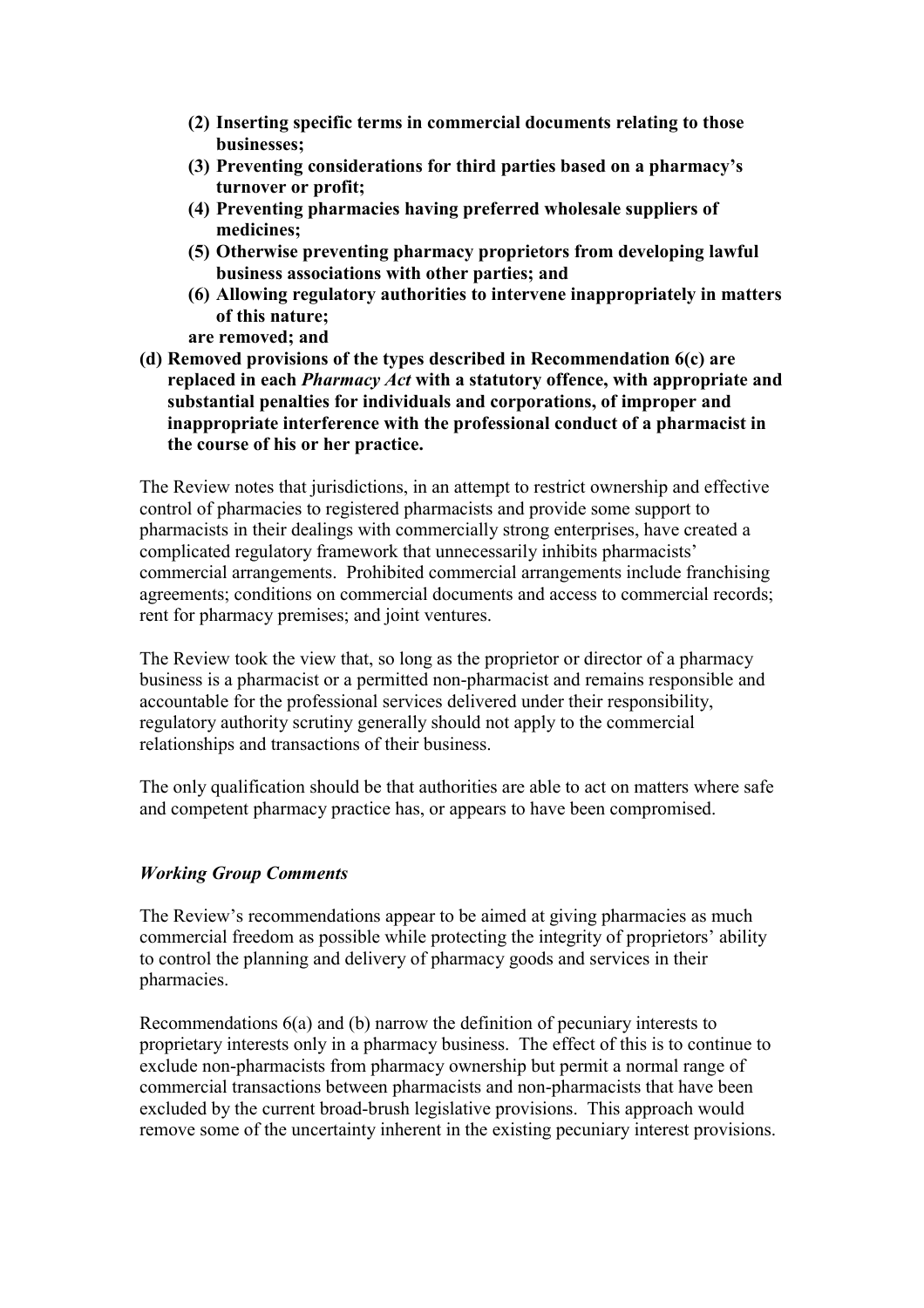Recommendation 6(c) lists a series of commercial activities currently prohibited by State *Pharmacy Acts* with, what the Review believes are, little or no justification in terms of safeguarding the public interest. The Working Group supports this proposal to repeal and replace the existing patchwork of attempts to circumscribe commercial arrangements. However, the Recommendation should more clearly draw on the distinction made in the Report between the aspects of a pharmacy business that make up pharmacy services (working definition on page 21) and the non-pharmacy aspects (eg banking, general goods retail, cosmetics and lotteries). Regulation should only be concerned with the former aspects.

The present pecuniary interest provisions are not effective in ensuring that the practice of pharmacy can occur without undue or improper interference from third parties. Recommendation 6(d) attempts to provide pharmacists with some support in their dealings with commercially strong enterprises by introducing a statutory offence to deter third parties exerting improper influence over the conduct of a pharmacy. This could also include inappropriate direction of an employed pharmacist by a proprietor, whether or not the proprietor is a registered pharmacist.

Concerns have been raised by industry representatives about whether a criminal sanction is appropriate, especially for its pharmacist members. Doubts have been expressed about the practicality of prosecuting such an offence and obtaining convictions on the basis of a criminal burden of proof. Industry representatives argue strongly against introducing a statutory offence and suggest an alternative approach, discussed below.

The Working Group looked at a number of options in relation to Recommendation 6(d), including:

- The application of the *Trade Practices Act*. The Working Group sought advice from the ACCC on their role in this area. The ACCC advised that the unconscionable conduct provisions under the *Trade Practices Act* relate to this issue. However, it is very early for this legislation and there is not a large body of case law to rely on yet;
- The possible development of an industry Code of Conduct. The Working Group concluded that this may have limited application as it may not bring in third parties, such as wholesalers;
- The Pharmacy Guild suggestion of a new legislative provision that renders unenforceable any provisions of a contract or other agreement between a pharmacy business and another party if they purport to influence or direct the professional control of a pharmacist of his or her business.

This proposal has merit in that it makes it clear that it is directed to third parties and makes clear the importance of the independence of pharmacists and their obligation to maintain the standard of professional services. It does, however, give rise to uncertainty in respect of the factual matters that may or may not result in a declaration of unenforceability.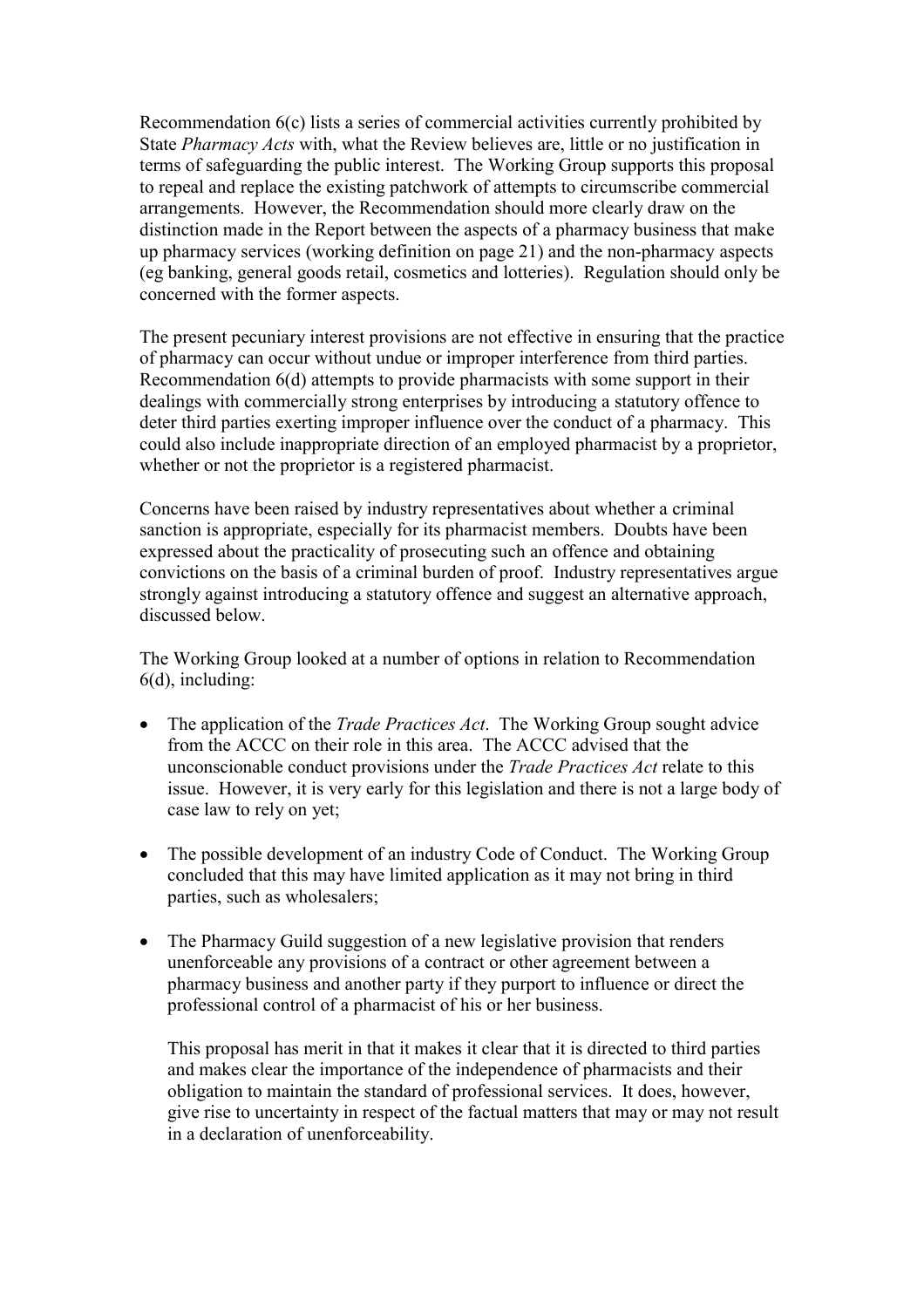The Guild hints at a role for Pharmacy Boards in adjudicating on such clauses. The Working Group considers that it is not appropriate for Boards to be regulating the day to day transactions of a practitioner's business. They do not have the legal expertise and investigative resources and would be drawn into similar difficulties as they are with the current pecuniary interest provisions; and

 Other legislative provisions in New South Wales and proposed in Queensland, establishing offences where a person incites, aids, abets (and so on) improper practice. The attractiveness of this approach is that it removes the focus from suspicion of all commercial arrangements, towards the real concern that is improper practice on the part of the pharmacist. Copies of relevant provisions in the New South Wales *Medical Practice Act 1992* and the *Queensland Pharmacy Registration Act 2001* are at Attachments F and G respectively.

Of these options, the Working Group concluded that the relevant provisions of either the New South Wales *Medical Practice Act 1992 or the Queensland Pharmacy Registration Act 2001* offer an appropriate model to address this issue.

#### *Suggested COAG Response to the Recommendation*

**Accept Recommendations 6(a), (b), (c) and (d);**

# **Recommendation 7: Registration of Pharmacy Premises and Pharmacy Businesses**

**The Review recommended that:**

- **(a) Requirements for the registration of pharmacy premises be removed provided that:**
	- **(1) Acts, regulations and related guidelines can continue to require pharmacy proprietors and managers to ensure that their premises are of a minimum standard of fitness for the safe and competent delivery of pharmacy services;**
	- **(2) The responsibilities of pharmacy proprietors and managers, and of registered pharmacists, under State and Territory drugs and poisons legislation are not compromised;**
	- **(3) Acts or regulations may require the proprietor of a pharmacy to notify a regulatory authority, in writing, of the location or relocation of a pharmacy; and**
	- **(4) Regulatory authorities, their employees or agents may enter and inspect pharmacy premises to investigate complaints, conduct spot checks, or act on the reasonable suspicion of guidelines being breached; and**
- **(b) Regulations requiring the registration of pharmacy businesses by regulatory authorities are removed, given that pharmacists are already registered in each State and Territory, and that business registration is not connected to the safe and competent practice of pharmacy.**

The Review established the principle that *Pharmacy Acts* and regulatory authorities should focus their regulatory attention exclusively on the safe and competent practice of pharmacy. This means that regulations of commercial aspects of pharmacy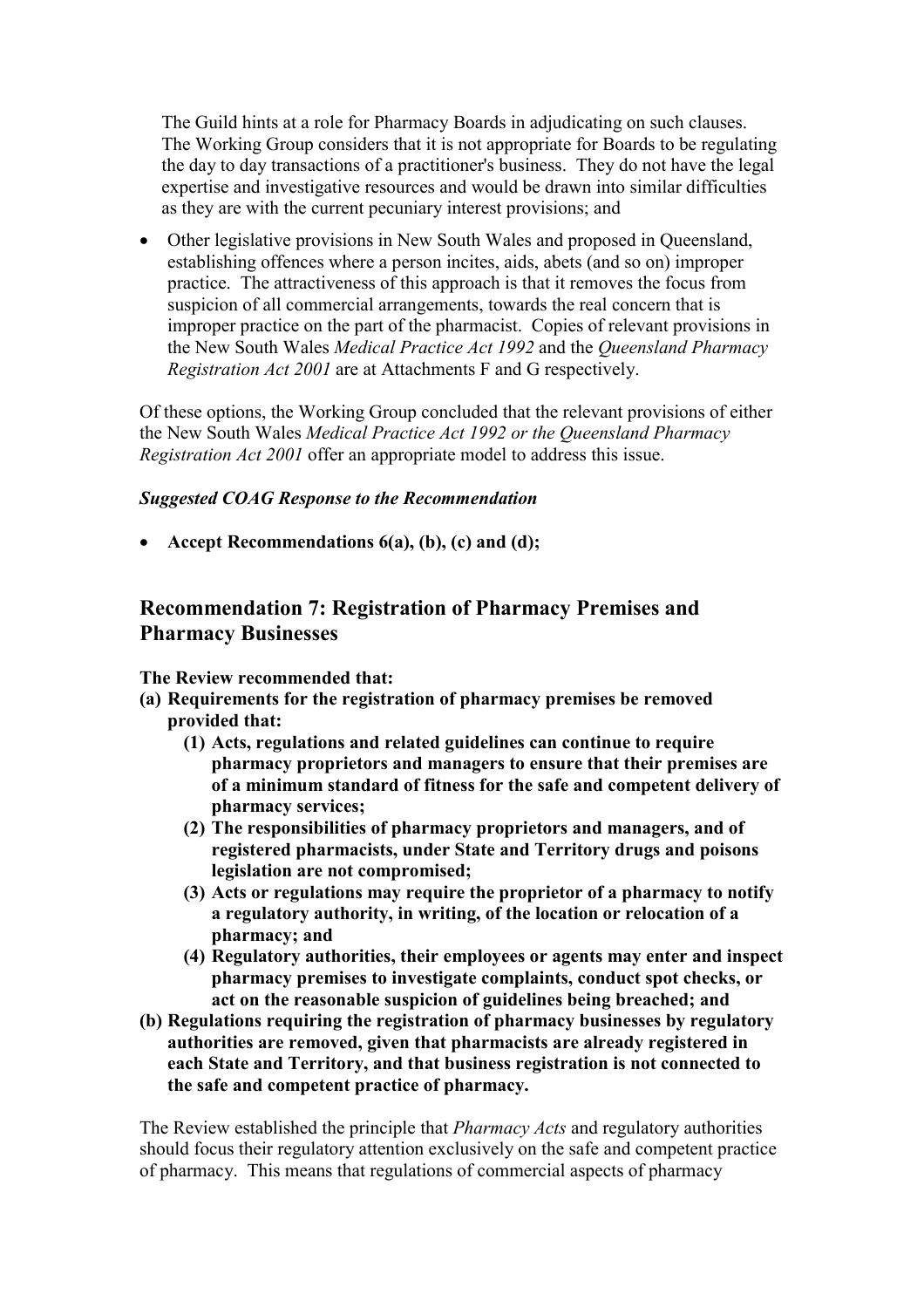practices should be wound back, or removed, wherever possible to ensure that pharmacy businesses can make their own commercial judgements without undue interference from professional regulatory authorities.

However, most States and Territories require the registration of pharmacy premises by their regulatory authority. Some also require the registration of pharmacy businesses. This is in addition to personal pharmacist registration under *Pharmacy Acts* and the business registration requirements of corporate law.

The Review took the view that, so long as pharmacy premises are accessible and conform to any requirements laid down to facilitate the safe and competent practice of pharmacy there is no need to register either the premises or the business entities that operate them.

It also noted that premises' registration requirements are highly prescriptive in some jurisdictions, and may operate, or be interpreted, to frustrate the professional or commercial development of pharmacy service delivery. This might include developments such as co-locating a pharmacy within a supermarket, department store, or other general retail business, or placing excessive limitations on the conduct of mail order or Internet pharmacy services.

The Review assumed that regulatory authorities would still have a role in assuring the quality and suitability of pharmacies, and would continue to have rights of inspection and entry for standards compliance purposes.

#### *Working Group Comments*

The Working Group endorses the principle of pharmacy boards focusing on professional practice and not commercial aspects of pharmacy established by the Review. In this context the recommendation to limit obligations to register pharmacy premises and businesses is appropriate. In addition, the Working Group is concerned to ensure that the current broad ranging business and premises regulation is not retained as a convenient way to raise revenue.

This Recommendation ventures into areas that overlap with the NCP Review of Drugs, Poisons and Controlled Substances currently under-way. The Review rightly points to jurisdictions' poisons legislation as the appropriate vehicle for ensuring safe storage and handling of drugs, poisons and so on. It does not consider in detail the question of whether, and if so how, poisons laws would need to be adapted to ensure they adequately cover the field of safety matters currently addressed jointly by the poisons and pharmacy registration laws. Jurisdictions could consider this following the Drugs, Poisons and Controlled Substances Review.

Industry representatives have raised concerns with the Working Group to ensure that Australia meets its obligations under relevant United Nations Conventions – the *Single Convention on Narcotic Drugs 1961* and the *Psychotropic Substances Convention 1971*. The Drugs, Poisons and Controlled Substances Review has addressed this issue. In any event, these conventions do not require people who are authorised to perform therapeutic functions to be either licensed nor have their premises licensed.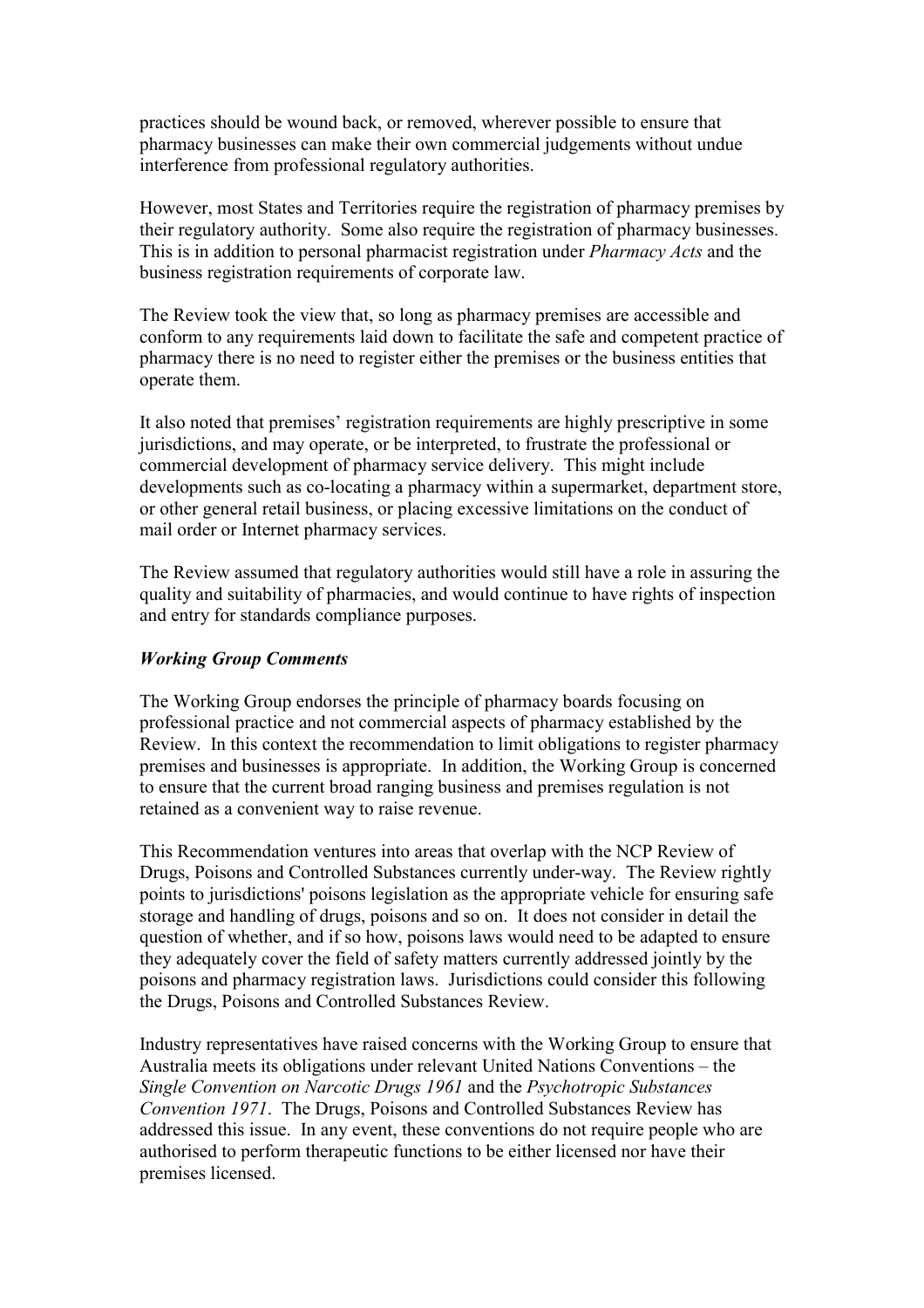#### *Impact on Jurisdictions*

It is notable that Queensland and the Territories have no requirements for premises or business registration, there is no clear evidence that this lack of registration has affected pharmacy or pharmacist standards in those jurisdictions.

#### *Suggested COAG Response to the Recommendation*

**Accept Recommendations 7(a) and (b).**

#### **Recommendation 8: Miscellaneous**

**The Review recommended that Commonwealth, State and Territory governments ensure that legislation and agreements for the delivery of professional pharmacy and health care services negotiated with pharmacy proprietors and their representatives, require:**

- **An acceptable range of services to be provided; and**
- **Appropriate quality assurance and professional practice standards to be adopted by community pharmacies covered by the agreements.**

In the context of there being a net public benefit that accrues to the community from pharmacy ownership regulation currently in place. The Review makes the point that the quid quo pro for the community is high and consistent quality provision of pharmacy services at a reasonable cost.

The Review suggests that it is reasonable for Governments, in the public interest, to intervene to ensure that community pharmacies provide, at an enforceable high standard, a range of relevant health services for which there is demonstrable community need. This may not only include "core" programs like the PBS. It could include public health and other less commercially attractive programs, such as methadone supply and providing access to needles and syringes for people with drug dependency.

#### *Working Group Comments*

The Working Group considers that there is no need to take any action on this Recommendation other than note it. Jurisdictions will take appropriate action if and when a specific need arises.

#### *Suggested COAG Response to the Recommendation*

#### **Note Recommendation 8.**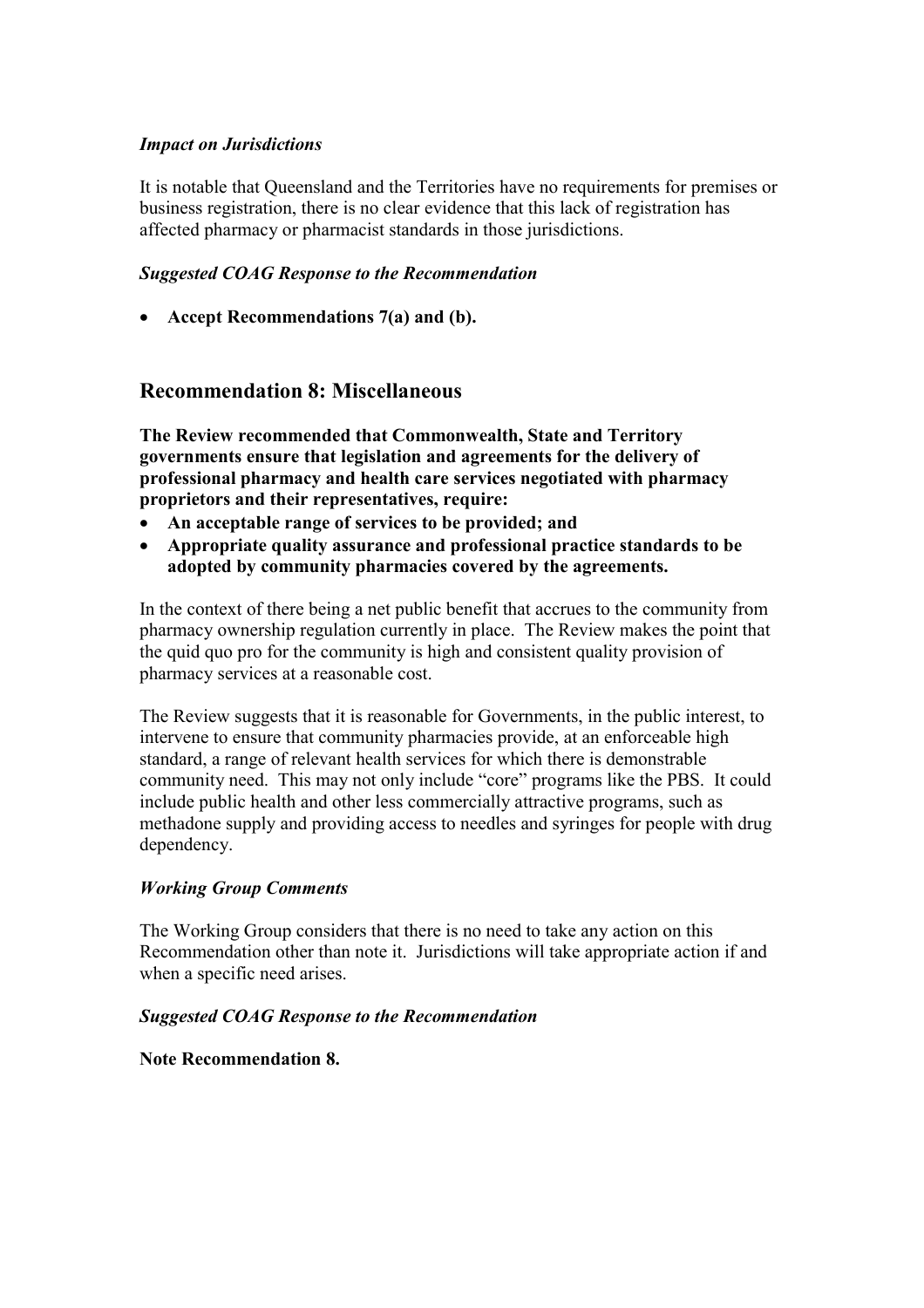# **LOCATION OF PHARMACIES**

## **Recommendation 9: New Pharmacy Approvals**

**The Review recommended that:**

- **(a) Some form of restriction on the number of pharmacies as outlets for the Pharmaceutical Benefits Scheme (PBS) is retained;**
- **(b) The parties to the Australian Community Pharmacy Agreement consider, in the interests of greater competition in community pharmacy, a remuneration system for PBS services that restricts the overall number of pharmacies by rewarding more efficient pharmacy businesses and practices, and providing incentives for less efficient pharmacy business to merge or close; but**
- **(c) If remuneration arrangements consistent with Recommendation 9(b) are not practical, controls on the number of pharmacies through restricting new pharmacies' eligibility for approval to supply pharmaceutical benefits could be retained but if so, any "definite community need" criteria for those approvals should be made more relevant to the needs of underserviced communities, particularly in rural and remote areas.**

#### **Recommendation 10: Relocation of Existing Pharmacies**

**The Review recommended that Pharmaceutical Benefits Scheme (PBS) related restrictions on the relocation of pharmacies from one site to another are phased out.**

# **Recommendation 11: Timing of Proposed Changes**

**The Review recommended that, consistent with Recommendations 9 and 10, the current Pharmaceutical Benefits Scheme (PBS) new pharmacy and relocated pharmacy approval restrictions be reformed and/or phased out from 1 July 2001.**

#### *Working Group Comments*

The Working Group notes that the Commonwealth's rules on locating new and existing pharmacies have the most impact of all the restrictions on pharmacy businesses. The rules are inherently anti-competitive in their operation and effects. The rules are contained in the Australian Community Pharmacy Agreement and, therefore, are effectively locked in for the period July 2000 to June 2005.

Recommendation 9(a) should be read together with the Review's finding that the restrictions on new pharmacies should be replaced by incentive-based mechanisms in the ACPA (page 88). The Review concluded that there are more direct and competition-friendly avenues to encourage pharmacists to manage the overall number of PBS-subsidised pharmacies in Australia, such as changing the cost calculation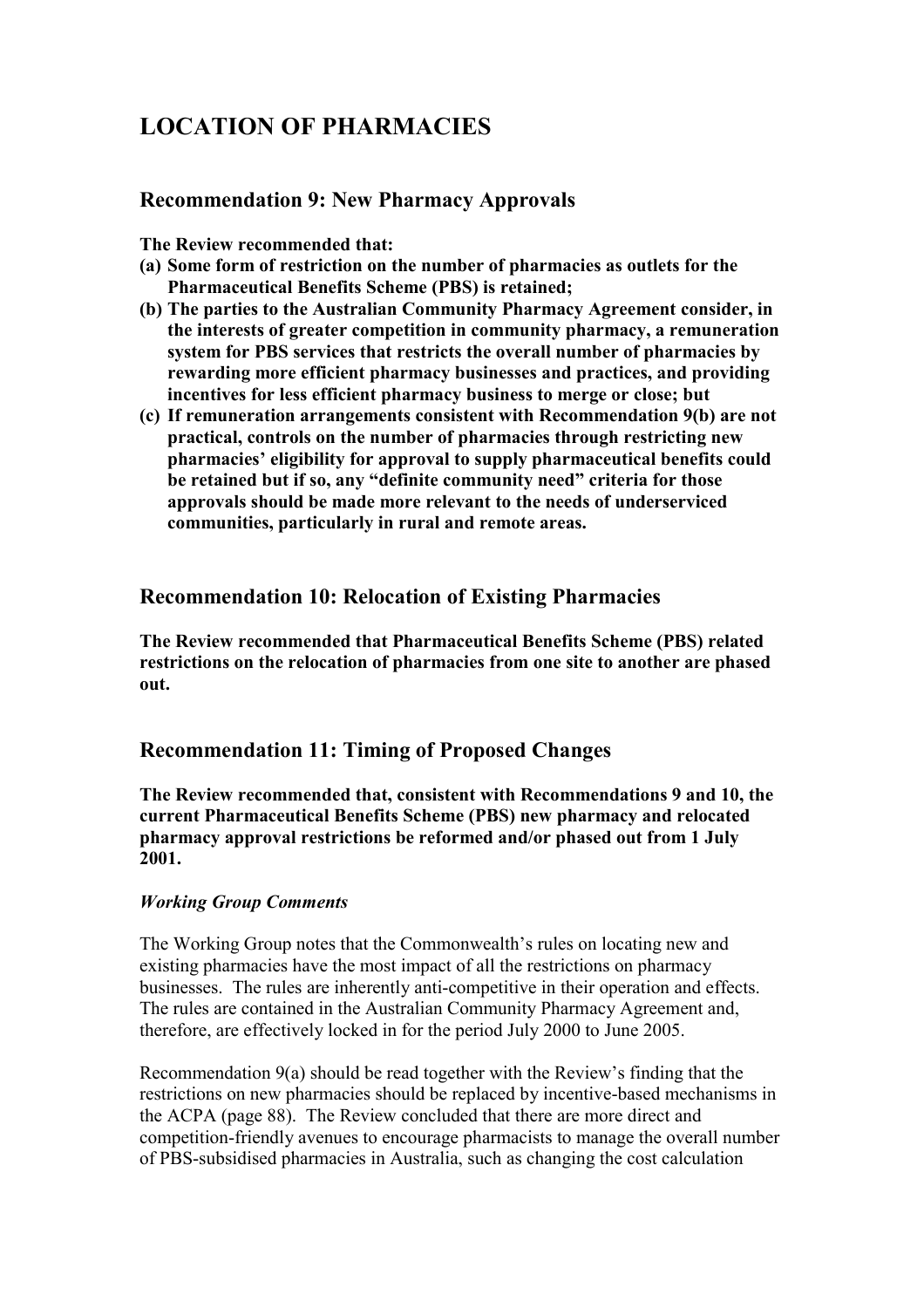basis for PBS remuneration to reflect best practice rather than the current industry average.

The Review identifies benefits that might ensue from a revision of the regulation of pharmacy location rules. Thorough examination of these issues over the next five years would prepare the way for revised arrangements to be implemented through the next ACPA.

#### *Suggested COAG Response to Recommendations 9-13*

**The Working Group notes that the Commonwealth's rules on locating new and existing pharmacies have the most impact of all the restrictions on pharmacy businesses. The rules are inherently anti-competitive in their operation and effects. Since the Review reported in February 2000, the Commonwealth has entered into the third Australian Community Pharmacy Agreement (ACPA) with the Pharmacy Guild of Australia for the period 1 July 2000 to 30 June 2005. The Commonwealth, while accepting that the Review's recommendations on location rules may well offer real alternatives to the existing approach, has opted for an incremental and targeted easing of existing regulations in the third ACPA with an opportunity to review these arrangements in the lead up to the next agreement. Recommendations 9-13 will be considered as part of that review.**

# **Recommendation 12: Rural and Remote Pharmacies**

#### **The Review recommended that:**

- **(a) Legislation to support specific programs and initiatives to assist the retaining and enhancing of pharmacy services in rural and remote areas is considered to be of a net public benefit; and**
- **(b) Non-transferable approvals to supply pharmaceutical benefits conferred, in limited circumstances, on a specific rural or remote locality are considered to be a justifiable restriction on competition in the public interest.**

#### *Working Group Comments*

The Working Group notes that the third ACPA contains a set of initiatives, costing \$76m over five years, to improve access to pharmacy services in rural and remote areas, and to encourage pharmacists to work in these areas.

These initiatives may need to be revisited to ensure their impact is not lost in any future move to incentive based remuneration arrangements for pharmacists.

#### *Suggested COAG Response to the Recommendation*

**The Working Group notes that the third ACPA contains a set of initiatives, costing \$76m over five years, to improve access to pharmacy services in rural and remote areas, and to encourage pharmacists to work in these areas.**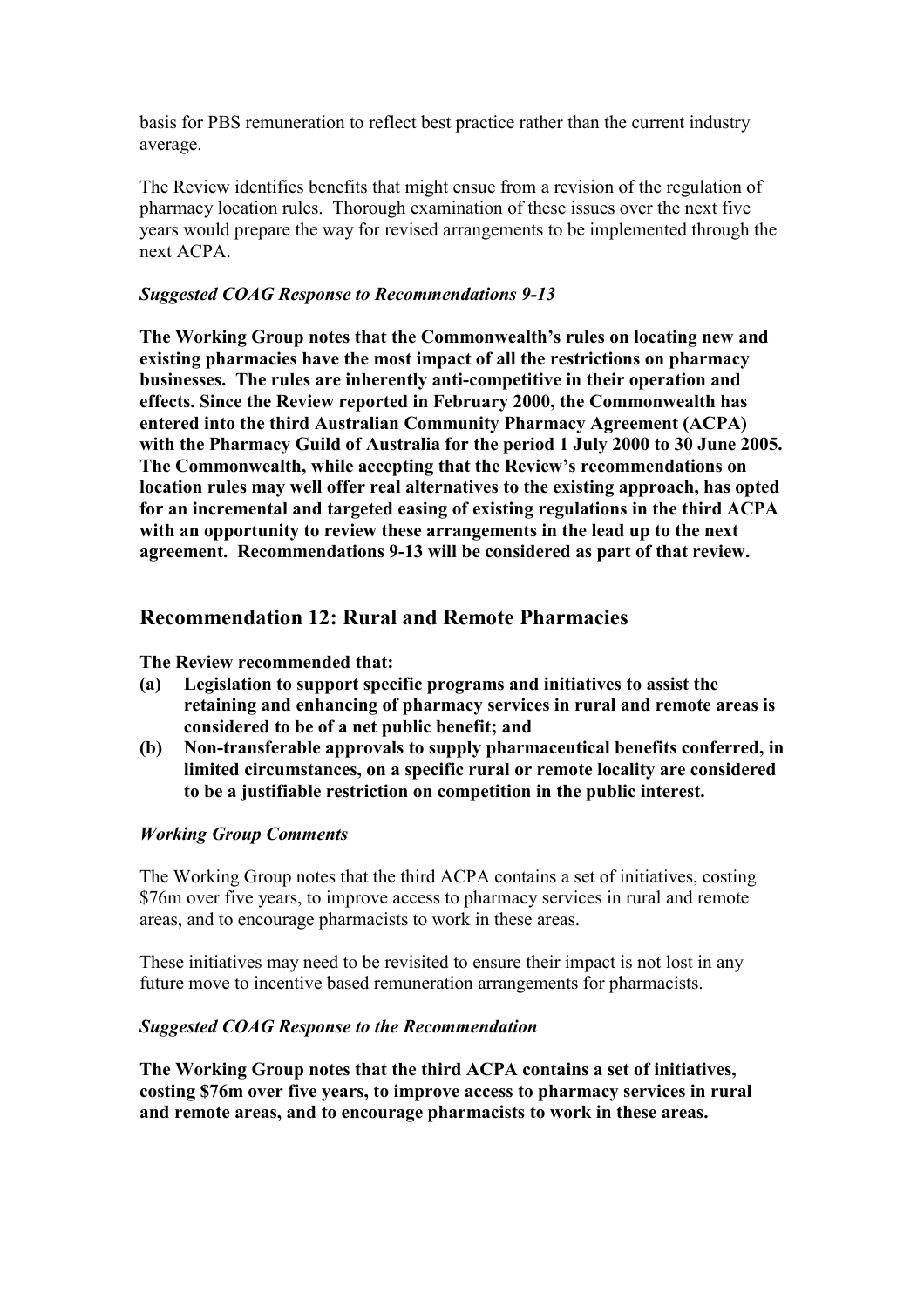# **Recommendation 13: Medical Centres and Aged Care Facilities**

**The Review recommended that, should new pharmacy and relocated pharmacy approval restrictions continue after 1 July 2001, that:**

- **(a) Approvals, for Pharmaceutical Benefits Scheme (PBS) purposes, of pharmacies located in eligible medical centres, private hospitals and aged care facilities, and intended to serve those facilities, are considered without reference to the distance of a given facility's site from the nearest existing pharmacy; and**
- **(b) Measures as proposed in Recommendation 13(a) are incorporated in any transitional or ongoing regulatory measures concerning the approval of new and relocated pharmacies to supply PBS benefits.**

#### *Working Group Comments*

The Working Group notes that the third ACPA provides for a pharmacy to relocate, without reference to distance criteria, to a private hospital with more than 150 beds (about 10% of all private hospitals).

#### *Suggested COAG Response to the Recommendation*

**The Working Group notes that the third ACPA provides for pharmacy to relocate, without reference to distance criteria, to a private hospital with more than 150 beds (about 10% of all private hospitals).**

# **PHARMACIST REGISTRATION**

The Review noted that the prime objective of regulation in any professional area should be the safe and competent practice of that profession. The Review supported a balanced model of legislative regulation of pharmacists and pharmacy services that:

- Makes regulatory authorities clearly accountable to governments and separate from any professional representative body, and sets out clearly their constitutions and powers;
- Makes government responsible for promulgating standards and practices enforceable under *Pharmacy Acts*, and regulatory authorities responsible for administering and enforcing promulgated regulations and standards;
- Sets out clearly the professional responsibilities of pharmacists for the safe and competent provision of pharmacy services; and
- Sets out clearly complaints, disciplinary and review mechanisms and the grounds on which these may operate.

The Working Group endorses this framework.

The Working Group notes that some jurisdictions have regulatory frameworks that could be regarded as going beyond what is required to ensure the safe and competent delivery of pharmacy services. Implementing these recommendations may require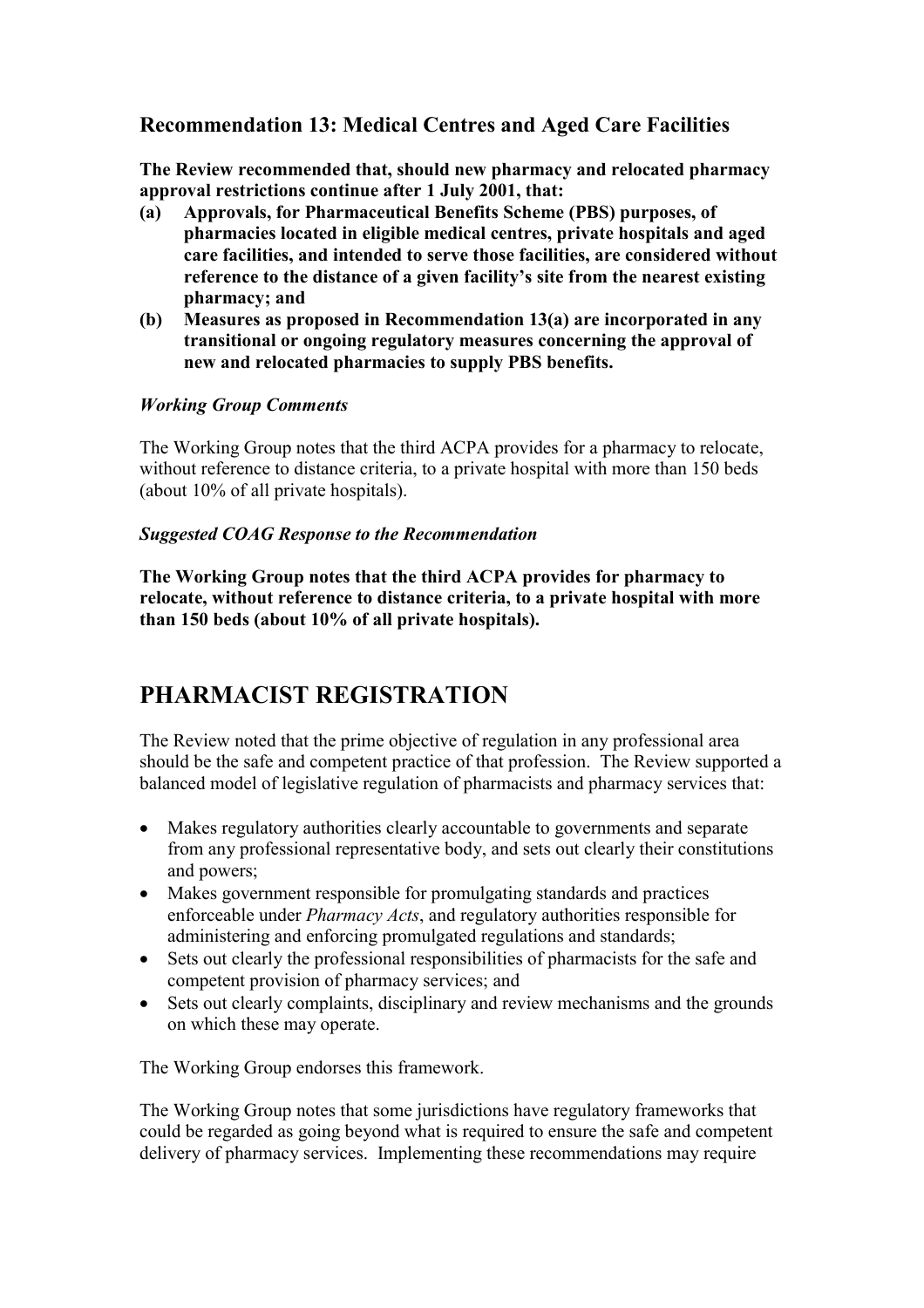each jurisdiction to review its legislation and repeal those parts that do not meet this criterion.

Some recommendations are contentious. The Working Group agreed that harmonising the regulation of all health professionals within a jurisdiction may be an important objective which will need to be weighed, in addition to getting consistency in regulatory approaches to pharmacy across jurisdictions. This may mean that in some areas even though there is agreement in principle within the Working Group on the direction of pharmacy reform, the precise nature of how that is to be implemented at jurisdictional level may vary. It is within this context that comments on each recommendation are provided (whilst being in accordance with the agreed principles).

# **Recommendation 14: General Regulatory Principles**

**The Review recommended that:**

- **(a)** *Pharmacy Acts***, delegated legislation and statutory instruments concentrate on setting out the minimum regulatory requirements for the safe and competent delivery of pharmacy services by, or under the supervision of, pharmacists;**
- **(b) Legislation sets out clearly the roles, responsibilities and powers of decision-making, regulatory and reviewing authorities in administering that legislation; and**
- **(c)** *Pharmacy Acts* **distinguish between the responsibilities of governments to approve and formally set professional practice standards, professional instructions and procedural guidelines, and those of regulatory authorities to implement and enforce those standards, instructions and guidelines.**

#### *Working Group Comments*

Recommendation 14 deals with the distinction between the responsibilities of government in setting policy and making regulations and the responsibilities of a regulatory authority in implementing regulations.

In practice what this means is that the overall policy framework and, to the extent that is relevant, the rules and regulations governing the practice of pharmacy are matters for decision by governments and not the pharmacy regulatory body. Legislation should provide law-making power to the Government, usually the responsible Minister. The principle is that there should preferably be a separation of policy from the detailed regulation/application. Such a separation of roles is likely to offer the best prospect for regulatory authorities effectively not exceeding their remit and, in some instances, not risking running into subjective, distorted or prejudicial application of the laws.

However, this need not prevent the regulatory body having some involvement in the preparation of statutory instruments, but legislation should make clear that any role it has as an advisory body is subordinate to the law-making powers of government.

The Review discussion leading to Recommendation 14(c) emphasises the importance of central government, rather than professional bodies or regulatory authorities,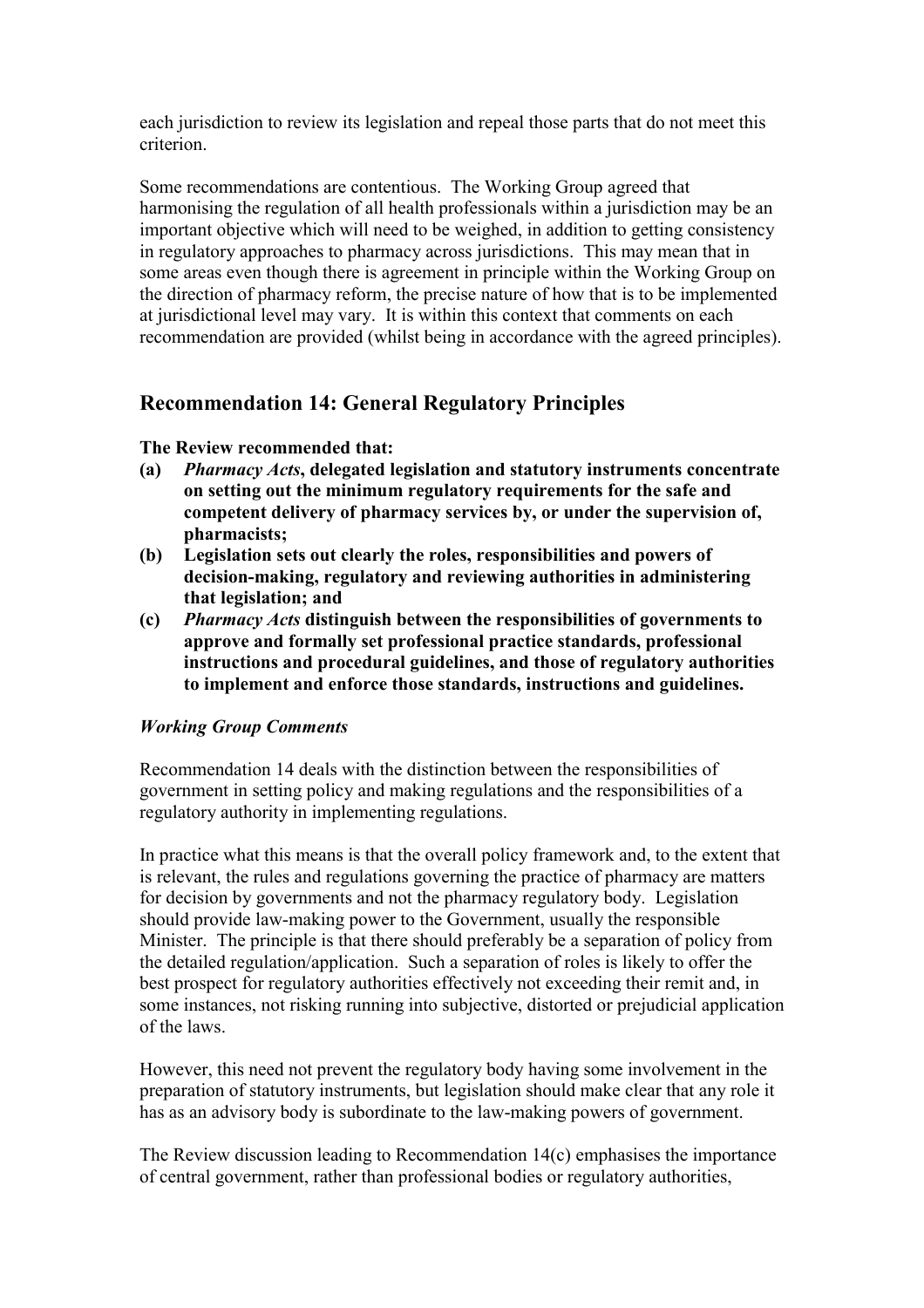retaining responsibility for making laws. The Recommendation goes on to refer to the need for separation between government and regulatory authority, but unfortunately fails to express the conclusion about the need for separation between government and professional bodies. However, this is in practice not a significant problem as the need to maintain the separation is implicitly recommended by Recommendation 15(b) below.

#### *Implications for Jurisdictions*

The Recommendation is more significant for Western Australia where the Review explains that the Pharmaceutical Council is both the executive body of the pharmacist's professional association as well as being the regulatory body. The Working Group's Western Australian representative accepts the Review's argument about the desirability of separating these roles and accepts that adoption of this Recommendation will involve legislative amendments to replace the Council with a Pharmacy Board established on the principles set out in Recommendation 15.

#### *Suggested COAG Response to the Recommendation*

**Accept Recommendations 14(a), (b) and (c).**

# **Recommendation 15: Regulatory Authorities**

**The Review recommended that:**

- **(a) The appointment, composition, functions and charter of regulatory authorities should be set out clearly in legislation and should not unduly restrict or hamper competitive and commercial activity in the pharmacy industry by the way they operate; and**
- **(b) Regulatory authorities are appointed, composed and structured so that they are accountable to the community through government, and focus at all times on promoting and safeguarding the interests of the public.**

#### *Working Group Comments*

Recommendation 15(a) refers to the need not to unduly hamper commercial activity. The discussion leading to this Recommendation makes clear that the Review is concerned with two things.

- The subject matter of regulations should be professional matters, not commercial judgments and activity; and
- Implicit in the recommendation, but explicit in the text, is that discretion given to a regulatory body should not be so broad as to allow it to scrutinise matters other than professional activity.

The Working Group endorses this approach.

Recommendation 15(b) recommends how regulatory bodies should be constituted, using the words "accountable to the community through government". While the Recommendation itself is quite broad, the Working Group notes that the Report's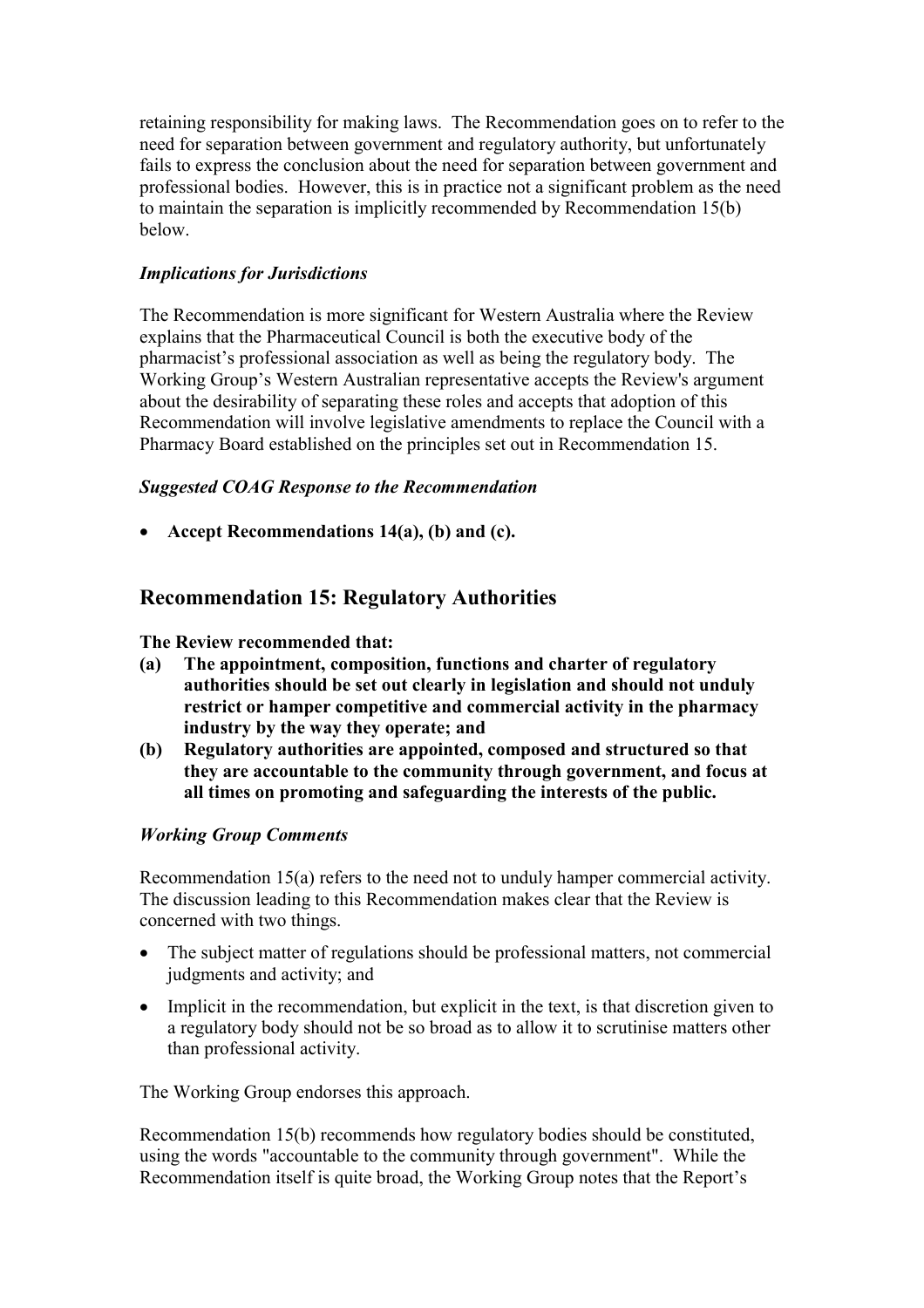discussion was far more specific, stating on page 109 that "The best way of ensuring such accountability is to ensure that all regulatory authority members are appointed by the responsible minister, with the advice of professional, industry and consumer interests."

This recommendation means for most jurisdictions a move away from having a Board that is partly appointed and partly elected or nominated by pharmacists, towards a Board that is majority or wholly appointed (and dismissed) by the Minister. The critical issue is whether the intent of the recommendation, to ensure regulatory authorities are "accountable to the community through government", can be achieved in models where that authority remains partly elected. On the one hand, there are good reasons why the Minister would need to have the power to appoint/dismiss at least a majority of the Board before it could begin to be regarded as accountable in this way.

On the other hand, it could be said that a mix of board members (elected and appointed) can meet the criteria of the recommendation. There are other mechanisms that ensure accountability, such as, requiring elected representatives to act in the Board's best interests rather than the organisation they represent. Indeed some jurisdictions indicated they consider a mix of appointed and elected members as being the best way to maintain accountability and professional involvement and commitment to the process.

The Working Group therefore accepts Recommendation 15(b), noting that the means of achieving its intent, whether by establishing a system for direct appointment of all board members, or relying on a mix of appointed and elected members, are matters for the States to consider in implementation.

#### *Implications for Jurisdictions*

The recommendation is more significant for Western Australia. The Review describes the Pharmaceutical Council of Western Australia as both the executive body of pharmacist's professional association, as well as, the regulatory body.

The Working Group's Western Australian representative accepts the Review's argument that this arrangement has the potential to raise conflicts of interest, Western Australia also notes the Review's more specific comments on page 159 of the Report.

#### *Suggested COAG Response*

- **Accept Recommendation 15(a) and**
- **Accept Recommendation 15(b) noting that the means of achieving this, whether by establishing a system for direct appointment of all board members or relying on a mix of appointed or elected members, are matters for the States to consider in implementation.**

# **Recommendation 16: Registration of Pharmacists**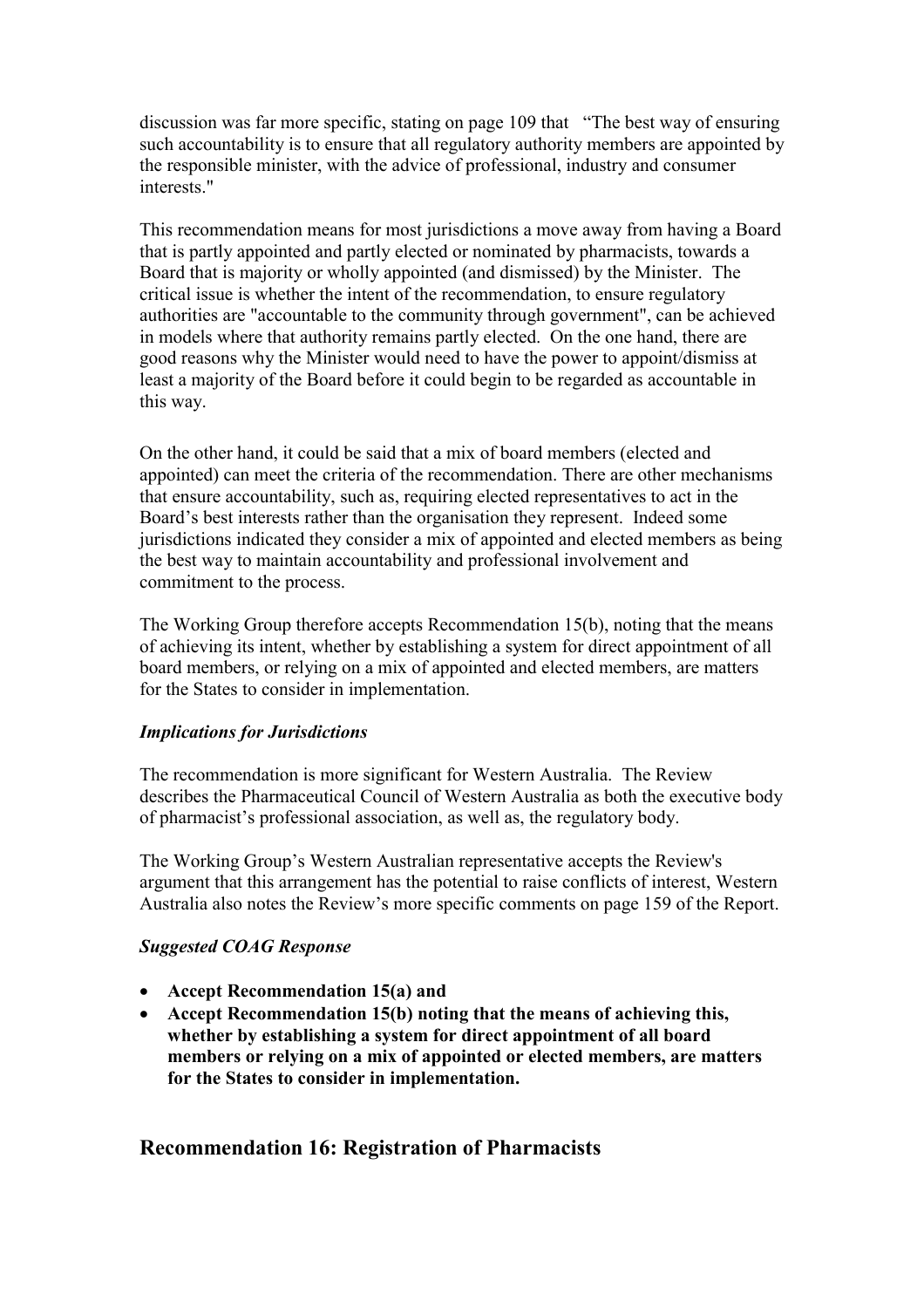**The Review recommended that:**

- **(a) Pharmacy remains a registrable profession, and that legislation governing registration should be the minimum necessary to protect the public interest by promoting the safe and competent practice of pharmacy;**
- **(b) Legislative requirements restricting the practice of pharmacy, with limited exceptions, to registered pharmacists are retained;**
- **(c) Legislative limitations on the use of the title "pharmacist" and other appropriate synonyms for professional purposes are retained;**
- **(d) Legislative requirements for a registered pharmacist to have particular personal qualities, other than appropriate proficiency in written and spoken English, and good character, are removed;**
- **(e) Legislative requirements that membership of a professional association or society is being necessary for registration as a pharmacist are removed;**
- **(f) Legislative requirements specifying qualifications, training and professional experience needed for initial registration as a pharmacist are retained; but**
- **(g) States and Territories should move towards replacing qualifications-based criteria with solely competency-based registration requirements if and as appropriate workable assessment mechanisms can be adopted and applied.**

The Review found, on balance, that legislative regulation of the profession based on registering a pharmacist as competent to a minimum level of proficiency for unsupervised practice is justifiable in the public interest.

#### *Working Group Comments*

The requirements for registration of individual pharmacists are a matter of serious consideration for the Working Group. Whilst supporting the underlying principles expressed in Recommendation 16, the Working Group is mindful of the need to regulate only those aspects of professional pharmacy practice which ensure the health and well-being of the wider community.

Whilst supporting Recommendations 16(a) and 16(c), the Working Group notes that the Review Report does not define the practice of pharmacy nor make it clear why it should be restricted. The Working Group has reservations about the desirability of reserving the practice of pharmacy generally to registered pharmacists without having a workable definition of what activities are reserved. Simply protecting "pharmacy" appears so open-ended as to defeat the purpose of offering certainty to the general public. It also leaves related practices (homoeopathy, herbal medicine, eastern medicine and any other profession that provides health treatments) at risk of undue restriction.

The other disadvantage of setting out practice protections in the pharmacy laws under consideration is that these laws should be primarily concerned with registration matters, not establishing safety standards – that is the role of drugs and poisons laws, health regulations and the like. For example, rules establishing what drugs must be obtained through a qualified pharmacist are appropriately contained in the drugs and poisons laws. It must be questioned whether there is any need for an additional layer of regulation of practices in these pharmacy laws.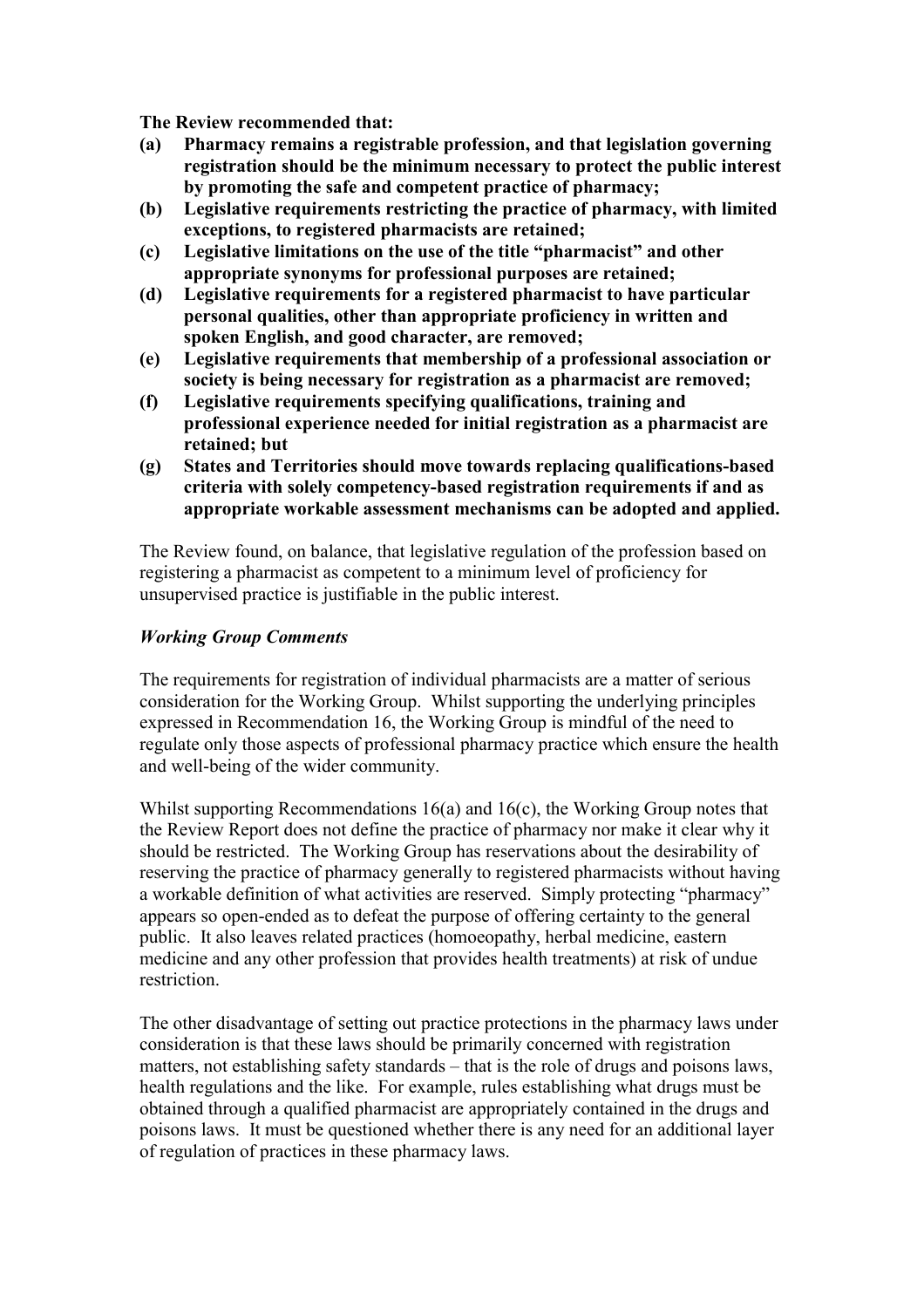The Working Group therefore proposes that Recommendation 16(b) be supported only as an interim measure and revisited at the same time as other retained legislation. The only practices that should be considered for protection are those that (1) cannot be controlled by other legislation, and (2) pose a substantially higher risk of significant harm to the public if they are carried out by a person other than a qualified pharmacist. If no acceptable set of protected practices can be agreed upon according to these criteria, general practice protection for pharmacists should be removed.

The Working Group is of the view that both proficiency in written and spoken English as well as being of good character are important personal characteristics for pharmacy registrants. For this reason, Recommendation 16(d) should be accepted.

The Working Group can find no basis for the requirement that a pharmacy registrant be a member of a professional association and therefore supports the removal of any such requirements as per Recommendation 16(e).

Whilst supporting the maintenance of current legislative requirements for initial registration as a pharmacist as per Recommendation 16(f), the Working Group has reservations about a move to solely competency-based assessment for either new registrants or re-registrants as outlined in Recommendations 16(g) and 18. Whilst wishing to encourage continuing education for pharmacists, the Working Group does not consider that there is sufficient industry support nor suitable mechanisms available for the effective implementation of either Recommendation. States and Territories will give further consideration to the use of competency-based assessment as and when suitable mechanisms are developed.

#### *Suggested COAG Response to the Recommendation*

- **Accept Recommendations 16(a), (c), (d), (e) and (f).**
- **Accept Recommendation 16(b) as an interim measure and revisit at the same time as other retained legislation. The only practices that should be considered for protection are those that (1) cannot be controlled by other legislation, and (2) pose a substantially higher risk of significant harm to the public.**
- **Accept Recommendation 16(g) noting that jurisdictions will give further consideration to the implementation of competency-based assessment as and when suitable mechanisms are developed.**

# **Recommendation 17: Ongoing Practice as a Pharmacist**

**The Review recommended that:**

- **(a) Existing re-registration requirements for pharmacists re-entering the profession following a period out of practice are retained; and**
- **(b) Regulations enabling regulatory authorities to impose conditional registration, or supervised or restricted practice prior to re-registration, for pharmacists returning to practice or constricted in their abilities to practice, are retained.**

#### *Suggested COAG Response to the Recommendation*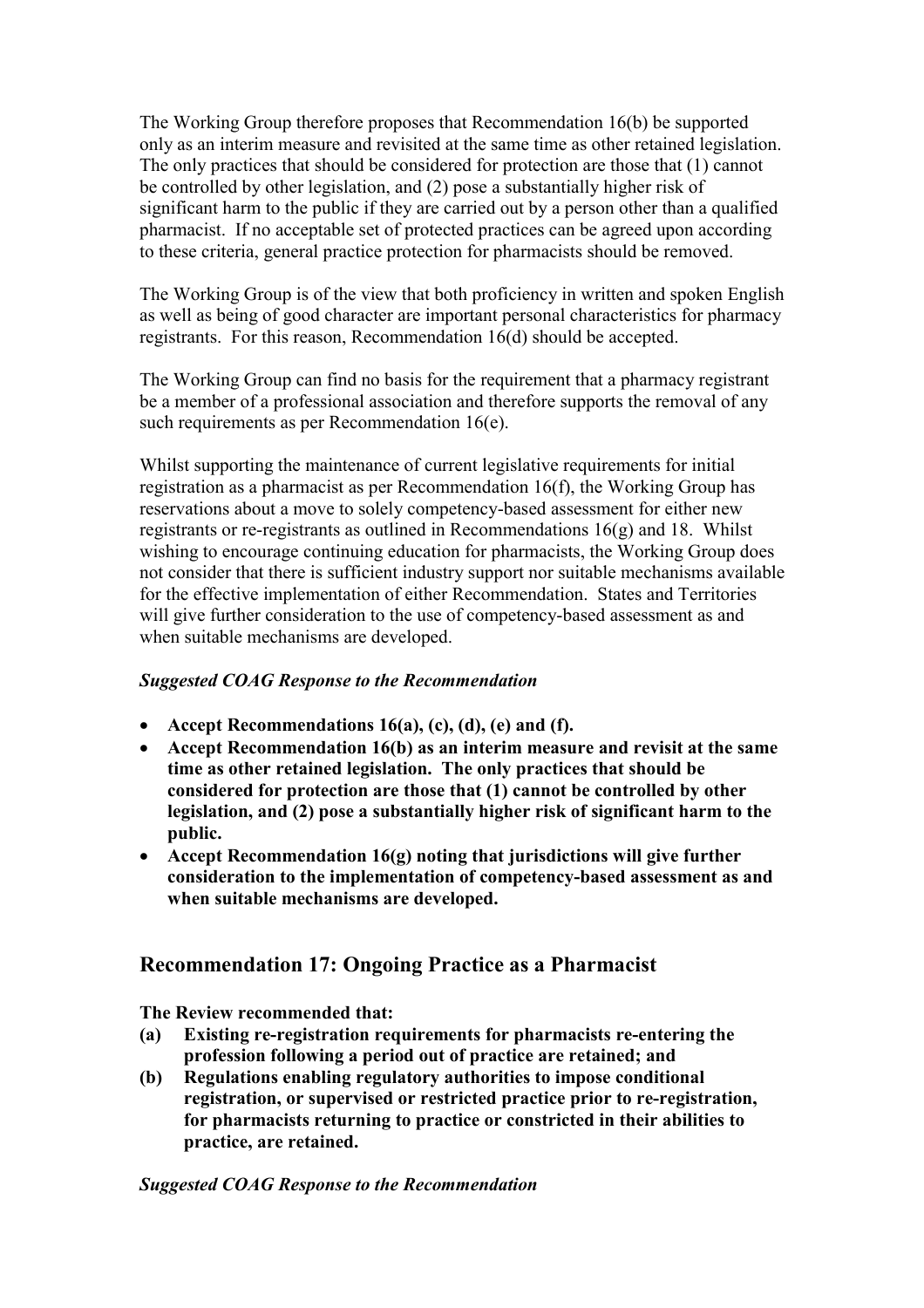**Accept Recommendation 17.**

# **Recommendation 18**

**The Review recommended that, within three to five years, States and Territories should implement competency-based mechanisms as part of re-registration processes for all registered pharmacists.**

Refer to comments on Recommendation 16(g).

#### *Suggested COAG Response to the Recommendation*

 **Accept Recommendation 18 noting that jurisdictions will give further consideration to the implementation of competency-based assessment as and when suitable mechanisms are developed.**

# **Recommendation 19: Disciplinary Processes**

**The Review recommended that:**

- **(a) Complaints and disciplinary processes are set out clearly in** *Pharmacy Acts* **and delegated legislation;**
- **(b) Grounds for the incompetence to practise of, and professional misconduct by a pharmacist, are defined clearly in legislation; and**
- **(c) Complaints investigation, disciplinary processes, and penalties imposed by regulatory authorities are accessible, public, transparent and subject to the principles of natural justice and external review.**

#### *Suggested COAG Response to the Recommendation*

**Accept Recommendation 19.**

# **Recommendation 20: National Consistency of Pharmacy Regulation**

**The Review recommended that, in the interests of promoting occupational and commercial mobility, the Commonwealth, States and Territories explore and consider adopting nationally consistent or uniform legislation, or specific legislative provisions, on pharmacy ownership, pharmacist registration and the regulation of pharmacy professional practice.**

#### *Working Group Comments*

The Working Group endorses the Review's desire to add to the momentum for consistency across jurisdictions but not through model legislation. The desirability of moving from applying a consistent approach to pharmacy across jurisdictions (based on the application of the recommendations in the Review and in this commentary), to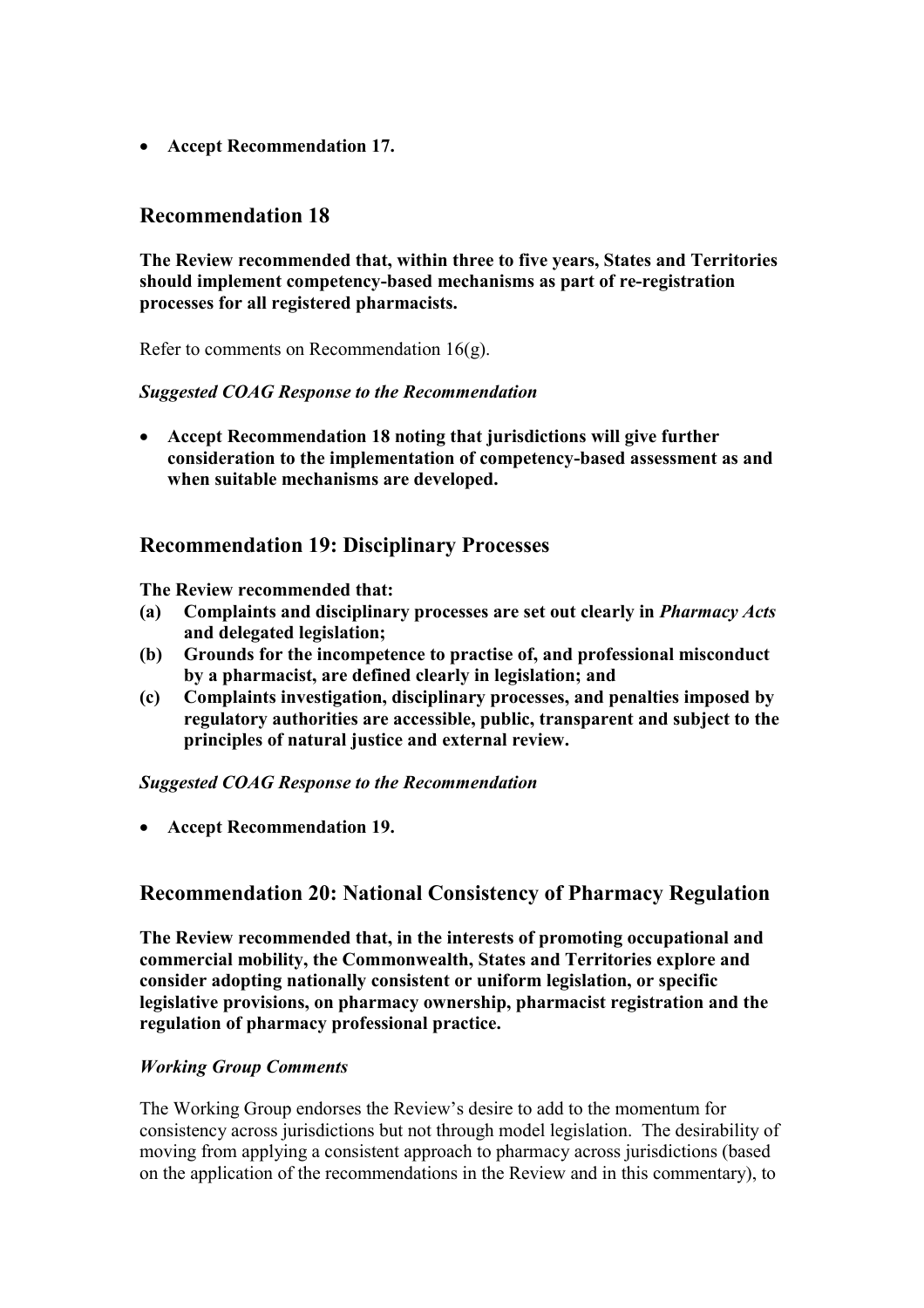a system based on model legislation is far from clear. There can be good reasons for some differences in emphasis between jurisdictions, for example in order to ensure a consistent approach to the regulation of all health professionals within a jurisdiction.

#### *Suggested COAG Response to the Recommendation*

 **The Council of Australian Governments has provided a whole-of-government response to this and all other Recommendations arising from the National Competition Policy Review of Pharmacy.**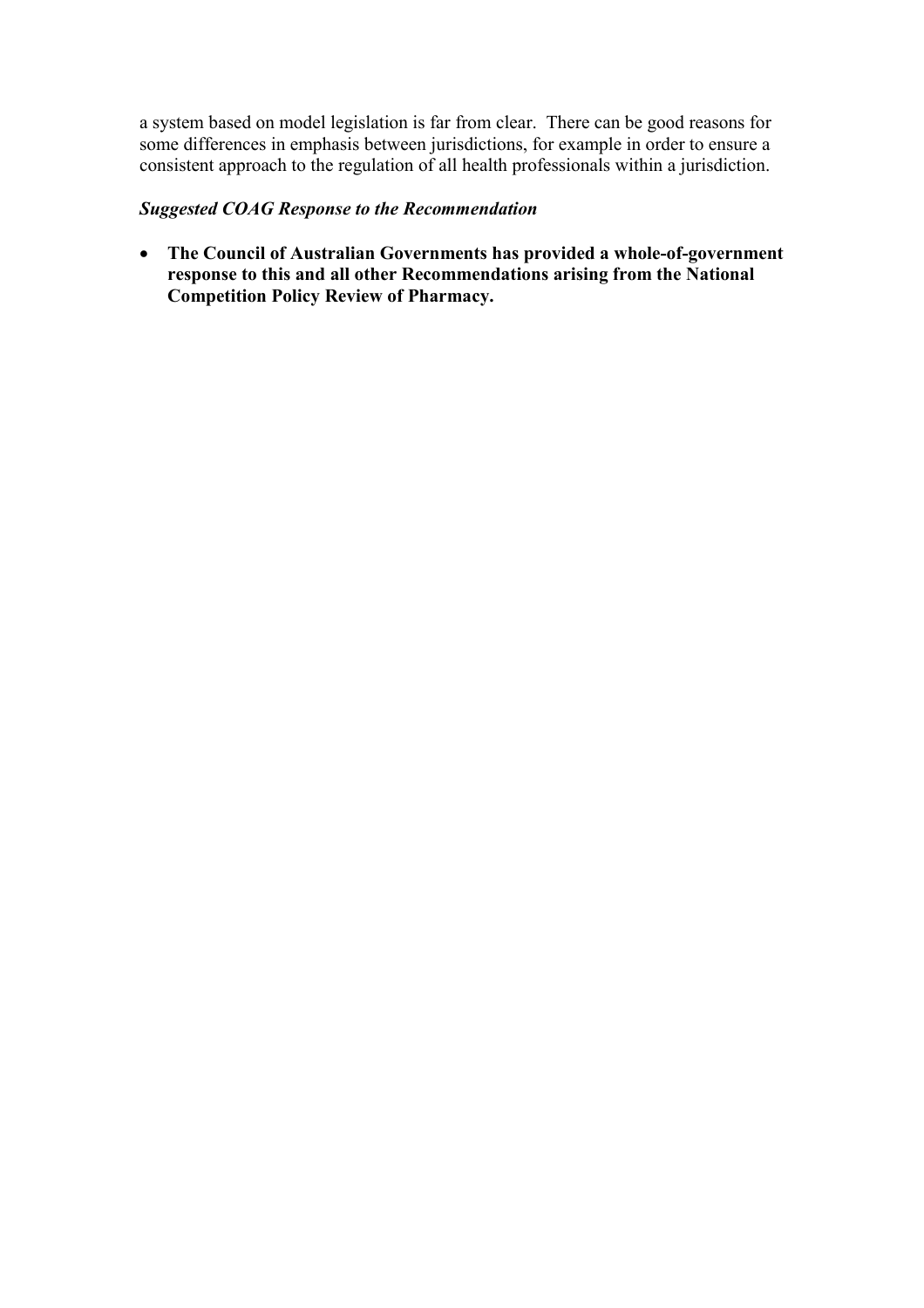#### **Attachment A**

# **COAG SENIOR OFFICIALS WORKING GROUP**

The Working Group comprised representatives of each jurisdiction and was chaired by the Commonwealth.

- Mr David Borthwick (Chair, Commonwealth);
- Ms Leanne O'Shannessy (New South Wales);
- Mr Paul Myers (Victoria);
- Mr Keith Moyle (Victoria);
- Mr Bruce McCallum (Queensland);
- Mr Paul Sheehy (Queensland);
- Mr Michael Coleman (Western Australia);
- Dr Rosemary Ince (South Australia);
- Mr Chris Lock (Tasmania);
- Ms Julie Campbell (Tasmania);
- Mr Greg Clark (Australian Capital Territory);
- Mr Andrew Hahn (Northern Territory, until 15 August 2000); and
- Mr Stephen Fowler (Northern Territory, from 15 August 2000).

Secretariat support was provided by:

- Mr Charles Maskell-Knight;
- Mr Paul McGlew; and
- Ms Kaye Sperling.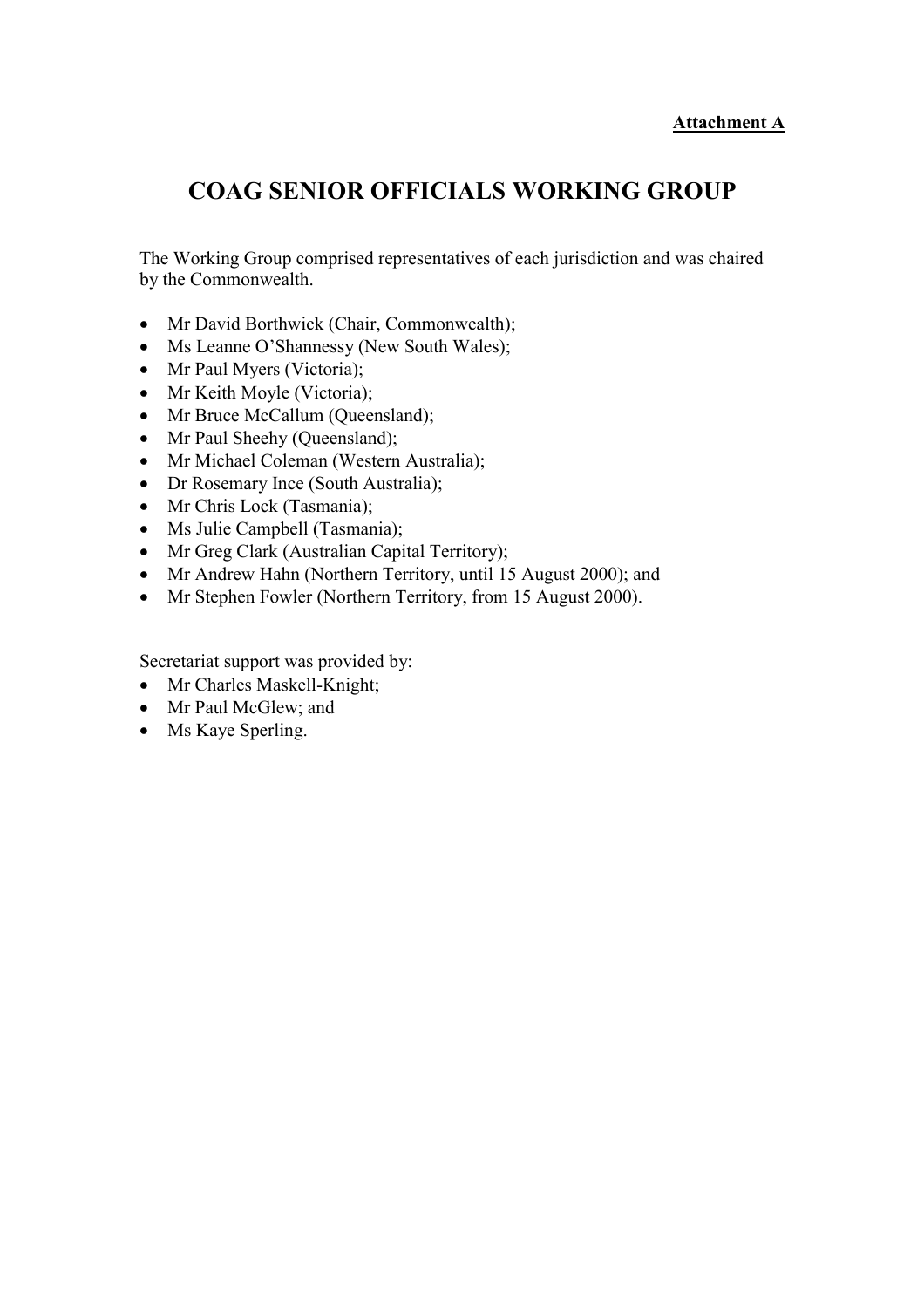#### **Attachment B**

# **LEGISLATION TO BE REVIEWED**

#### **State and Territory Legislation**

The relevant instruments relating to pharmacy ownership and registration of pharmacists for the States and Territories are as follows:

Western Australia, *Pharmacy Act 1964* New South Wales, *Pharmacy Act 1964* Victoria, *Pharmacists Act 1974* South Australia, *Pharmacy Act 1991* Queensland, *Pharmacy Act 1976*, Part 4 Tasmania, *Pharmacy Act 1908*, (not including those parts relating to the registration of pharmacists) Northern Territory, *Pharmacy Act 1996* Australian Capital Territory *Pharmacy Act 1931*

#### **Commonwealth Legislation**

There is one instrument involved:

Commonwealth Ministerial Determination under section 99L (1) of the *National Health Act 1953*: that part relating to "Approval to Supply Pharmaceutical Benefits".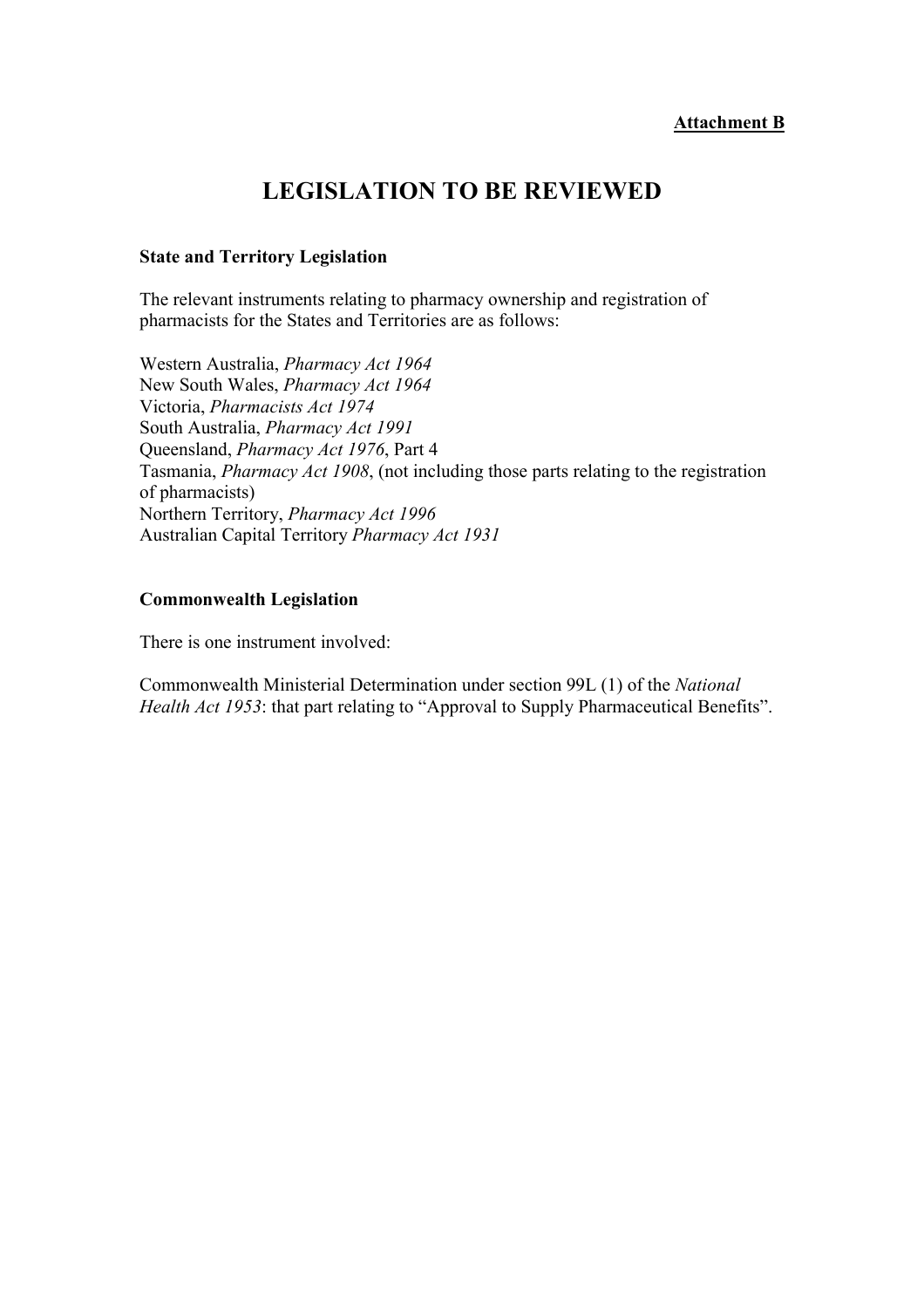# **Attachment C**

# **TERMS OF REFERENCE**

- 1. With reference to factors that may be unique to the practice and regulation of pharmacy in Australia, the Working Group should:
	- Examine and comment on each recommendation of the Review, and advise whether a coordinated response to that recommendation can be made by COAG on behalf of all jurisdictions;
	- If a coordinated response to a recommendation is not appropriate, advise on the most appropriate response either by COAG, or by individual jurisdictions; and
	- Assess the extent to which the coverage of legislation relating to the matters referred to the Review can be made consistent between jurisdictions.
- 2. Under the National Competition Policy, each jurisdiction has the responsibility to assess its own legislation against the terms of the *Competition Principles Agreement* and with regard to their commitments under the *Agreement to Implement National Competition Policy and Related Reforms*.
- 3. In addition to making broad recommendations on the ownership of pharmacies, the location of pharmacies to supply pharmaceutical benefits, and the registration of pharmacists, the Review made specific assessments of each State and Territory *Pharmacy* or *Pharmacists Acts*. The Working Group should take note of these assessments.
- 4. In addition to the Review Report, the Working Group would need to consider the implications of the Review for other legislation reviews currently being, or still to be, conducted under National Competition Policy.
- 5. The Working Group would also need to take into account factors unique to the regulation of pharmacy in Australia that may distinguish its operation from other health professions. These factors may include the operation of the third Australian Community Pharmacy Agreement between the Commonwealth and the Pharmacy Guild of Australia.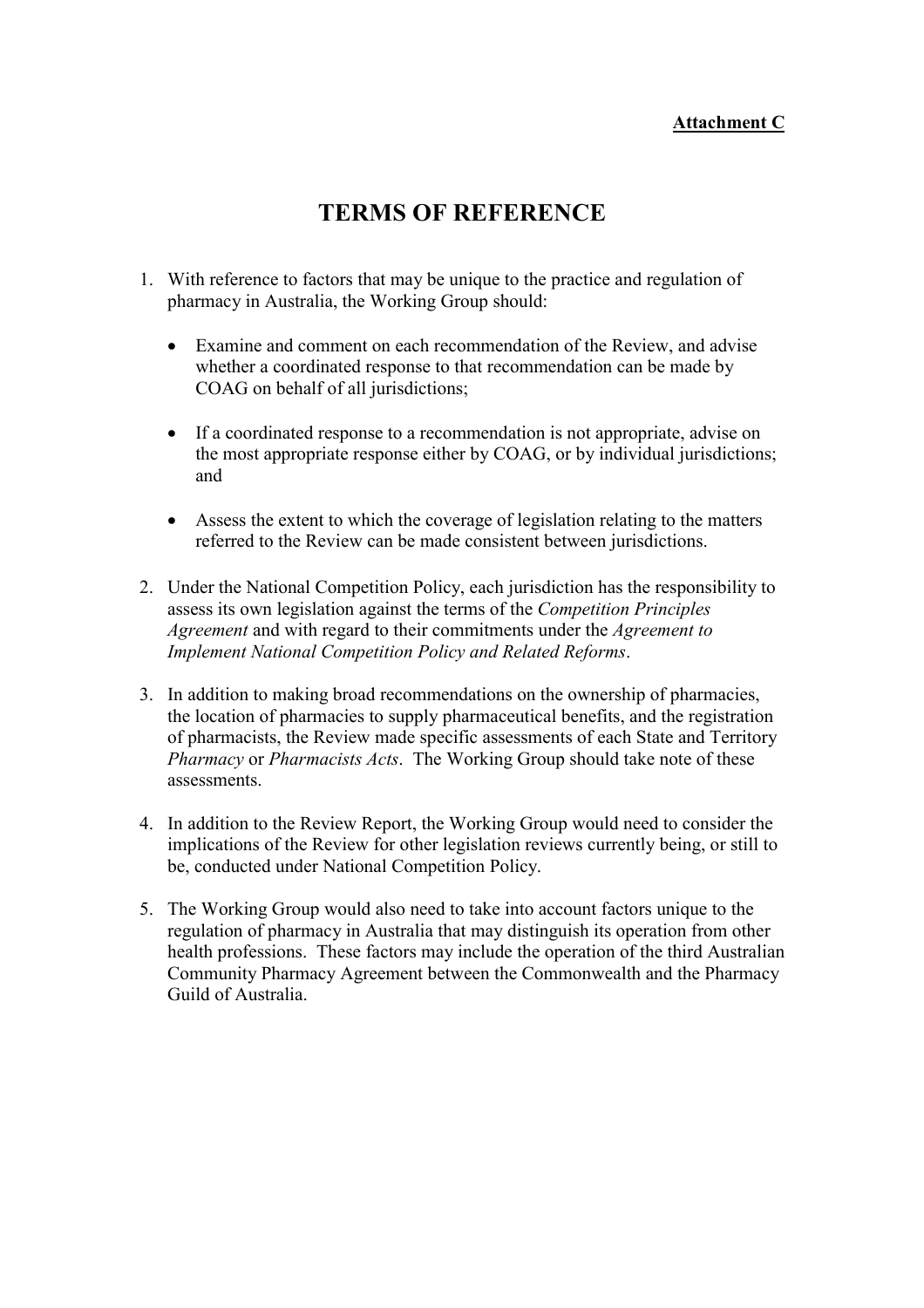# **COMMUNITY PHARMACY INCOME**

The following information has been extrapolated from information published in the *1999 Pharmacy Trade Report* and data collected by the Commonwealth Department of Health and Aged Care. All figures are indicative approximations only.

|                                   |                                         | <b>Sm</b> | % Dispensary<br><b>Income</b> | % Total<br><b>Income</b> |
|-----------------------------------|-----------------------------------------|-----------|-------------------------------|--------------------------|
| <b>Dispensary</b>                 | <b>PBS</b>                              |           |                               |                          |
|                                   | Concessional                            | \$2016    | 53.4                          | 33.9                     |
|                                   | General                                 | \$510     | 13.5                          | 8.6                      |
|                                   | <b>Total PBS</b>                        | \$2541    | 67.3                          | 42.8                     |
|                                   | PBS Co-Payment and<br>Private (Non-PBS) | \$617     | 16.4                          | 10.4                     |
|                                   | <b>Total Prescription</b>               | \$3158    | 83.7                          | 53.1                     |
|                                   | Schedule $2-$<br>Pharmacist Only        | \$615     | 16.3                          | 10.4                     |
| <b>Total</b><br><b>Dispensary</b> |                                         | \$3773    |                               | 63.5                     |
| <b>Retail</b>                     |                                         | \$2169    |                               | 36.5                     |
| <b>Total</b><br><b>Income</b>     |                                         | \$5942    |                               | 100.0                    |

# **Community Pharmacy Income Distribution for Calender Year 1998**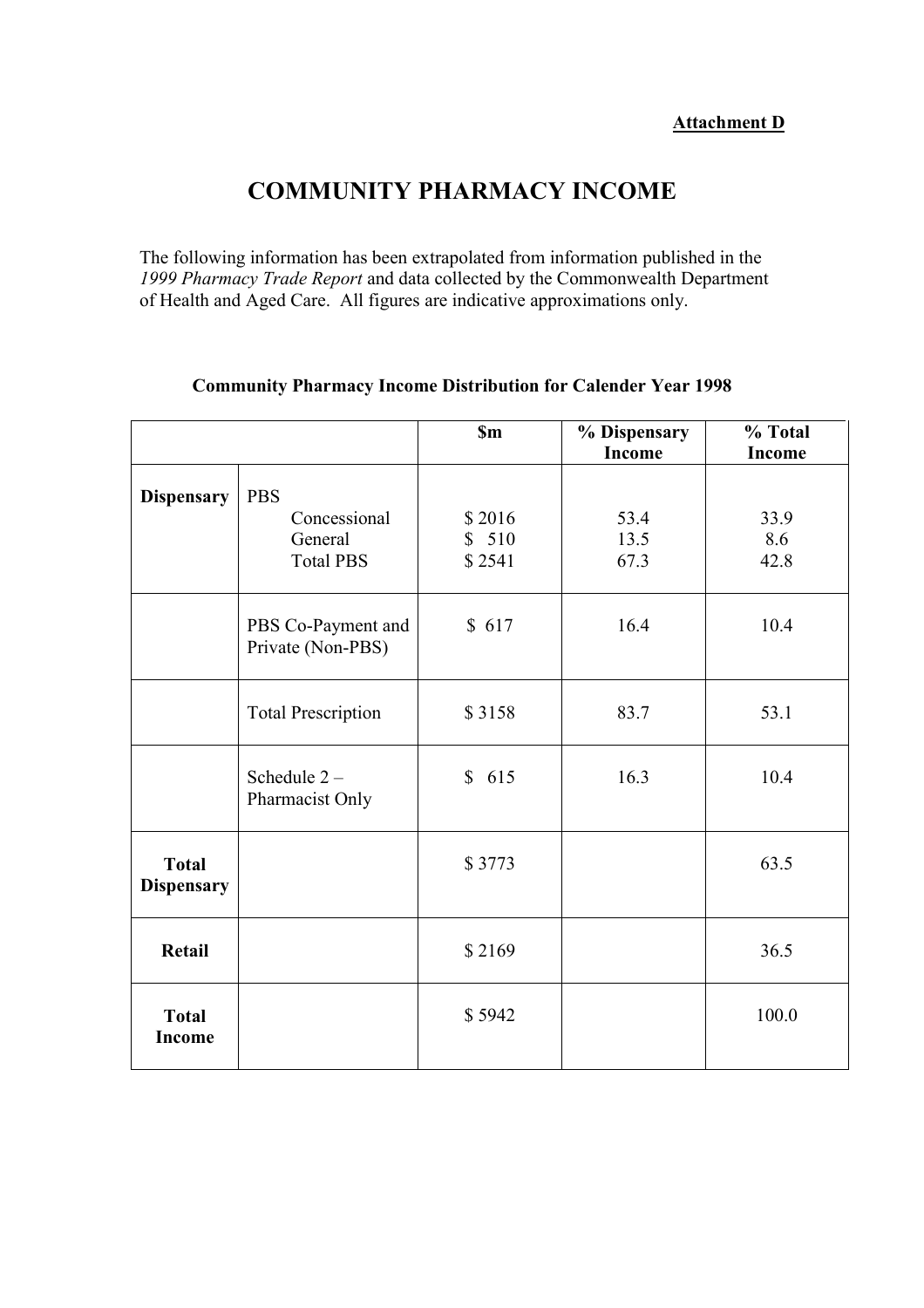**Attachment E**

# *Department of Health and Aged Care*

# **Comment On Issues in Respect to Competitive Position of Friendly Society Pharmacies**

**REPORT**

*September 2000*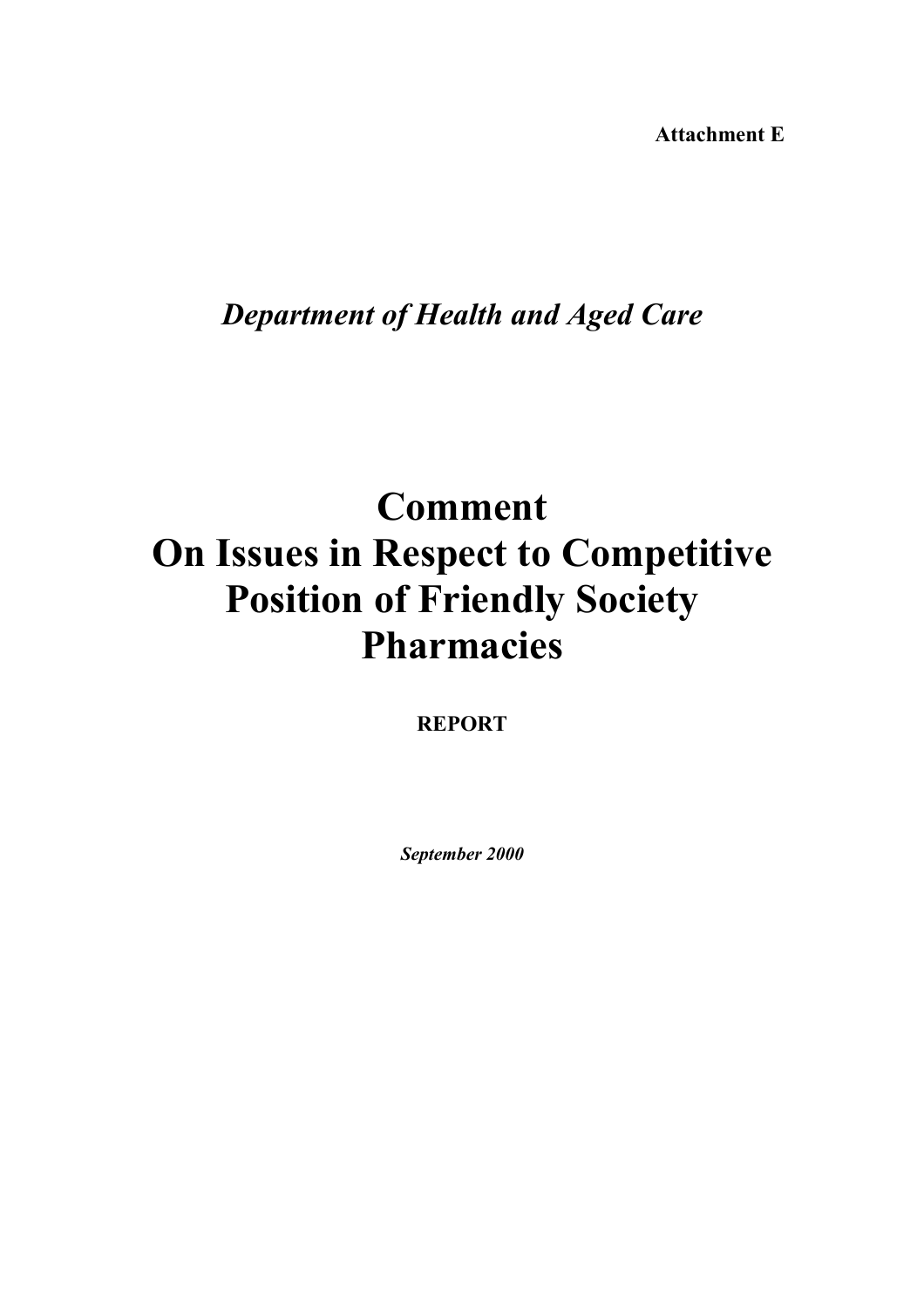# **TABLE OF CONTENTS**

|                  | 11<br>12                                                                                |  |
|------------------|-----------------------------------------------------------------------------------------|--|
| $2^{\circ}$      |                                                                                         |  |
|                  | 2.1<br>ADVANTAGES AND DISADVANTAGES OF THE TWO TYPES OF CORPORATE STRUCTURES POST<br>22 |  |
| 3 <sup>1</sup>   |                                                                                         |  |
| $\boldsymbol{4}$ |                                                                                         |  |
|                  |                                                                                         |  |
|                  | APPENDIX B - FINANCIAL SUMMARY OF PHARMACIES INCLUDED IN OUR SAMPLE                     |  |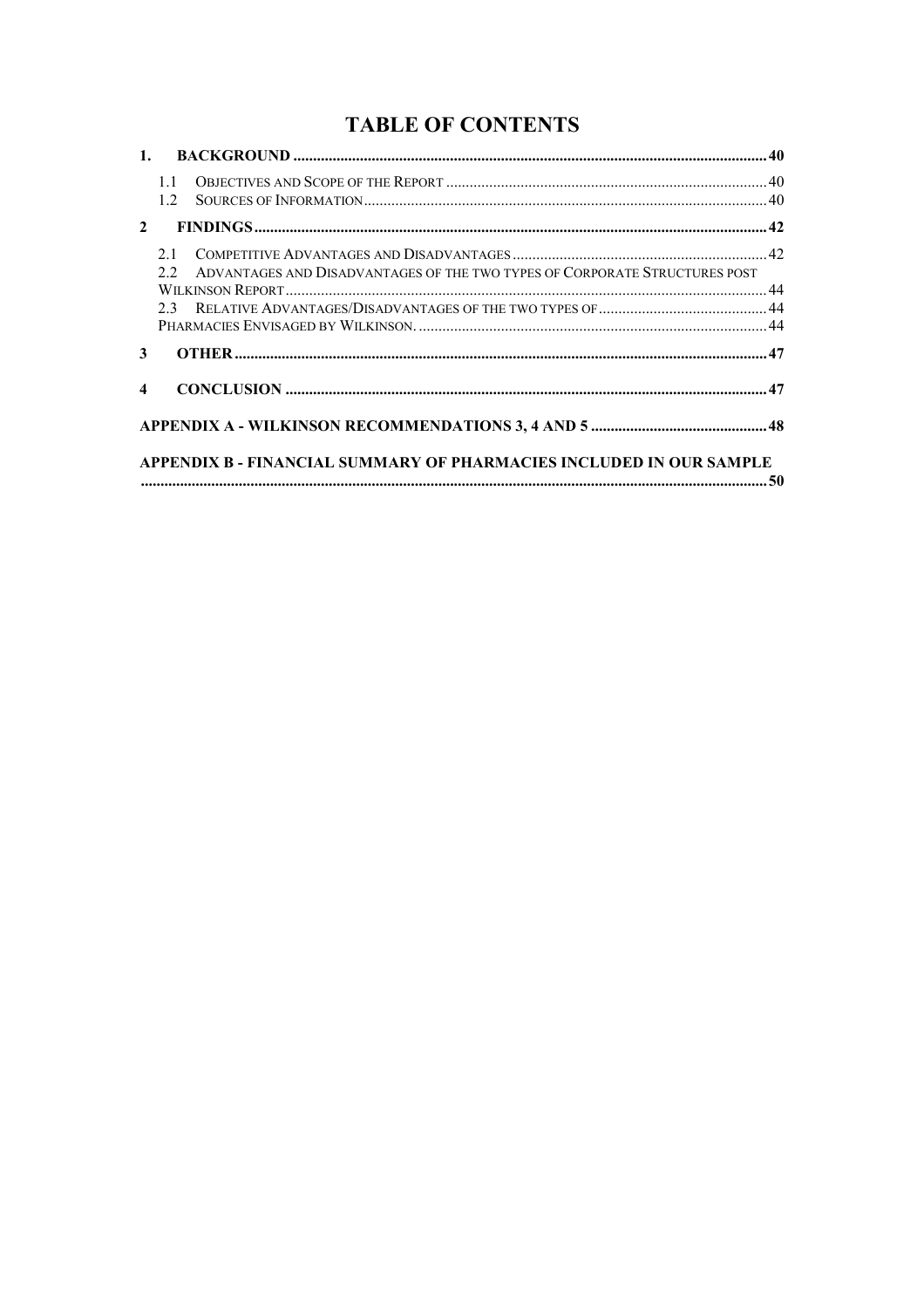## <span id="page-39-0"></span>**1. Background**

In October 1997, the recommendations of the Wallis inquiry saw Friendly Societies move from state based Friendly Society Acts to adopt the federal Australian Financial Institutions Code for prudential regulation of all Friendly Societies. Further, on 1 July 1999 the Federal Government moved Friendly Societies into Corporations Law under the Australian Securities Investment Commission (ASIC) and the prudential regulation of benefit fund Friendly Societies to the Australian Prudential Regulatory Authority (APRA). Friendly Society Pharmacies are now Friendly Societies under Corporations Law.

The National Competition Policy (NCP) Review of Pharmacy Regulation was announced in June 1999. The Council of Australian Governments (COAG) commissioned Warwick J. Wilkinson to examine specified Acts and regulations relating to pharmacy.

A key component of this review was to determine whether these acts and regulations imposed restrictions on competition, and if so, whether any such restrictions were of net public benefit and, if not, whether they should be removed.

Of particular relevance to this report are recommendations three, four and five that were raised in the Wilkinson Review (see Appendix A). These recommendations will be addressed in section 3 of this report in light of the objectives and scope outlined in the section below.

# <span id="page-39-1"></span>**1.1 Objectives and Scope of the Report**

Walter & Turnbull have been engaged to provide a report focused on the following objectives:

- To provide advice on whether the financial and corporate basis of friendly society pharmacies (including the treatment of member generated income under mutuality rules), creates an unfair competitive advantage for a small sector of the community pharmacy industry;
- To comment on the relative advantage, if any, that friendly society corporate structures may provide them in the new post Wilkinson review environment; and
- To Comment on the relative advantages and disadvantages of the commercial situation of pharmacist owned pharmacies envisaged by Wilkinson and Friendly Society Pharmacies with respect to, capital raising ability, taxation, profit distribution, legal liability and commercial attractiveness or otherwise of Friendly Society status.

# <span id="page-39-2"></span>**1.2 Sources of Information**

In order to complete the tasks required to meet the objectives of our engagement we have reviewed the following sources of information: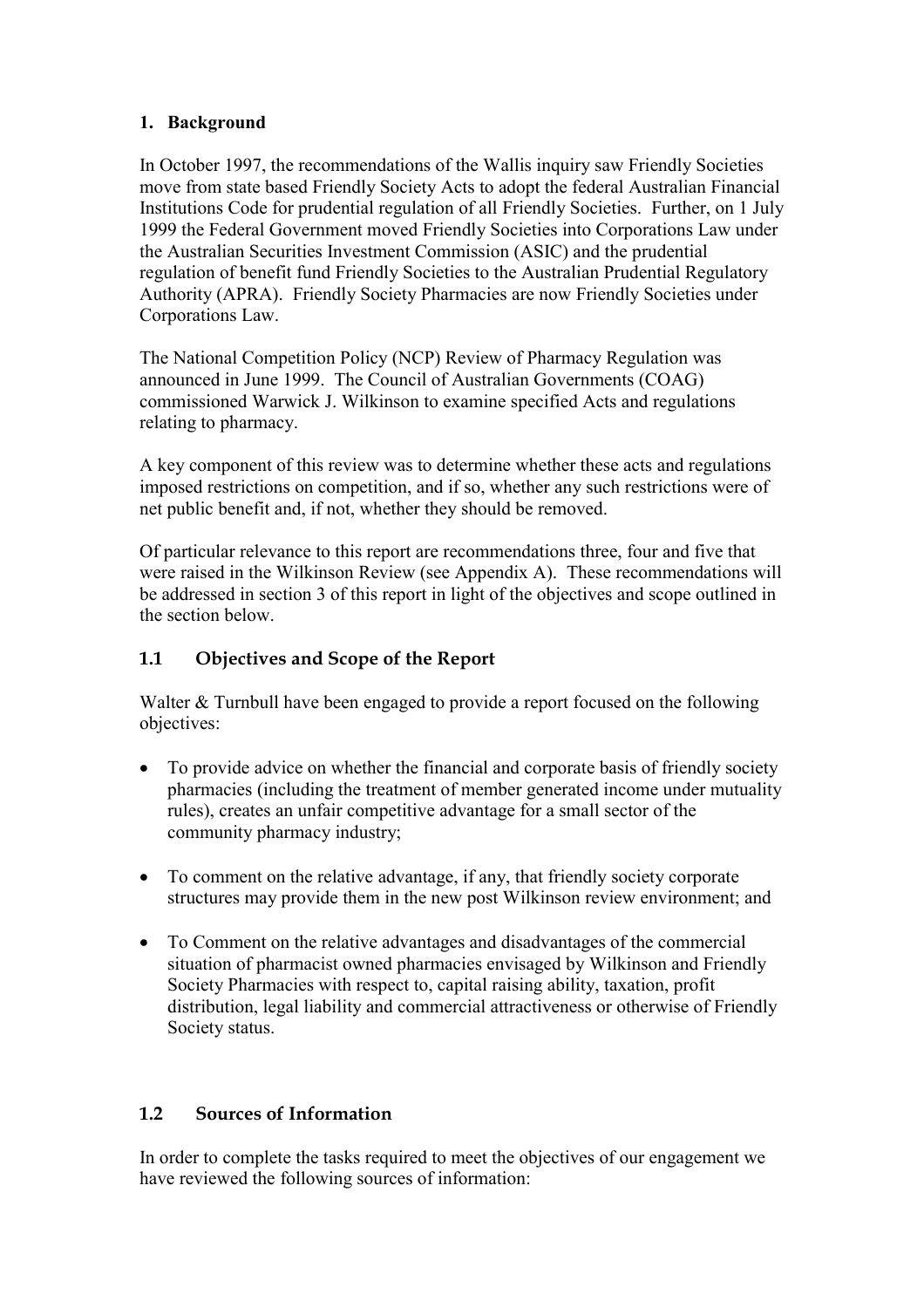- National Competition Policy Review of Pharmacy February 2000
- Australian Friendly Societies Pharmacies Association Inc, letter from Jim Howard, President, to David Borthwick, dated 22 August 2000
- National Competition Policy Review of Pharmacy, Submission of Australian Friendly Societies Pharmacies Association Inc dated July 1999
- Australian Securities & Investment Commission release in respect to Mutuality, dated 12 September 2000
- The Pharmacy Guild of Australia Submission to the National Competition Policy Review of Legislation, dated July 1999
- Income Tax Assessment Act 97, section 995-1 "taxation of Friendly Society **Dispensaries**
- Various State Payroll Tax legislation
- Various Sections of Taxation Legislation in respect to Fringe Benefits Tax and Capital Gains Taxation
- Reviewed Audited Financial Statements for the Year ended 30 June 1999 for Friendly Society Pharmacy Dispensaries to quantify taxation savings achieved by Friendly Society Pharmacies for the following Friendly Society Dispensaries
	- 1. Ballarat United Friendly Societies Dispensaries Limited.
	- 2. Combined Dispensaries Friendly Society Limited.
	- 3. Community Care Chemist Friendly Society Ltd.
	- 4. Community Pharmacy Friendly Society Ltd.
	- 5. QC Friendly Society Ltd
	- 6. Dispensary Friendly Society.
	- 7. Friendly Care Chemists Friendly Society (Australia) Ltd.
	- 8. Hobart Friendly Society Dispensary Ltd.
	- 9. Ipswich and West Moreton United Friendly Society Dispensary Ltd.
	- 10. Launceston Friendly Society Pharmacy Limited.
	- 11. Maryborough/Hervey Bay Friendly Society Chemists Ltd.
	- 12. National Pharmacies.
	- 13. North West Dispensaries Friendly Society Ltd.
	- 14. Toowoomba Friendly Society Dispensary Ltd.
	- 15. Townsville Associated Friendly Society Pharmacy Ltd.
	- 16. United Friendly Societies Associations of Gympie & District.
	- 17. Victoria Park & Districts United Friendly Societies Council.
	- 18. Wonthaggi Miners Friendly Society's Dispensary Ltd.
	- 19. Yallourn Friendly Society.
- Reviewed taxation savings, if any, in light of representations made by the Australian Friendly Societies Pharmacies Association Inc; and
- Discussions with representatives of the Department of Health and Aged Care.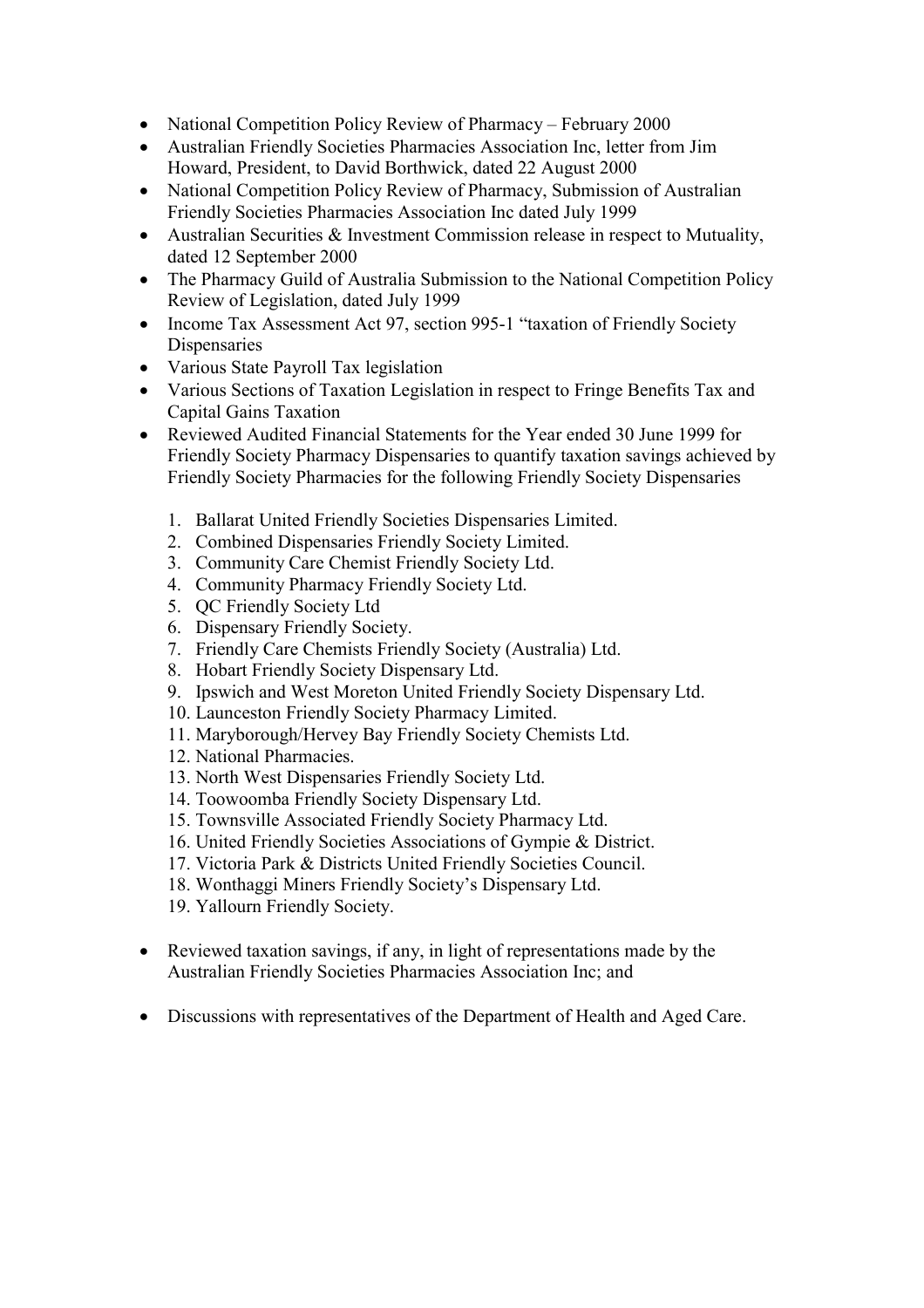## <span id="page-41-0"></span>**2 Findings**

#### <span id="page-41-1"></span>**2.1 Competitive Advantages and Disadvantages**

*"provide advice on whether the financial and corporate basis of friendly society pharmacies (including the treatment of member generated income under mutuality rules), creates an unfair competitive advantage for a small sector of the community pharmacy industry"*

## *2.1.1 Financial - Taxation*

In order to determine the extent (if any) of the financial competitive advantage obtained by Friendly Society Dispensaries (resulting from the application of the concept of mutuality for taxation purposes), we reviewed a sample of Audited Financial Statements of Friendly Society Dispensaries for the year ended 30 June 1999 (refer appendix B).

The sample reviewed indicated the following:

| Total Revenue of sample             | \$212m  |
|-------------------------------------|---------|
| Operating profit of sample          | \$6m    |
| Tax effect of the mutuality concept | \$2.95m |

The sales that friendly society pharmacies generate from its members are not subject to taxation under the concept of mutuality. This illustrates tax savings to friendly society pharmacies, and consequently demonstrates an advantage over privately owned pharmacies. However the saving is small (ie \$2.95m) when compared to the overall total revenue of the sample tested (\$212m).

Small to Medium Enterprises (SME's) operate under many different structures with the different types of structures attempting to simultaneously meet the commercial (limitation of liability) and taxation objectives of the owners. Most privately operated SME's allocate resources to taxation planning in an attempt to defer and or minimise these taxation liabilities.

Because of the differing structures and circumstances that SME's face, similar levels of taxable profits within the same industry, generate different taxation liabilities. Consequently, most privately owned and operated SME's are structured differently as each SME tailors their structure to suit their specific requirements. A structure that may be adopted to operate a Pharmacist owned and operated Pharmacy may be as follows:

Individual or Partnership of individuals operates the "prescription" dispensary.

Discretionary Trust – Leases premises, undertakes all non-prescription sales.

The beneficiaries of the discretionary trust would usually be the family members of the Pharmacist "owning and operating" the Pharmacy.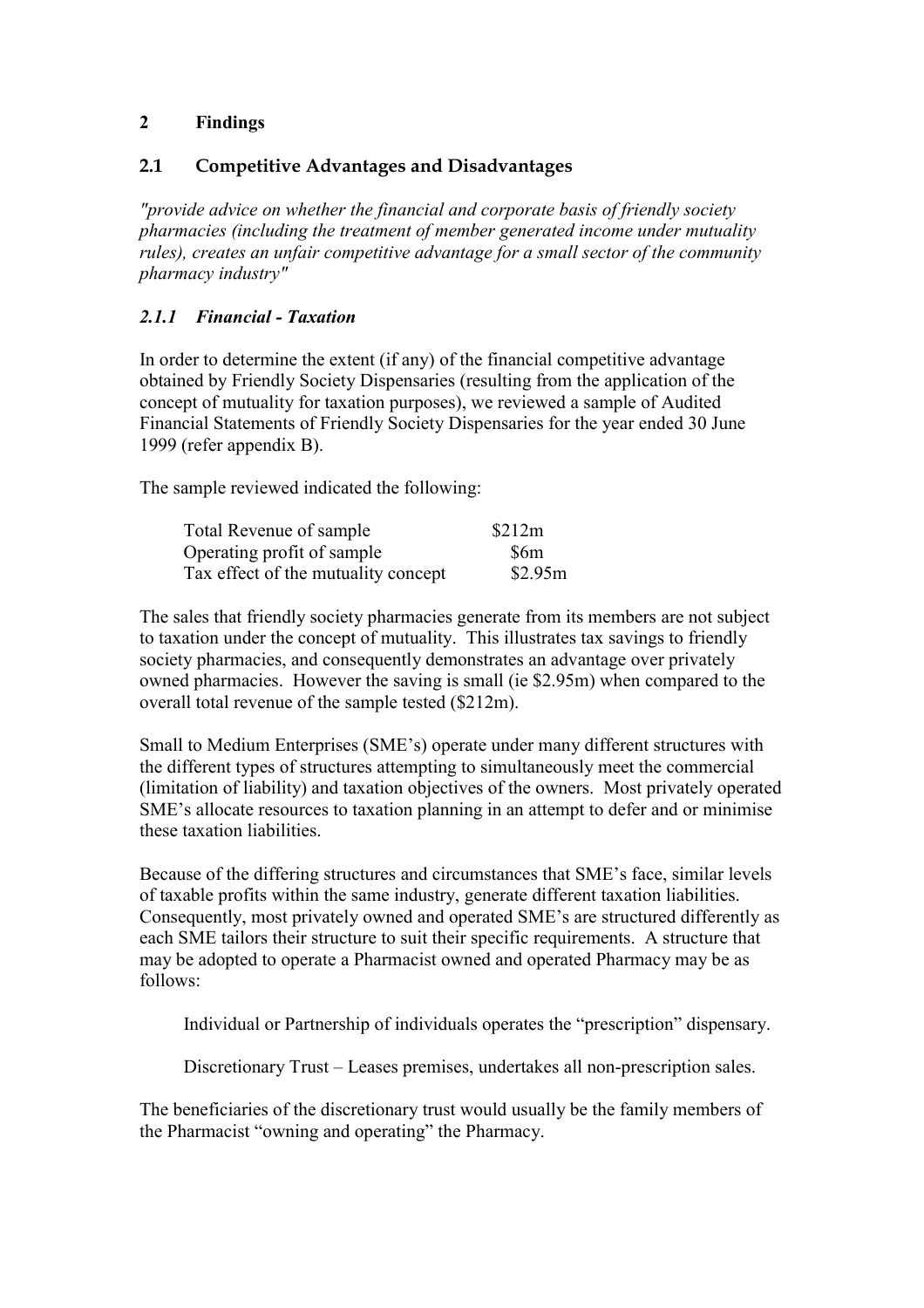As such, the greater the number of adult (ie 18 years old or older) family members associated with the Pharmacist, the better off the structure is to minimise the taxation paid on the income generated by the consolidated results of the Pharmacy.

Taxation is a charge on profit that reduces a business entity's ability to pay a "dividend" or "distribution of profits" along with a business entity's ability to "reinvest" in the development of the business. Attempts will be made to arbitrage the rates so as to give the best outcome (given taxation system adopts a number of different taxation rates).

Any comparison, that does not include the financial results for all pharmacies, (whether owned by a friendly society or not) will be somewhat subjective. However, based on the application of the concept of mutuality for taxation purposes, there appears to be an advantage for friendly society dispensaries in relation to taxation paid by friendly society pharmacies. Despite this, the advantage is not significant, and the application of mutuality for taxation may not be, in itself, a competitive advantage.

Given the impact of pricing in a not for profit environment, along with the taxation structuring opportunities available to pharmacist owned pharmacies, we do not consider the taxation saving from mutuality for taxation purposes, to provide the friendly society pharmacies a competitive advantage.

#### *2.1.2 Mutuality*

The concept of Mutuality applies as follows:

A friendly society dispensary is taxed in accordance with the mutuality principle. This principle excludes from tax all receipts from members but leaves subject to tax, the profit (taxable income) arising from the following classes of receipts:

- 1. all amounts received from the Commonwealth for the supply of pharmaceutical benefits, whether to members or non-members;
- 2. Any charges paid by non members for supply of those benefits;
- 3. Proceeds of the sale or supply of pharmaceutical products and other goods and services to persons who are not members of the friendly society dispensary; and
- 4. Investment income.

Friendly society dispensaries are treated as non-profit companies for tax purposes and are taxed in the same way. (Reference CCh 2000 Australian Master Tax Guide - pp 95-96).

Further to the concept of mutuality, the Australian Securities and Investment Commission (ASIC) recently issued Policy Statement 147 (12 September 2000) to address the issue of Mutuality. Section 48 of this section outlines a company's purpose. It states that it does not consider it an issue if a friendly society incorporates and provides a return to shareholders. However, it states that the purpose of the company must be limited, and must not be the dominant purpose of the company.

In addition, the ASIC (under section 147.51) recognises that a limited purpose of returns to shareholders can co-exist with a purpose of services to members, and will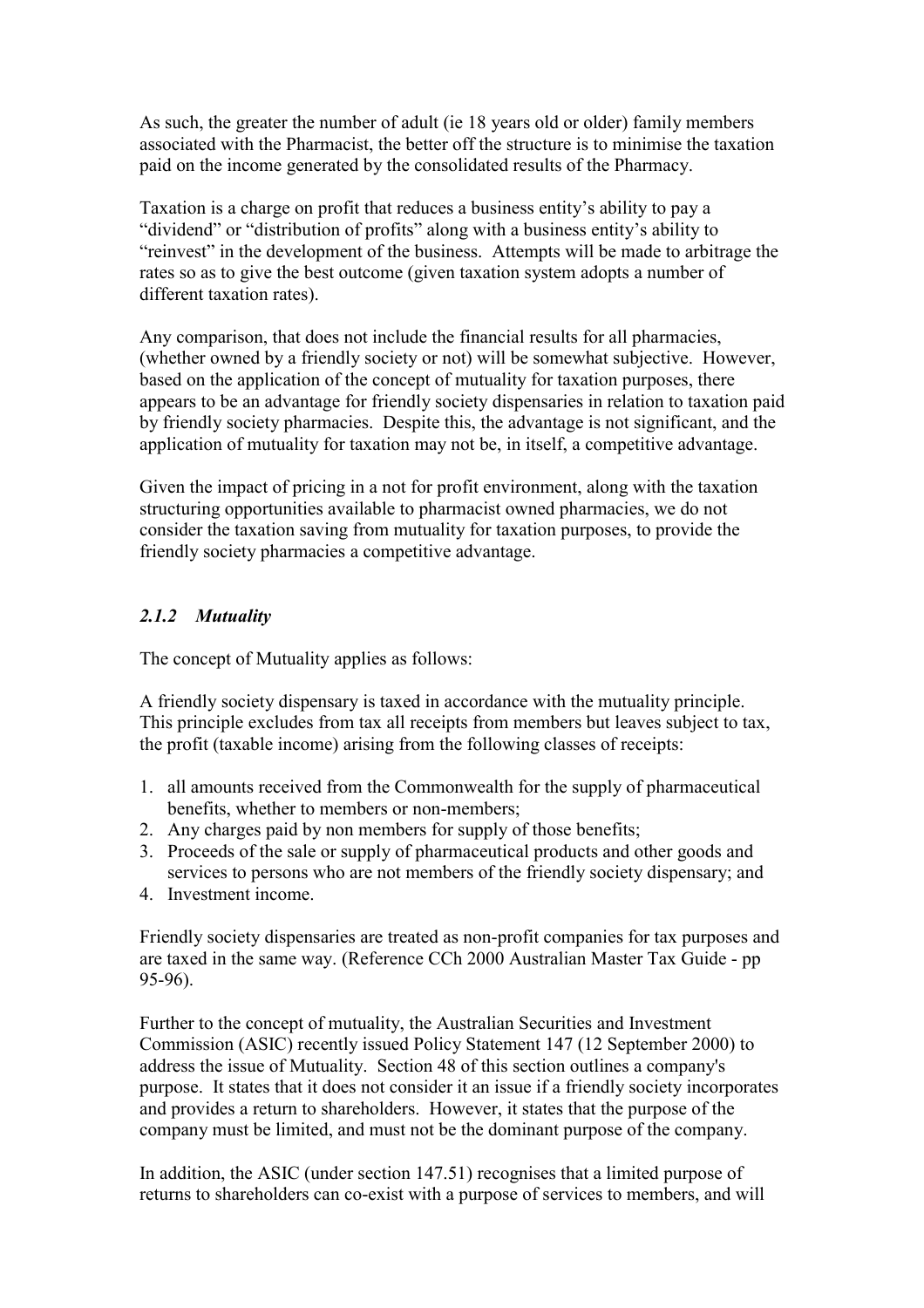not jeopardise a company's mutual status so long as the distribution of profits is not its dominant purpose.

#### <span id="page-43-0"></span>**2.2 Advantages and Disadvantages of the two types of Corporate Structures post Wilkinson Report**

*"...comment on the relative advantage, if any, that friendly society corporate structures may provide them in the new post Wilkinson review environment."*

In reference to Recommendation 3 of the Wilkinson Report, the Pharmacy Acts recognise that, in addition to sole trading pharmacists, and pharmacist partnerships, a pharmacy may be incorporated under the Corporation Law. This is on the provision that the pharmacy seeking to be incorporated is wholly owned by other pharmacists and/or their prescribed relatives.

Wilkinson proposes that Pharmacists be permitted to own an unlimited number of pharmacies as their resources allow, and this ownership can be through an appropriately structured corporation.

We are of the opinion that pharmacist owned corporations and friendly societies limited by shares and guarantee are neither competitively advantaged nor competitively disadvantaged.

We are of the opinion that, due to the concessional treatment of Capital Gains Taxation to individuals upon the disposal of a capital asset, as opposed to that of a privately owned corporation (when the capital profit is ultimately distributed to individual shareholders), pharmacies will continue to be owned by individual pharmacists. *This is a complex area of Capital Gains Tax legislation and we can provide a detailed explanation of this opinion if required.*

#### <span id="page-43-2"></span><span id="page-43-1"></span>**2.3 Relative Advantages/Disadvantages of the two types of Pharmacies Envisaged by Wilkinson.**

*"...comment on the relative advantages and disadvantages of the commercial situation of pharmacist owned pharmacies envisaged by Wilkinson and Friendly Society Pharmacies with respect to, capital raising ability, taxation, profit distribution, legal liability and commercial attractiveness or otherwise of Friendly Society status."*

In recommendation 3(b) of the Wilkinson report, it was recommended that pharmacist owned pharmacies be able to incorporate and that only pharmacist's and their immediate families could own shares in such companies.

The advantages and disadvantages are examined in each of the cases below.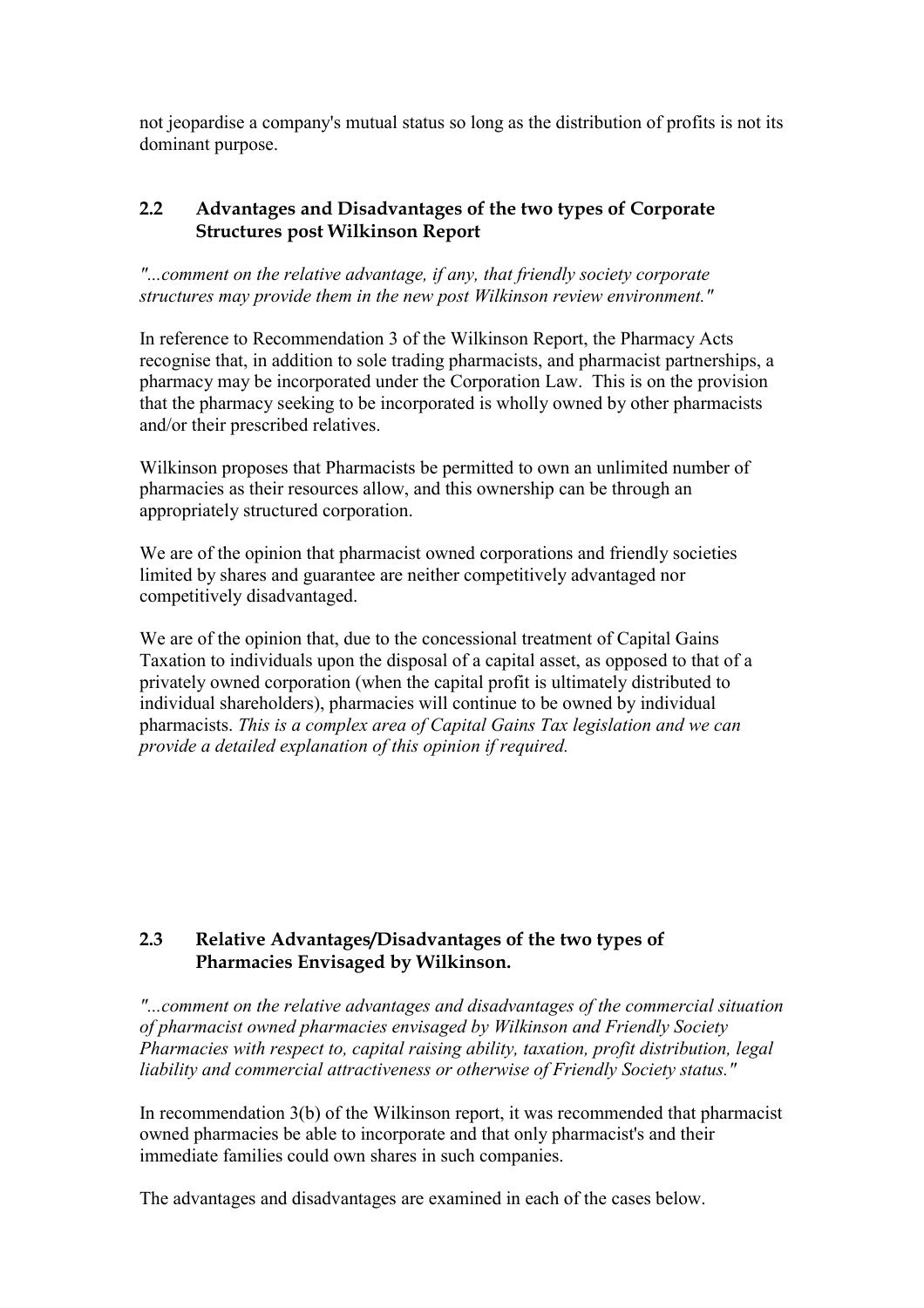## *2.3.1 Capital raising Ability*

Under recommendation 3 of the Wilkinson Report, friendly societies and privately owned pharmacies will be able to incorporate under the corporations law. However, only pharmacists and their immediate families may own shares in these corporations.

In accordance with the ASIC's policy statement of 147, it recognises that a friendly society is able to attract investors from outside the pharmacy industry.

The ASIC's policy statement 147 (under section 147.51) recognises that a limited purpose of returns to shareholders can co-exist with a purpose of services to members, and will not jeopardise a company's mutual status so long as the distribution of profits is not its dominant purpose. It goes further and states that it does not consider it an issue if a friendly society incorporates and provides a return to shareholders. However, the purpose of the company must be limited, and must not be the dominant purpose of the company.

Given the fact that friendly societies can incorporate and attract outside investors, the incorporated friendly society is able to have a mixture of mutual members and investor shareholders. Therefore, so long as the dominant purpose of the friendly society pharmacy is not jeopardised (ie to provide benefits to its members), it may have an advantage over privately owned pharmacies when attempting to raise additional capital. A friendly society pharmacy is able to seek investors from outside the pharmacy industry, whereas a privately owned pharmacy must restrict its search for additional capital to those currently within the industry.

Pharmacist owned pharmacies have greater access to borrowing funds than those permitted to Friendly Societies under the Friendly Society code.

The issue of debt verses equity funding is subjective and peculiar to each individual circumstance. Equity is at risk where as borrowed funds are usually secured by charges over assets or directors guarantees.

We are of the opinion that a Friendly Society does not have a competitive advantage over Pharmacist owned Pharmacies in respect to Capital Raising ability.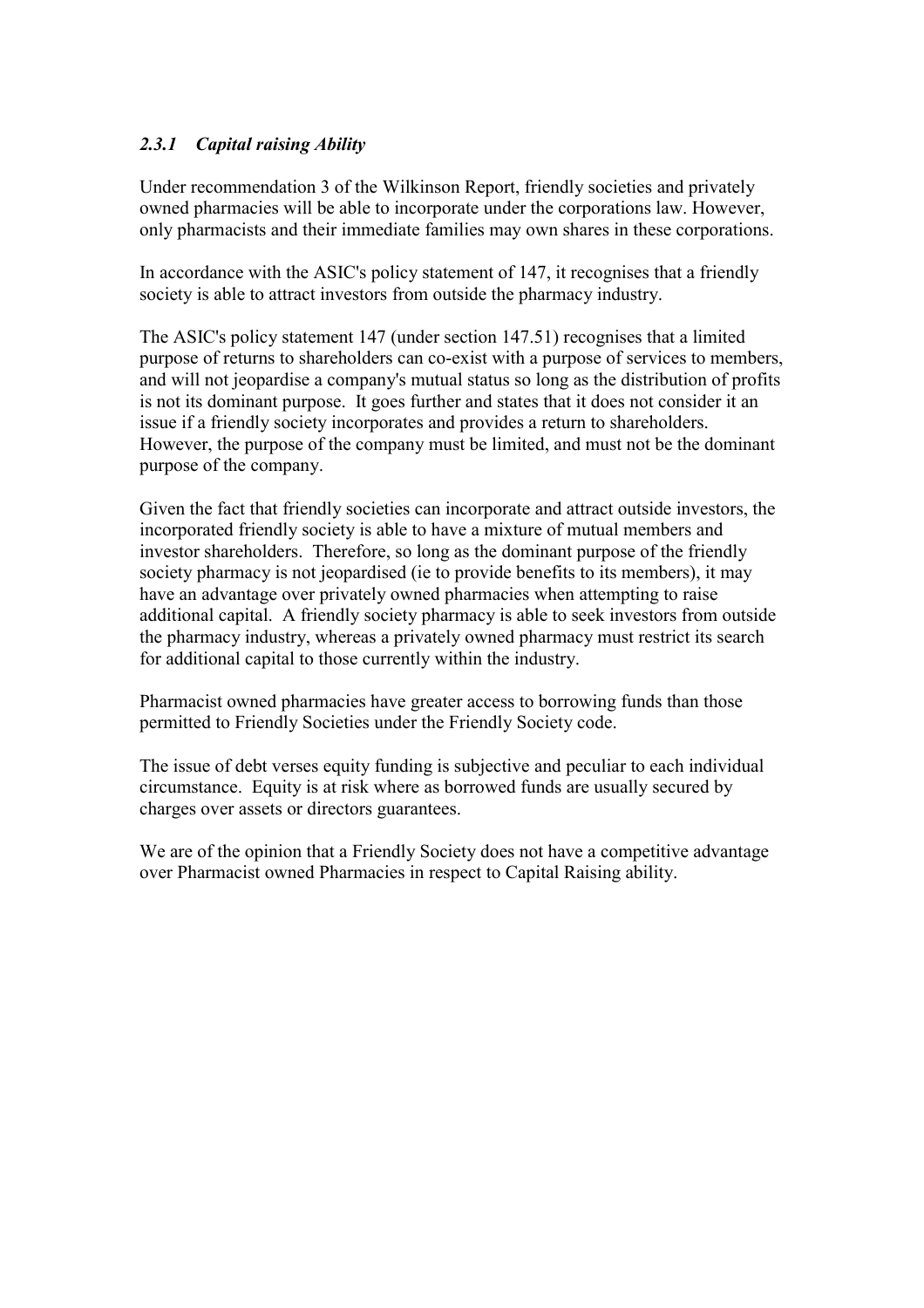# *2.3.2 Taxation*

Taxation planning of pharmacist owned pharmacies will be improved by the introduction of incorporation. It provides an additional entity in the planning mix that can be adopted.

Given the Capital Gain Taxation amendments as a result of the "Ralph Taxation Review", many individual pharmacists may continue to operate as individuals or partnerships due to the concessional CGT treatment on disposal of the business. Whilst the issue is complex, in summary, the disposal of a business by a company is not preferred to the disposal of a business by individuals and as such, the provision of incorporation does not provide a competitive advantage to a pharmacist owned pharmacy.

# *2.3.3 Legal Liability*

Under normal circumstances, incorporation provides the shareholders with liability limited to the share capital provided. However, the position of directors is somewhat more exposed due to the directors being accountable under both criminal and corporations law.

Due to the complexity of the legal issue, it is suggested that comment be obtained from an appropriately qualified lawyer. Given the time constraints of the review, there was limited time to research these issues further. Should the Department feel it necessary to pursue this issue further, an opinion can be sought from persons with the necessary expertise at a later date.

# *2.3.4 Commercial attractiveness*

From a commercial perspective, it is more attractive to be an incorporated entity due to the limited liability it offers to its stakeholders.

However, given the CGT concessions discussed at section 3.2.2 of this report, it would appear in the interests of the privately owned pharmacies not to incorporate and continue operating as a private entity.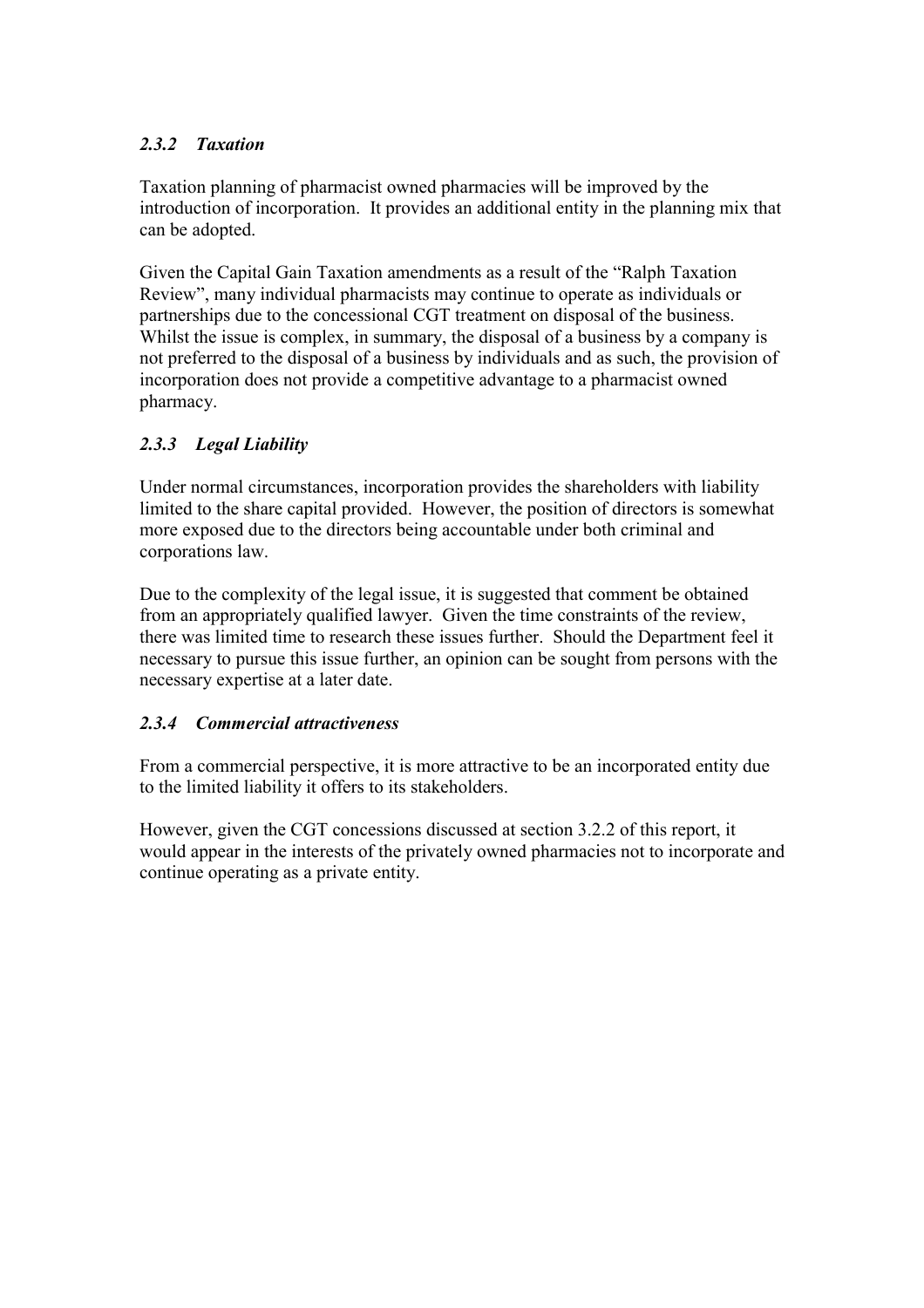#### <span id="page-46-0"></span>**3 Other**

National Pharmacies is a mutual organisation that provides professional retail community pharmacies and optical dispensing outlets for its members and the public from its 36 pharmacies across Australia.

The Organisation had an after tax operating profit of \$1.63 million for the 1999 financial year end and \$1.64 million for the 2000 financial year end.

Due to the National Pharmacies size, it appears this factor alone creates certain advantages to pharmacies operated by this organisation. Operating as a combined body, the National Pharmacies can use their combined 'forces' to better leverage its position in the pharmacy market place with regard to such things as greater purchasing power, pricing and corporate governance.

It is recognised that these are contributing factors that enable the National Pharmacy to provide concessions to its members, and consequently presents a competitive advantage that is not enjoyed by privately owned pharmacies. Due to the time constraints of this review, no attempt has been made to quantify these factors.

#### <span id="page-46-1"></span>**4 Conclusion**

Whilst it is subjective to make comparisons without a detailed sample of pharmacist owned pharmacies, based on the recommendations of the Wilkinson review, along with the ASIC release on Mutuality Policy(dated 12 September 2000), it is our opinion that friendly society pharmacies do not have a competitive advantage over pharmacist owned pharmacies.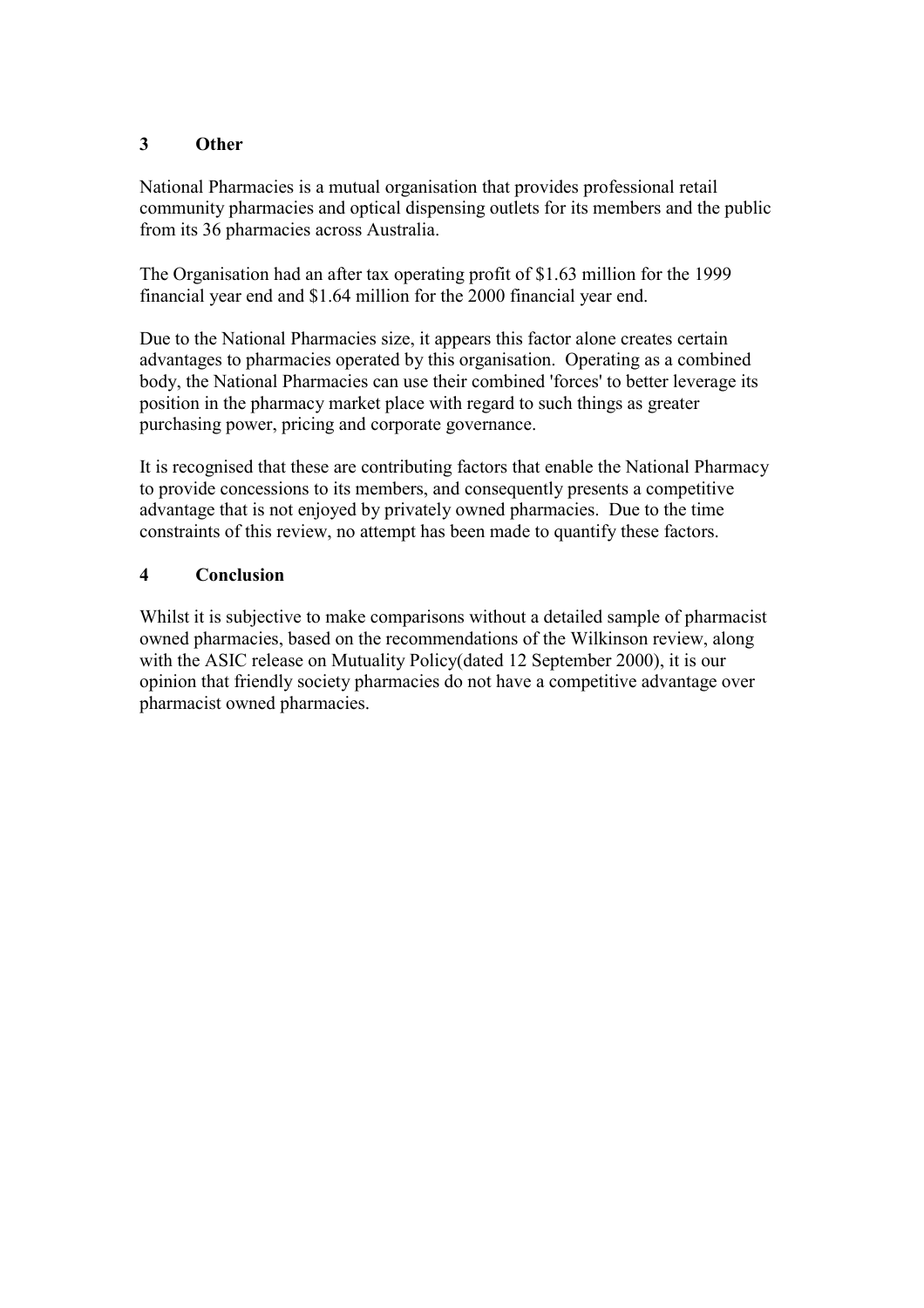<span id="page-47-0"></span>**Appendix A - Wilkinson Recommendations 3, 4 and 5**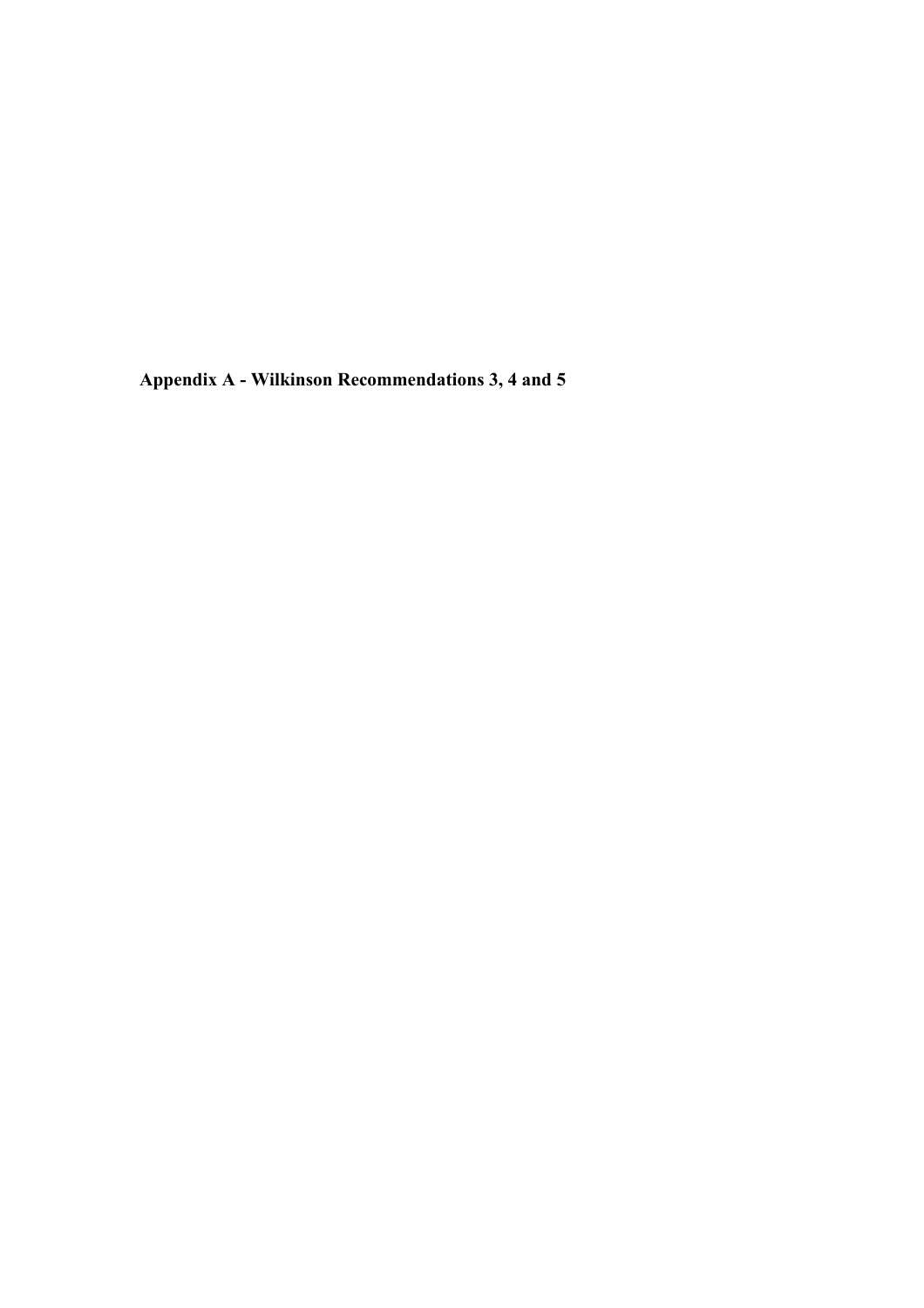#### *Recommendation 3*

- (a) Pharmacy ownership structures permitted by various State and Territory *Pharmacy Acts* be retained as being consistent with the defined principle of pharmacist ownership and effective control of pharmacy businesses;
- (b) *Pharmacy Act* recognise, in addition to sole trading pharmacists and pharmacist partnerships, corporations with shareholders who are:
	- (1) All registered pharmacists; and
	- (2) Registered pharmacists and prescribed relatives of those pharmacists; and
- (c) Due to the risk of conflicts of interest of shareholders, and the difficulties in determining the extent to which minority shareholdings may compromise pharmacist control of a pharmacy, operating companies with minority shareholdings held by non-pharmacists are not considered to be appropriate ownership structures for pharmacy businesses.

#### *Recommendation 4*

- (a) State and Territory restrictions on the number of pharmacies that a person may own, or in which they may have a interest, are lifted;
- (b) The effects of lifting the restrictions be monitored to ensure that they do not lead to undue market dominance or other inappropriate market behaviour; and
- (c) Legislative requirements that the operations of any pharmacy must be in the charge, or under the direct personal supervision, of a registered pharmacist are retained.

#### *Recommendation 5*

- (a) Friendly societies may continue to operate pharmacies, but that:
	- (1) Regulations specific to the establishment and operation of pharmacies by friendly societies pharmacies, that do not also apply to other pharmacies and classes of proprietors, should be removed; and
	- (2) Any friendly society that did not operate pharmacies in a jurisdiction on 1 July 1999 or any other prescribed date should not own, establish, or operate a pharmacy in that jurisdiction in future, unless it is an entity resulting from an amalgamation of two or more friendly societies operating a pharmacy at that date;
- (b) Permitted corporately-owned pharmacies continue to be restricted under grandparenting arrangements where these apply;
- (c) The relative financial and corporate arrangements of pharmacist-owned pharmacies and friendly society pharmacies, as these may affect the competitiveness of these pharmacies with each other, could be referred to definitive advice to the Australian Competition and Consumer Commission (ACCC), or another agency or authority of comparable and appropriate standing; and
- (d) The findings of any such inquiry may be taken into account as part of legislative reform processes in this regard.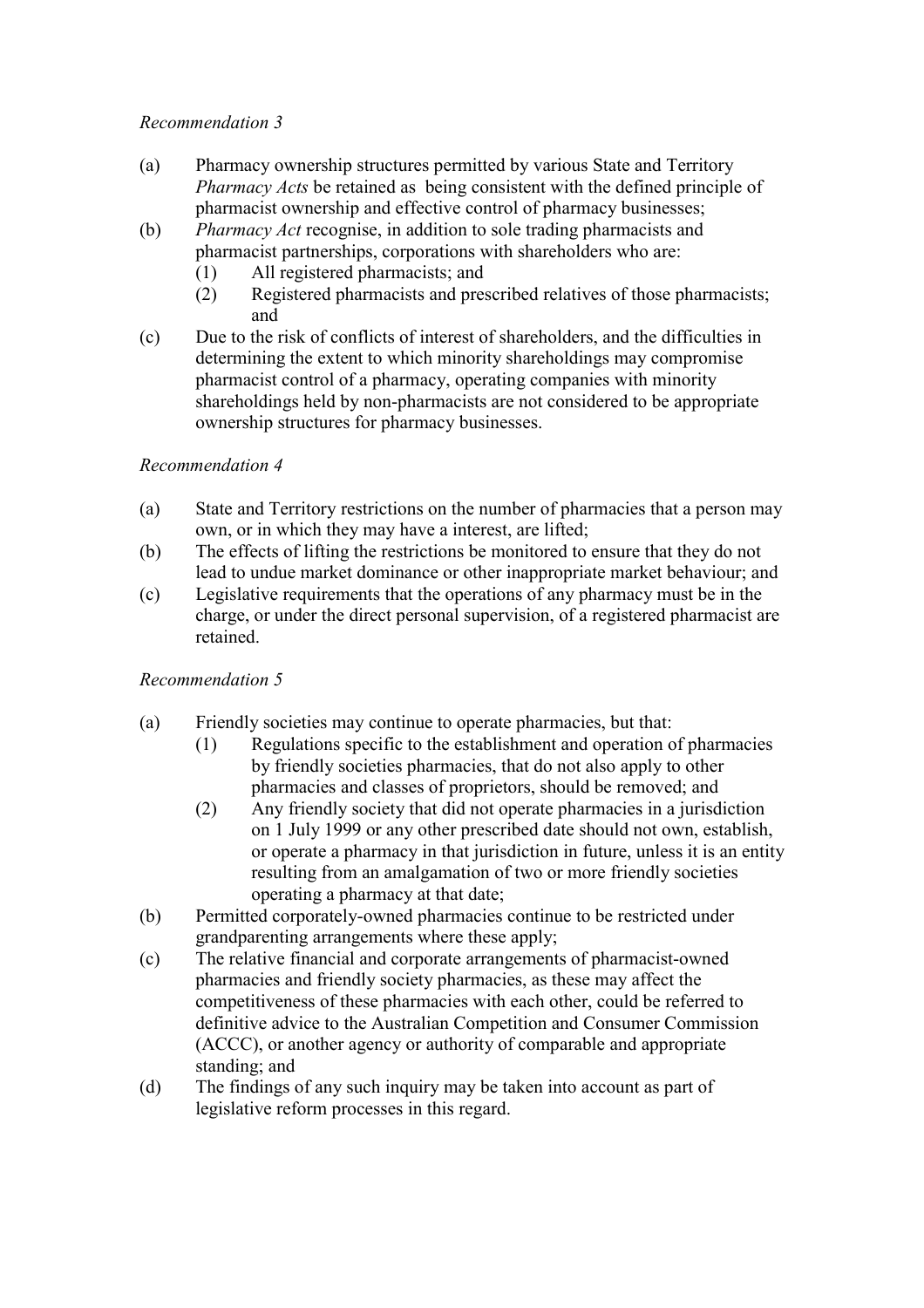<span id="page-49-0"></span>**Appendix B - Financial summary of pharmacies included in our sample**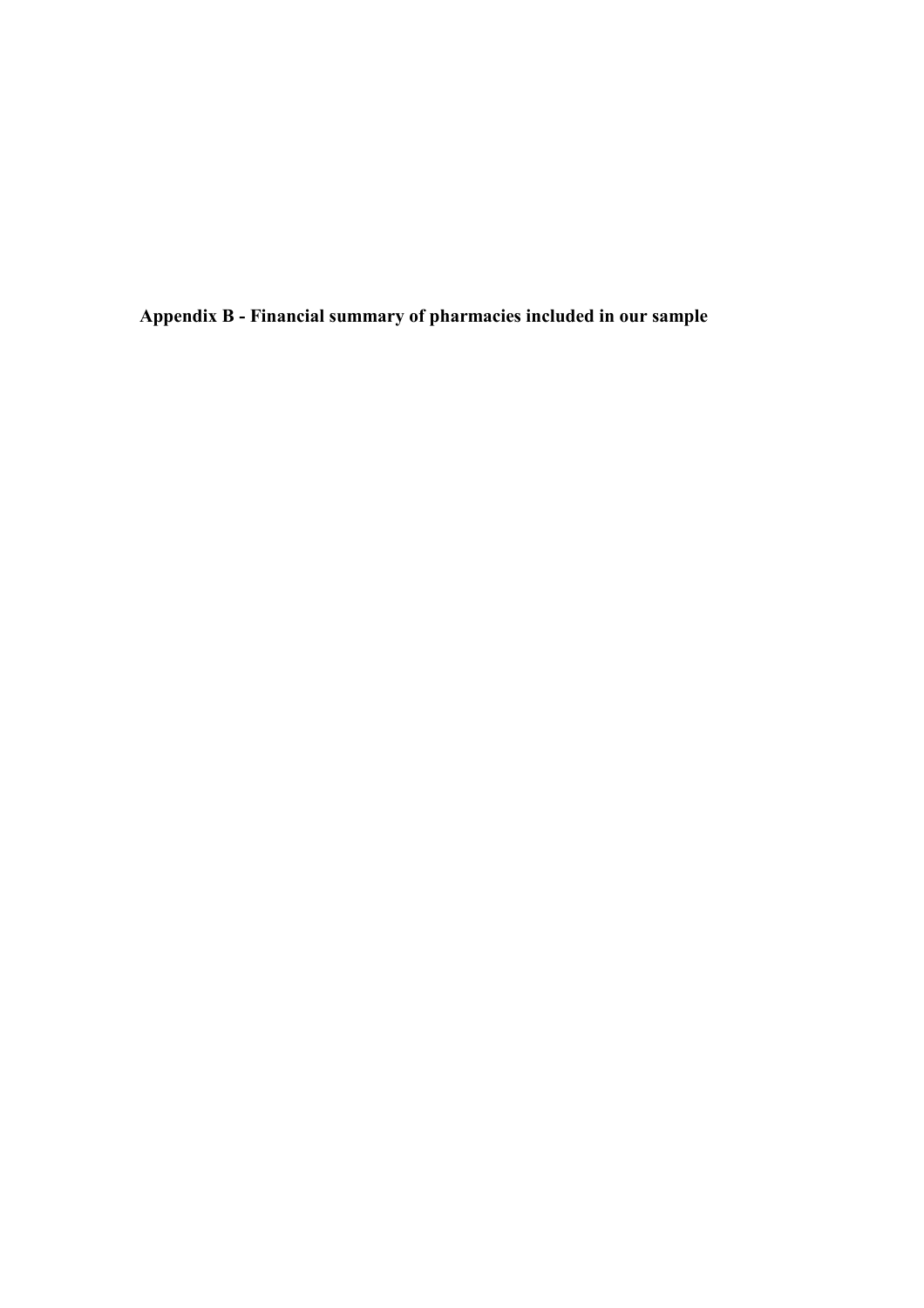| <b>Pharmacy</b>                       | <b>Ballarat</b> | Community | <b>Townsville</b> | <b>Friendly</b><br>Care | <b>CQ Friendly</b> | Community<br>Care |
|---------------------------------------|-----------------|-----------|-------------------|-------------------------|--------------------|-------------------|
| <b>Total Revenue</b>                  | 15,238,332      | 6.846.886 | 1,781,945         | 7.667.685               | 4,877,058          | 9,187,888         |
| Operating Profit /(loss) (before Abno | 675,357         | 265.733   | 384.732           | 26.283                  | (118, 281)         | 523,868           |
| <b>Income tax Expense</b>             | 62.746          | (1,205)   | 90,575            | 9,462                   | 42,581             | 41,369            |

| <b>Pharmacy</b>                                                    | <b>Ipswich &amp; West</b> | Toowoomba         | Maryborough       | <b>United</b><br><b>Friendly</b> | Launceston      | <b>Ipswich</b> |
|--------------------------------------------------------------------|---------------------------|-------------------|-------------------|----------------------------------|-----------------|----------------|
| <b>Total Revenue</b>                                               | 9.345.799                 | 4,002,403         | 5,670,722         | 932.981                          | 2.379.097       | 9,345,799      |
| Operating Profit /(loss) (before Abno<br><b>Income tax Expense</b> | (52, 944)<br>(19,060)     | 402,753<br>71.979 | 358.692<br>51,403 | 100.838<br>(0)                   | 56,061<br>2,394 | (31, 831)      |

| <b>Total Revenue</b>                  | \$212.786.478 |
|---------------------------------------|---------------|
| Total Tax Effect on Mutual Members \$ | 2.951.816     |
| Tax Effect on Mutual Mem Y as a % o   | 1%            |

**Total Operating Profit 6,029,927 \$**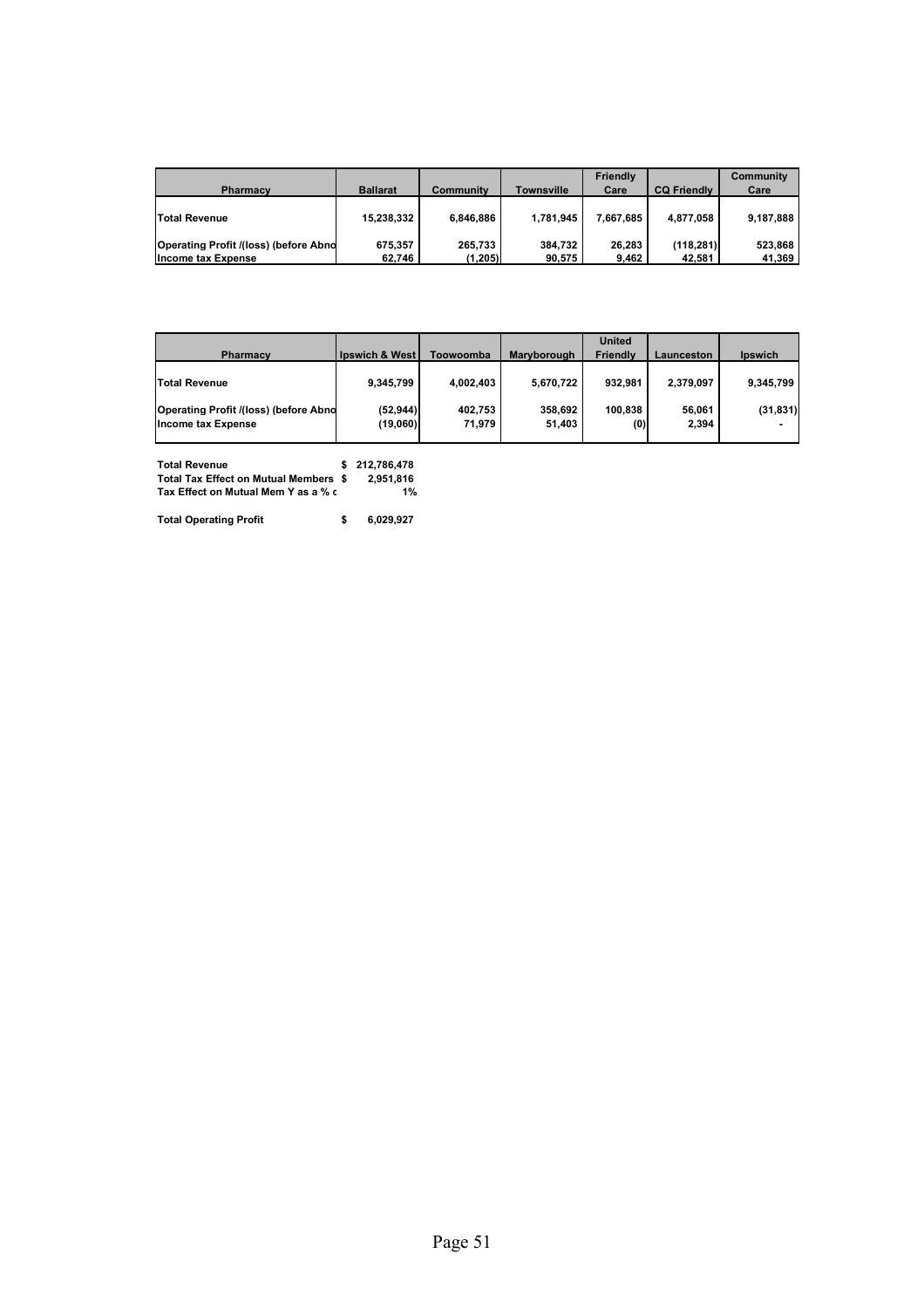# **Attachment F**

# **Medical Practice Amendment Act 2000 Schedule 1 Amendment of Medical Practice Act 1992**

#### **Part 8A Overservicing and unprofessional conduct 116A Prohibition against directing or inciting overservicing or misconduct**

(1) A person *(the employe*r) who employs a registered medical practitioner must not direct or incite the practitioner to do either of the following in the course of professional practice:

- (a) engage in overservicing,
- (b) engage in conduct that would constitute unsatisfactory professional conduct or professional misconduct.

Maximum penalty:

- (a) in the case of a corporation, 400 penalty units for a first offence or 800 penalty units for a second or subsequent offence, or
- (b) in any other case, 200 penalty units for a first offence or 400 penalty units for a second or subsequent offence.

(2) For the purposes of this section, any actions of an agent or employee of the employer are taken to be actions of the employer unless the employer establishes:

- (a) that the employer had no knowledge of those actions, and
- (b) that the employer could not, by the exercise of due diligence, have prevented those actions.

(3) If a person is convicted of or made the subject of a criminal finding for an offence against this section in respect of the actions of an agent or employee of the person, the agent or

employee is for the purposes of this Part taken to have been convicted of or made the subject of a criminal finding for the offence also.

(4) When a court convicts or makes a criminal finding against a person for an offence against this section, the Clerk or other proper officer of the court must notify the Director-General in writing of the conviction or criminal finding.

(5) This section does not apply in respect of the employment of a medical practitioner by any of the following:

- (a) a public health organisation within the meaning of the *Health Services Act 199*7,
- (b) a private hospital or day procedure centre,
- (c) a nursing home within the meaning of the Nursing *Homes Act 198*8.
- (6) In this section:

*engage in overservicing* means:

- (a) provide a service in circumstances in which provision of the service is unnecessary, not reasonably required or excessive, or
- (b) engage in conduct prescribed by the regulations as constituting overservicing.

#### **116B Extended concept of employment**

(1) When a registered medical practitioner engages in the practice of medicine in the course of the carrying on of a business, any person who owns, manages, controls, conducts or operates that business is for the purposes of this Part taken to employ the practitioner (in addition to any person who actually employs the practitioner).

(2) When a registered medical practitioner is employed by a corporation, each of the following persons is for the purposes of this Part also considered to be the employer of the practitioner (in addition to the corporation):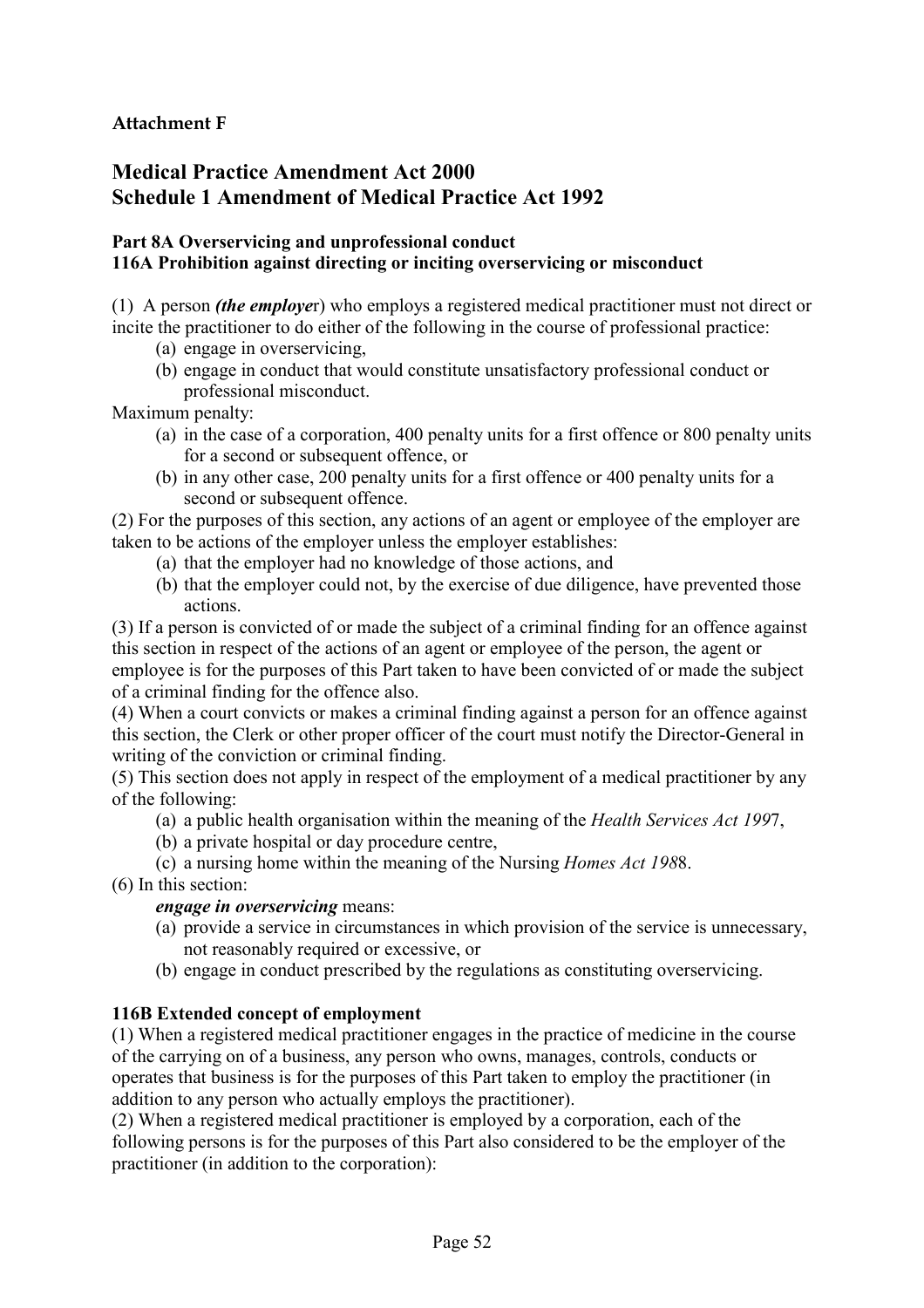- (a) a person who is a director, secretary or executive officer (as defined in the *Corporations La*w) of the corporation or is concerned in the management of the corporation, or
- (b) any other employee of the corporation in accordance with whose directions the practitioner is required or expected to act.

#### **116C Extended concept of carrying on business**

(1) If a medical practitioner engaged in the practice of medicine is provided, in the course of the carrying on of a business, with services that facilitate that practice and the operator of the business is entitled, in connection with the provision of those services, to a share or interest in the profits or income arising from the practice of medicine by the practitioner:

- (a) that business is taken for the purposes of this Part to be a business that provides the medical services that are provided by the practitioner in the course of that practice, and
- (b) the practitioner is taken for the purposes of this Part to be engaged in the practice of medicine in the course of the carrying on of that business.

(2) Subsection (1) does not apply in respect of the practice of medicine by a medical practitioner in such circumstances as may be prescribed by the regulations as exempt from that subsection.

(3) For the purposes of this Part, a person is considered to operate a business if the person:

- (a) owns, manages, controls, conducts or operates the business, or
- (b) has (within the meaning of section 116G) a management role or substantial interest in a corporation that operates the business or a substantial interest in a trust under which the business is operated.

#### **116D Convicted offenders may be prohibited from carrying on business**

(1) The Director-General may by notice in writing given to a person who has been convicted of or made the subject of a criminal finding for an offence against this Part prohibit the person from operating a business that provides medical services.

(2) The prohibition may be expressed to be:

- (a) for a fixed period (in which case the prohibition remains in force only for that fixed period), or
- (b) for an unlimited period subject to an entitlement to apply after a specified time for the lifting of the prohibition (in which case the prohibition remains in force until it is lifted).

(3) A prohibition may not be imposed under this section unless the Director-General is of the opinion that the person is not a fit and proper person to operate a business that provides medical services. The Director-General is entitled to presume, in the absence of evidence to the contrary, that a person who has been convicted of or made the subject of a criminal finding for an offence against this Part on 2 or more occasions in any period of 10 years is not a fit and proper person to operate such a business.

(4) A prohibition under this section may be limited in its operation in either or both of the following ways:

- (a) it may be limited to specified premises, but only where the person concerned operates a business that provides medical services at those premises and at other premises,
- (b) it may be limited to premises within a specified area.

(5) If a prohibition under this section is subject to an entitlement to apply after a specified time for the prohibition to be lifted, such an application may be made to the Director-General after that time. The Director-General may lift the prohibition or confirm the prohibition and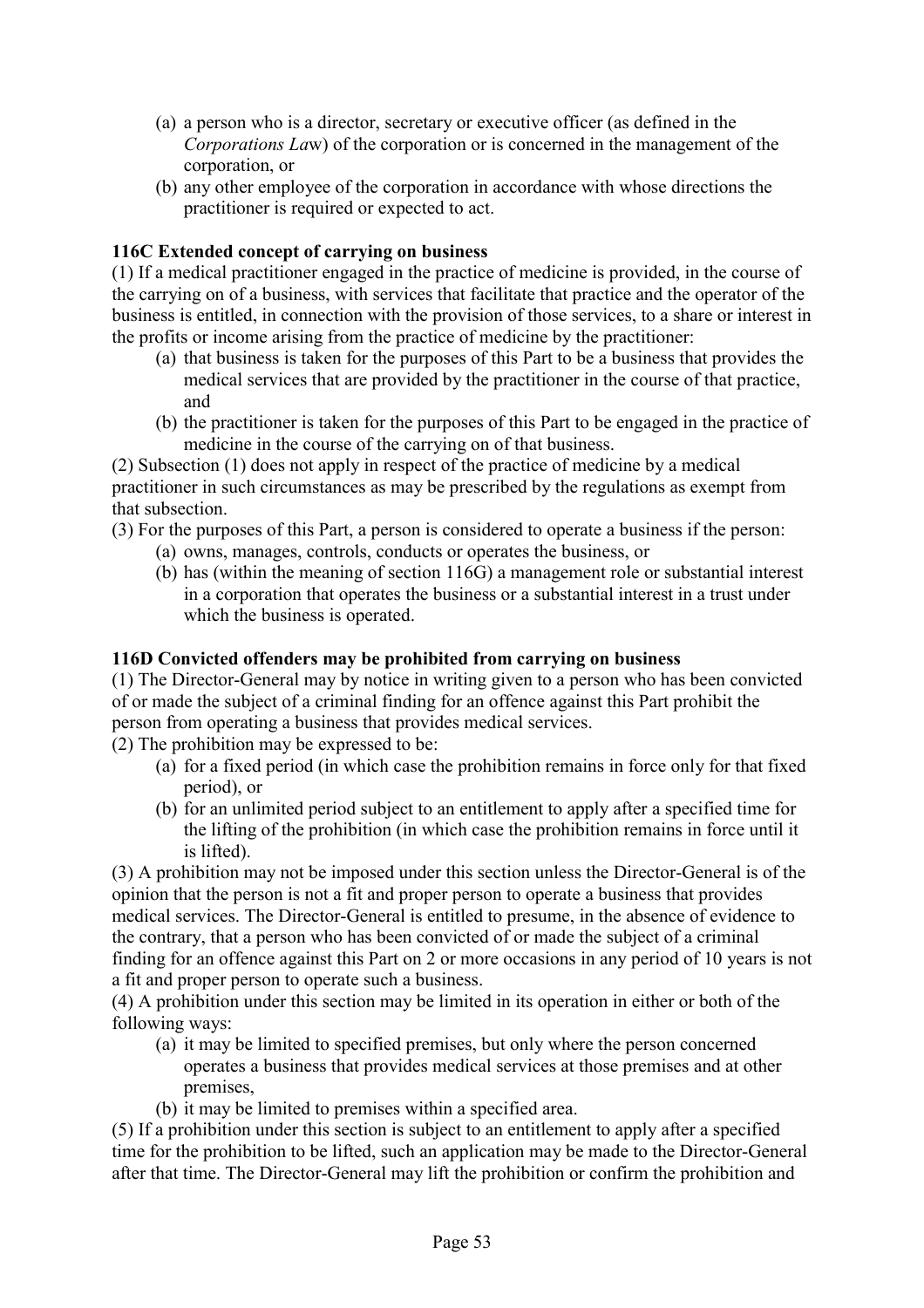set a further period after which an application for the prohibition to be lifted can be made under this subsection.

## **116E Offence of operating business while prohibited**

(1) A person who in contravention of a prohibition under this Part operates a business that provides medical services is guilty of an offence.

Maximum penalty:

- (a) in the case of a corporation, 400 penalty units for a first offence or 800 penalty units for a second or subsequent offence, or
- (b) in any other case, 200 penalty units for a first offence or 400 penalty units for a second or subsequent offence.

(2) If a continuing state of affairs is created by an offence against this section the offender is liable to a maximum penalty of:

- (a) 100 penalty units in the case of a corporation, or
- (b) 50 penalty units in any other case,

in respect of each day on which that offence continues, in addition to the penalty specified in subsection  $(1)$ .

(3) If medical services are provided on premises on which a business is carried on, it is to be presumed for the purposes of this section, unless the contrary is established, that the business provides those medical services.

#### **116F Effect of appeal against conviction**

A prohibition under this Part has no effect while an appeal is pending against the conviction or criminal finding for the offence on which the prohibition is based.

#### **116G Business interests—effect of prohibition**

(1) When a corporation or the trustee of a trust is the subject of a prohibition under this Part in connection with the operation of a business operated by the corporation or under the trust:

- (a) each person who has a management role or substantial interest in the corporation or a substantial interest in the trust is for the purposes of this Part taken to be the subject of that prohibition also, and
- (b) each corporation in which a person referred to in paragraph (a) has a management role or substantial interest is for the purposes of this Part taken to be the subject of that prohibition also (whether or not the corporation was in existence at the time of the relevant offence), and
- (c) the trustee and any manager of a trust in which a person referred to in paragraph (a) has a substantial interest is for the purposes of this Part taken to be the subject of that prohibition also (whether or not the trust was in existence at the time of the relevant offence).

(2) A person is considered to have a management role or substantial interest in a corporation if:

- (a) the person is a director, secretary or executive officer (as defined in the *Corporations La*w) of the corporation, or
- (b) the person is entitled to more than 10% of the issued share capital of the corporation (with the shares to which a person is entitled including shares in which the person or an associate of the person has a relevant interest within the meaning of the *Corporations La*w).

(3) A person is considered to have a substantial interest in a trust if the person (whether or not as the trustee of another trust) is the beneficiary in respect of more than 10% of the value of the interests in the trust.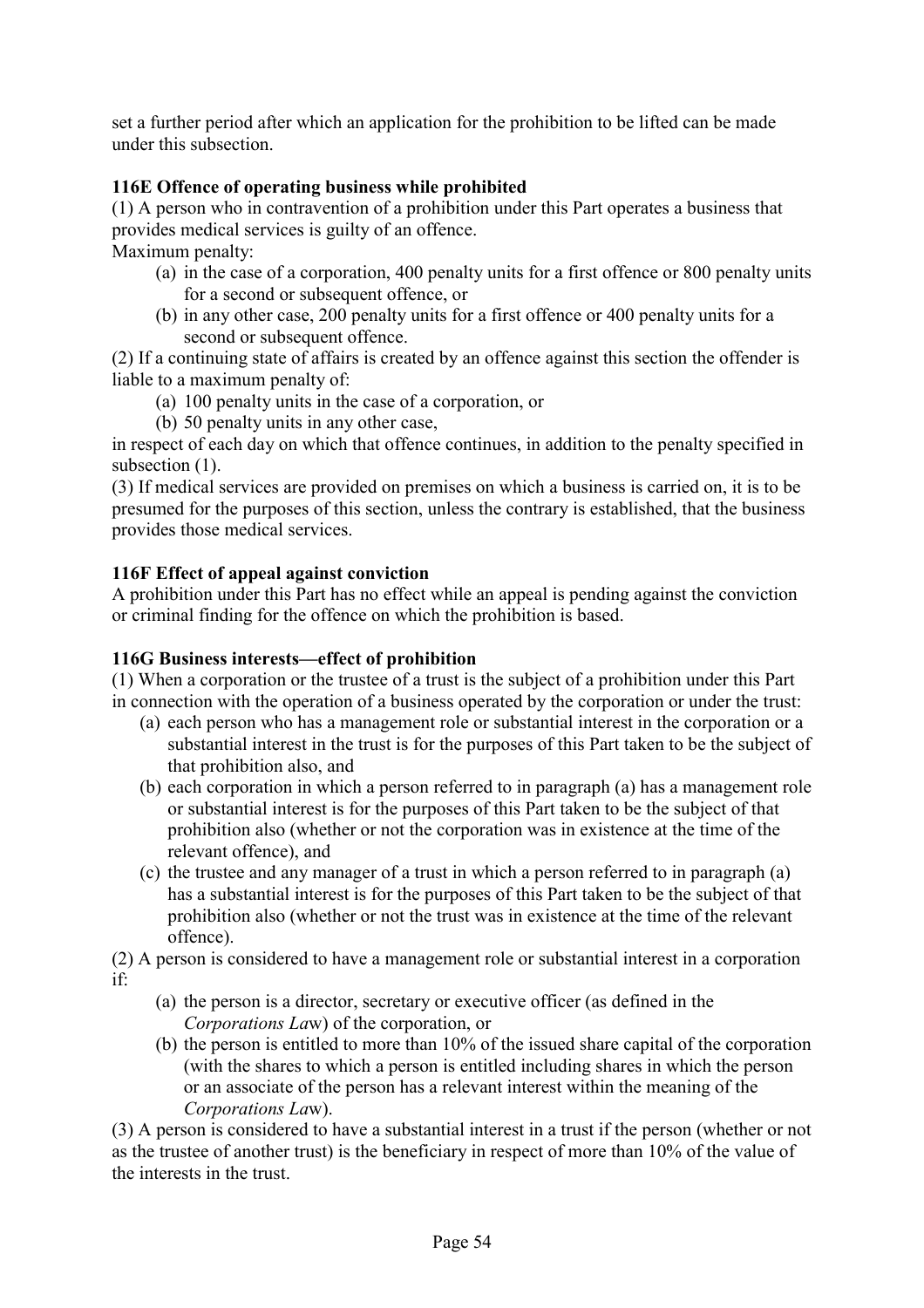(4) The regulations may create exceptions to this section.

#### **116H Power to require information from convicted persons and others**

(1) When a corporation or the trustee of a trust is convicted of or made the subject of a criminal finding for an offence against this Part in connection with the operation of a business operated by the corporation or under the trust the Director-General may require certain persons to provide specified information to the Director-General, as provided by this section. (2) The corporation or trustee may be required to provide information that the Director-General may reasonably require to ascertain the identity of each person who has a management role or substantial interest in the corporation or a substantial interest in the trust. (3) A person whom the Director-General reasonably believes has a management role or substantial interest in the corporation or a substantial interest in the trust may be required to provide information that the Director-General may reasonably require to ascertain:

- (a) the identity of each corporation in which that person has a management role or substantial interest, or
- (b) the identity of the trustee and any manager of a trust in which that person has a substantial interest.

(4) A requirement to provide information is to be imposed by direction in writing served on the person, corporation or trustee concerned. The direction must specify a period of not less than 7 days as the period within which the required information must be provided. (5) A person who fails without reasonable excuse to comply with a requirement under this section is guilty of an offence. Maximum penalty:

- (a) in the case of a corporation, 400 penalty units for a first offence or 800 penalty units for a second or subsequent offence, or
- (b) in any other case, 200 penalty units for a first offence or 400 penalty units for a second or subsequent offence.

(6) A person who in purported compliance with a requirement under this section provides information that is false or misleading in a material particular is guilty of an offence unless the person satisfies the court that he or she did not know and could not reasonably be expected to have known that the information was false or misleading. Maximum penalty:

- (a) in the case of a corporation, 400 penalty units for a first offence or 800 penalty units for a second or subsequent offence, or
- (b) in any other case, 200 penalty units for a first offence or 400 penalty units for a second or subsequent offence.

#### **116I Evidentiary certificate**

(1) The Director-General may issue a certificate to the effect that a person specified in the certificate is or was prohibited under this Part from operating a business that provides medical services during a period specified in the certificate.

(2) Such a certificate is evidence of the matters certified.

(3) A certificate purporting to be a certificate issued by the Director-General under this section is presumed to have been so issued unless the contrary is established.

#### **116J Authorised persons—special provisions**

(1) Despite section 118, an authorised person may, for the purpose of ascertaining whether the provisions of this Part are being complied with, exercise the powers conferred by Part 9 to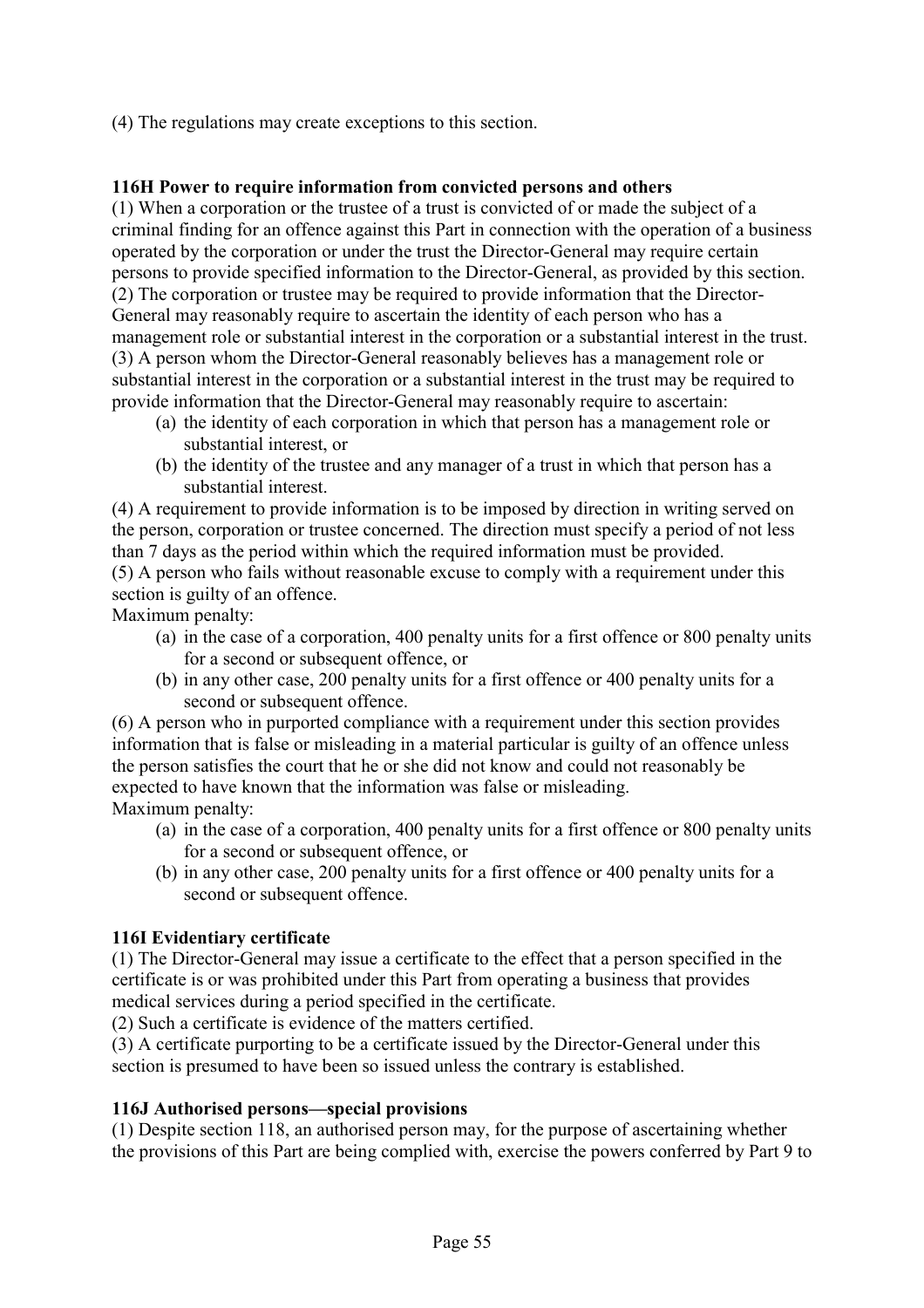enter premises without the consent of the owner or occupier of the premises, and without a search warrant.

(2) However, an authorised person is not entitled to enter a part of premises used for residential purposes, except:

(a) with the consent of the occupier of that part of the premises, or

(b) under the authority of a search warrant granted as referred to in Part 9.

(3) Any information obtained by, or provided to, an authorised person who enters premises for the purpose of ascertaining whether the provisions of this Part are being complied with is not inadmissible in proceedings merely because the proceedings do not relate to a contravention of this Part.

(4) A reference in Part 9 to a function conferred or imposed on, or exercised by, an authorised person under that Part is taken to include a function conferred or imposed on, or exercised by, an authorised person under this section.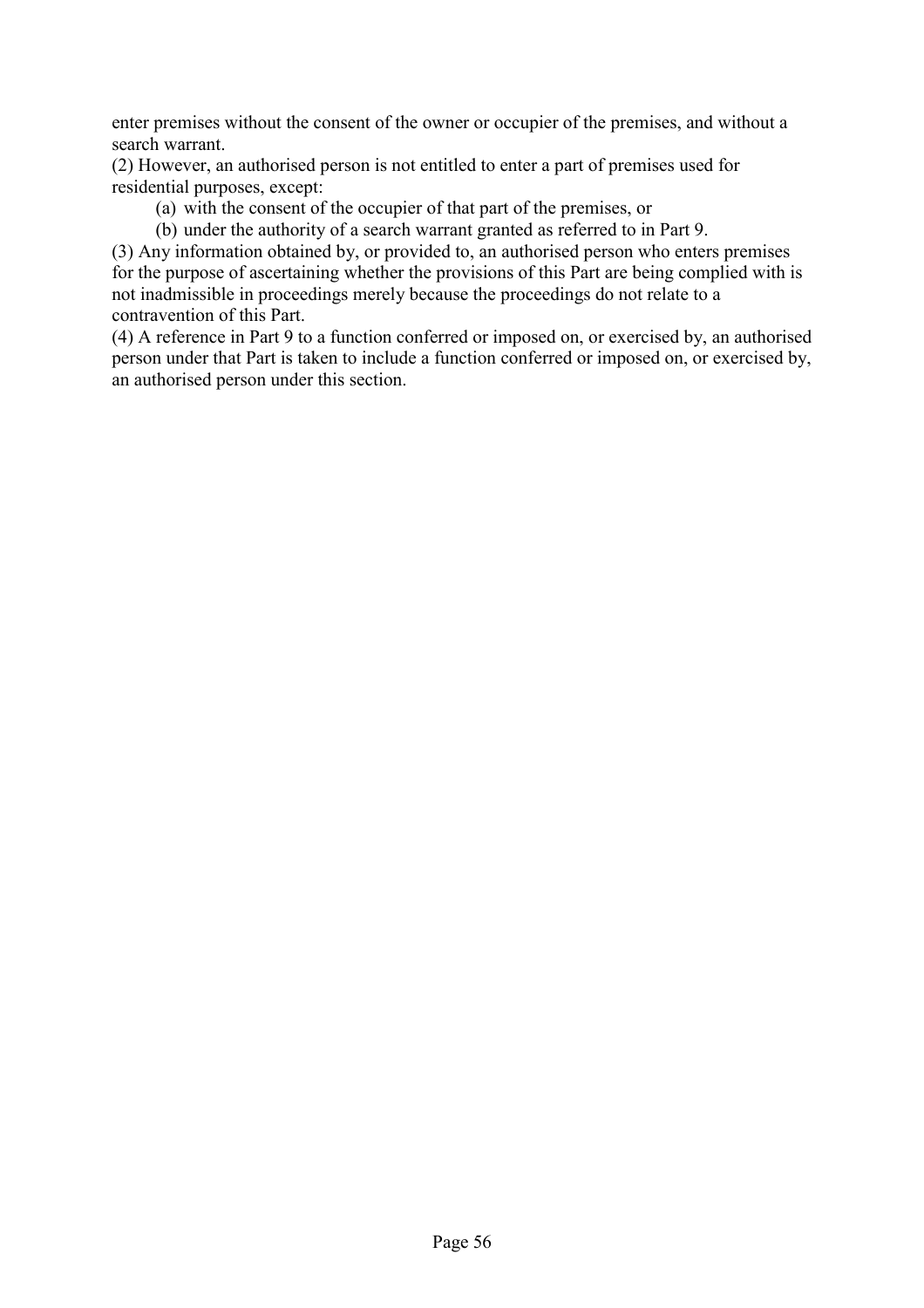## **Attachment G**

#### **Queensland Pharmacists Registration Act 2001**

*Division 4—Registrants' autonomy*

#### **Aiding, abetting etc. conduct that is a ground for disciplinary action**

134.(1) A person must not aid, abet, counsel, procure or induce a registrant to engage in conduct that the person is aware, or ought reasonably be aware, is conduct forming the basis for a ground for disciplinary action against a registrant mentioned in the *Health Practitioners (Professional Standards) Act 1999, section 124(1).*<sup>1</sup>

Maximum penalty—1 000 penalty units.

(2) To remove doubt, it is declared that a registrant may be induced by threats or promises.

*Division 5—Court orders and injunctions*

#### **Persons may be prohibited from supplying health services etc.**

135.(1) This section applies if a person is convicted of an offence against section 125, 126, 1[2](#page-56-1)7, 132(1)(a), (2) or (3), 134(1) or  $138<sup>2</sup>$ .

(2) The court sentencing the person for the offence may, on its own initiative or the application of the prosecutor, make an order under subsection (3) or (5).

(3) The court may make an order, applying for a period decided by the court—

- (a) prohibiting the person from providing, or carrying on or managing a business providing, a health service; or
- (b) prohibiting the person from having a financial interest in a business providing a health service; or
- (c) if the person is a corporation, prohibiting an executive officer of the corporation, who was in a position to influence the conduct of the corporation in relation to the offence, from managing a corporation that carries on a business providing a health service.

(4) For subsection (3)(c), a person manages a corporation if the person is a director, or is in any way concerned in or takes part in the management of, the corporation.

- (5) Also, the court may make an order, applying for a period decided by the court—
	- (a) prohibiting the person from entering into commercial arrangements with a person who provides, carries on or manages a business providing, a health service; or
	- (b) if the person is a corporation, prohibiting an executive officer of the corporation, who was in a position to influence the conduct of the corporation in relation to the offence, from entering into commercial arrangements with a person who provides, carries on or manages a business providing, a health service.

 1 Health Practitioners (Professional Standards) Act 1999, section 124 (Grounds for disciplinary action)

<span id="page-56-1"></span><span id="page-56-0"></span><sup>&</sup>lt;sup>2</sup> Section 125 (Taking of restricted titles etc.), 126 (Claims by persons as to registration), 127 (Claims by persons as to other persons' registration), 132 (Obligations of advertisers), 134 (Aiding, abetting etc. conduct that is a ground for disciplinary action) or 138 (Offence for taking reprisal)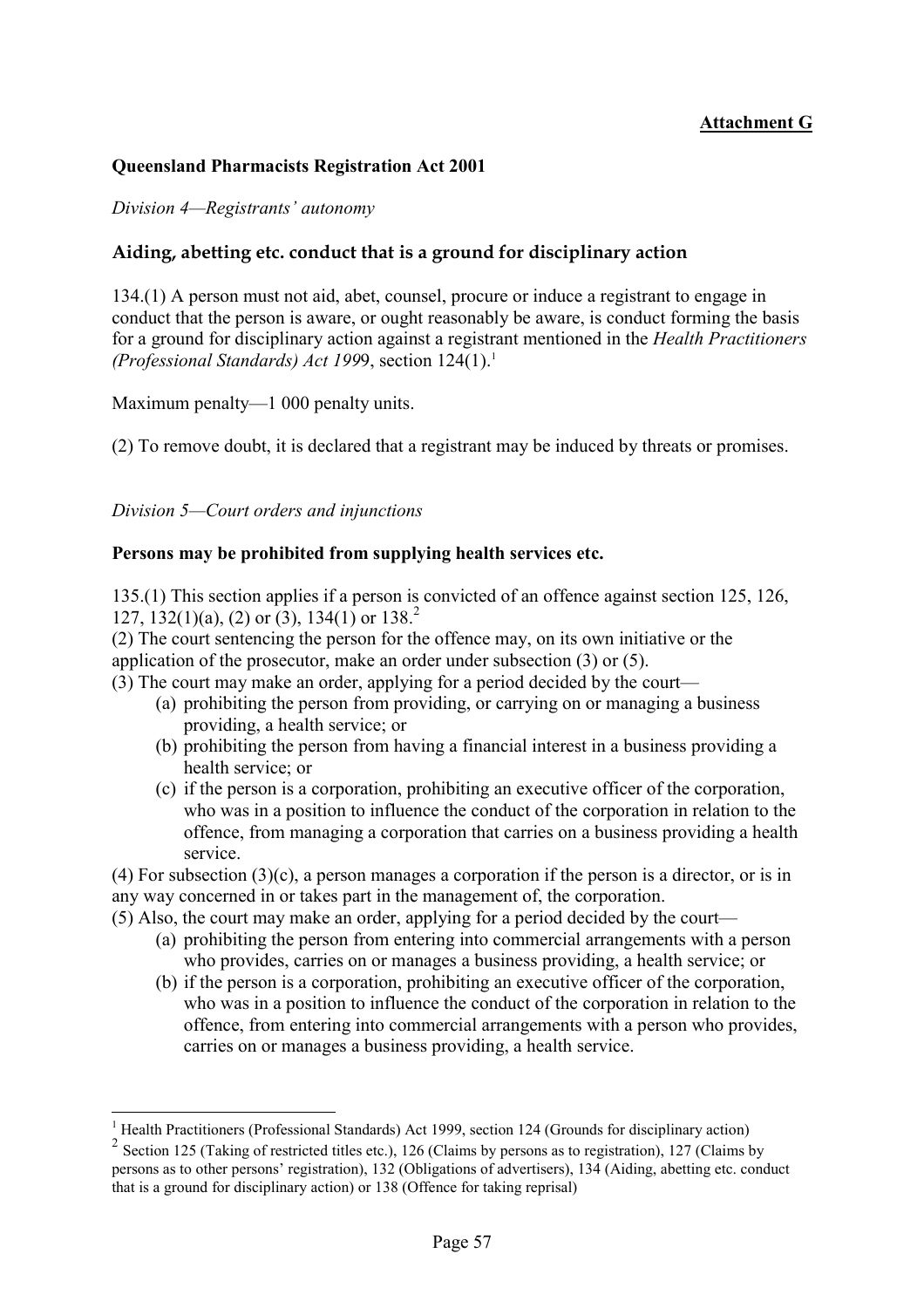(6) An order under subsection (3) or (5) may apply generally or be limited in its application by reference to specified conditions, exceptions or factors.

(7) A reference in subsection (5) to a person entering into commercial arrangements includes the entering into commercial arrangements on behalf of another person.

(8) A person must not contravene an order under subsection (3) or (5).

Maximum penalty for subsection  $(8)$ —1 000 penalty units.

#### **Injunctions**

136.(1) This section applies if—

(a) a person (the "offending party")—

- (i) has engaged, is engaging or is proposing to engage in conduct; or
- (ii) has failed, is failing or is proposing to fail to do anything; and
- (b) the conduct or failure constituted, constitutes or would constitute a contravention of section 125, 126, 127, 132(1)(a), (2) or (3) or 134(1).

(2) Application may be made to the court under this section for an injunction in relation to the conduct or failure.

(3) The application may be made by the board or a person authorised in writing by the board.

(4) The court may grant an interim injunction under this section until the application is finally decided.

(5) On considering the application for the injunction, the court may—

- (a) in a case to which subsection  $(1)(a)(i)$  applies—grant an injunction restraining the offending party from engaging in the conduct concerned and, if in the court's opinion it is desirable to do so, requiring the offending party to do anything; or
- (b) in a case to which subsection  $(1)(a)(ii)$  applies—grant an injunction requiring the offending party to do the thing concerned.

(6) The court may grant the injunction—

- (a) if the court is satisfied that the offending party has engaged in the conduct, or failed to do the thing, mentioned in subsection (1), whether or not it appears to the court that the offending party intends—
	- (i) to engage again, or continue to engage, in the conduct; or
	- (ii) to again fail, or continue to fail, to do the thing; or
- (b) if it appears to the court that, if the injunction is not granted, it is likely that the offending party will engage in the conduct, or fail to do the thing, mentioned in subsection (1), whether or not the offending party has previously engaged in the conduct or failed to do the thing.

(7) The court may grant the injunction on the terms the court considers appropriate.

(8) Also, the court may grant an injunction requiring the offending party to take stated action (including action to disclose information or publish advertisements) to remedy any adverse effects of the offending party's conduct or failure.

(9) The court may discharge an injunction granted under this section at any time.

(10) The powers conferred on the court by this section are in addition to, and do not limit, any other powers of the court.

(11) In this section—

"court" means—

- (a) if proceedings for an offence relating to the conduct or failure are pending in a Magistrates Court—the Magistrates Court; or
- (b) in any case—the District Court.